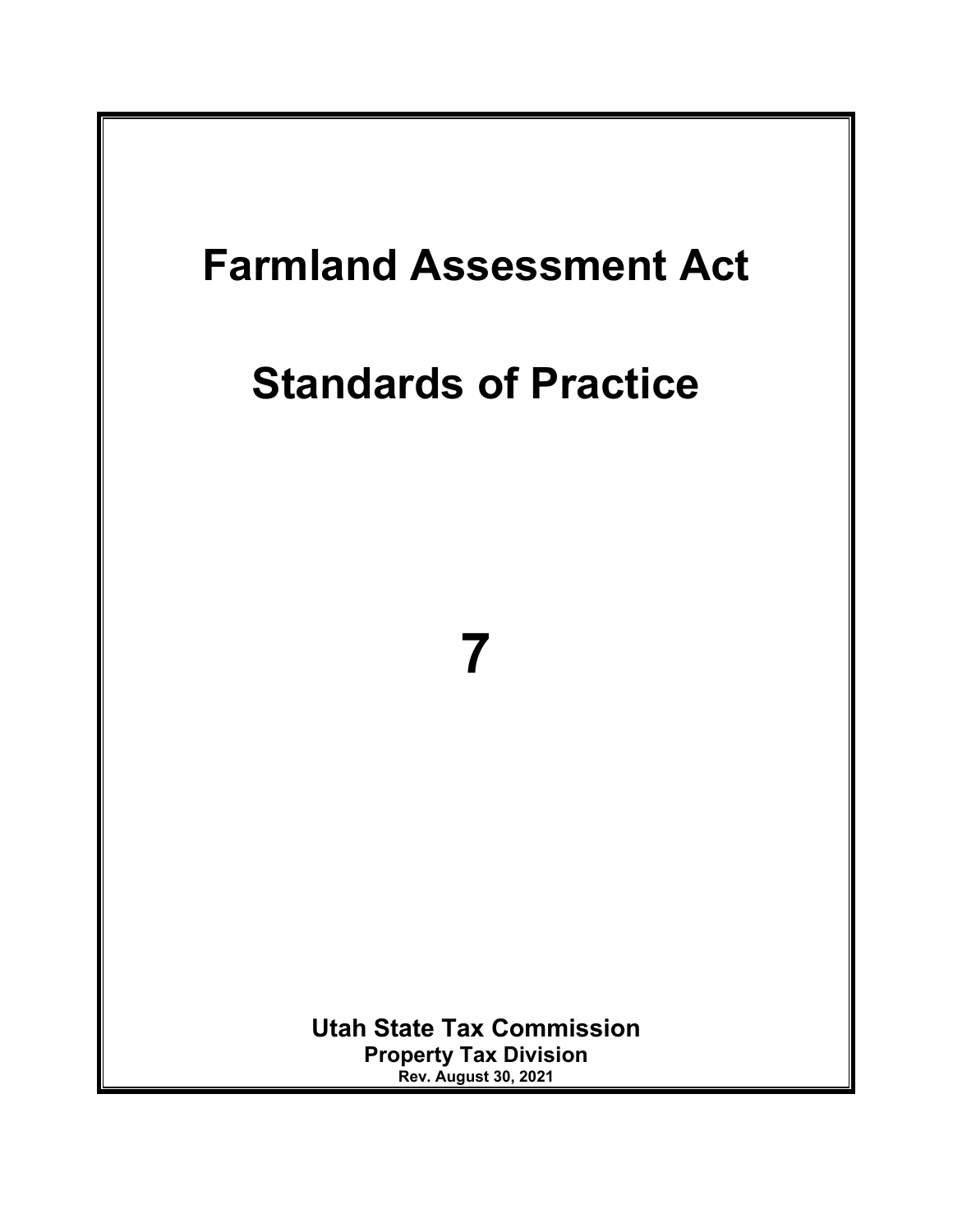# **Table of Contents**

| <b>Section VII.I</b><br><b>General Information</b>  | 1                       |
|-----------------------------------------------------|-------------------------|
|                                                     |                         |
| <b>Purpose</b>                                      | 1                       |
| <b>Background</b>                                   | 1                       |
| <b>Constitutional Authority</b>                     | 1                       |
| <b>Legislative Authority</b>                        | 1                       |
| <b>Definitions</b>                                  | $\mathbf 2$             |
| <b>Section VII.II</b>                               | 4                       |
| <b>Standards of Practice</b>                        | 4                       |
| <b>Standard 7.1 Farmland Assessment Process</b>     | 4                       |
| 7.1.0 Eligibility                                   | 4                       |
| 7.1.1 Determining Use Value                         | 4                       |
| 7.1.2 Income Approach to Value                      | 4                       |
| <b>Standard 7.2 Responsibilities</b>                | 4                       |
| 7.2.0 State Tax Commission                          | $\overline{\mathbf{4}}$ |
| 7.2.1 State Farmland Evaluation Advisory Committee  | $\overline{\mathbf{4}}$ |
| <b>7.2.2 County Assessor</b>                        | 5                       |
| 7.2.3 County Board of Equalization                  | 5                       |
| 7.2.4 County Recorder                               | 6                       |
| 7.2.5 County Auditor                                | 6                       |
| <b>7.2.6 County Treasurer</b>                       | 6                       |
| <b>Standard 7.3 Acreage Requirement</b>             | 6                       |
| 7.3.0 Acreage Requirement                           | 6                       |
| 7.3.1 Home Site Deduction and Residential Exemption | 6                       |
| 7.3.2 Taxation of Structures on Agricultural Land   | 7                       |
| 7.3.3 Less than Five Acres                          | 7                       |
| 7.3.4 Waivers for Land Less Than Five Acres         |                         |
| <b>7.3.5 Contiguous Property</b>                    | 7                       |
| 7.3.6 Contiguous Land in another County             | 7                       |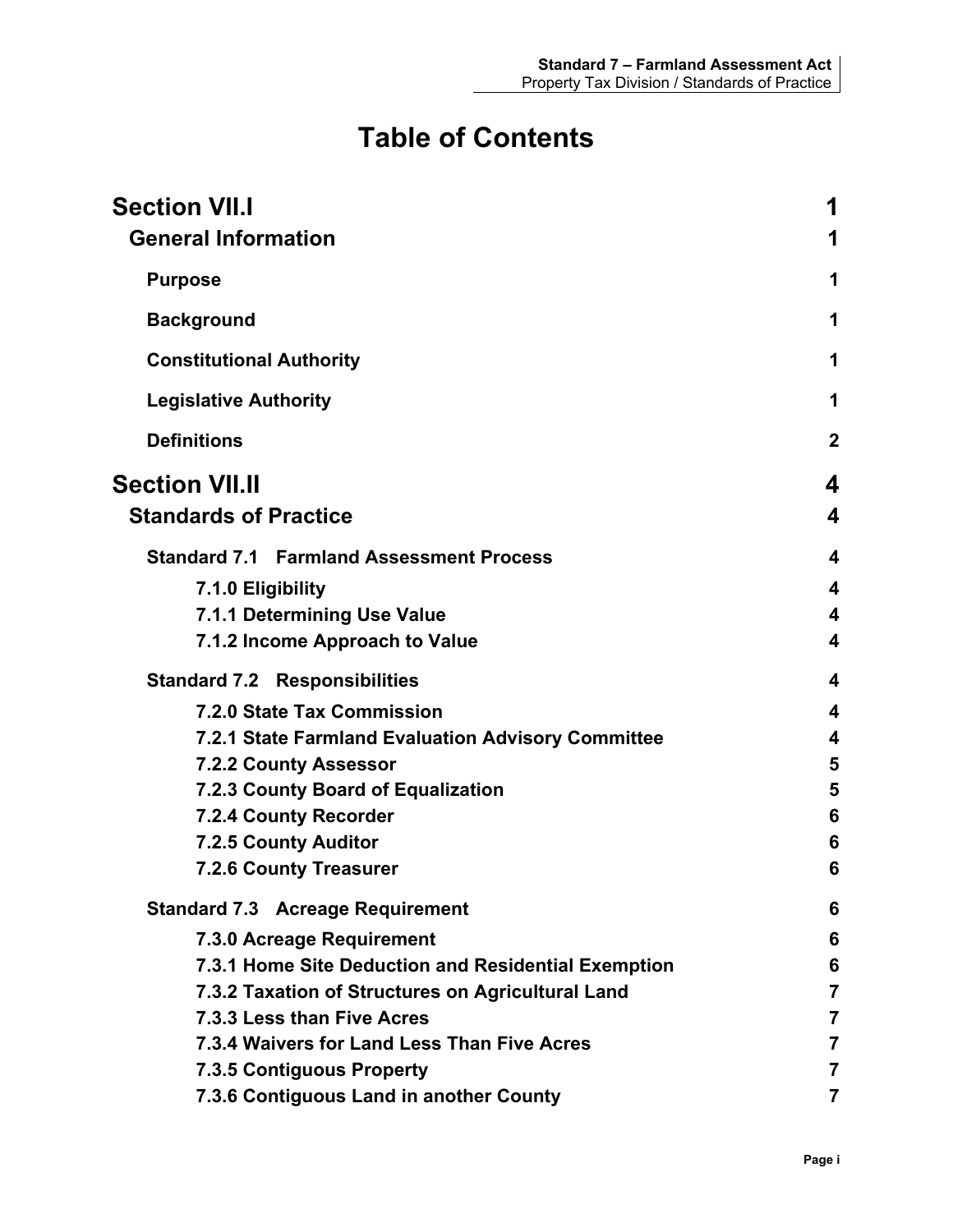| <b>7.3.7 Non-contiguous Property</b>                                 | 8  |
|----------------------------------------------------------------------|----|
| <b>Standard 7.4 Production Requirement</b>                           | 8  |
| 7.4.0 Agricultural Use                                               | 8  |
| 7.4.1 Actively Devoted to Agricultural Use                           | 8  |
| 7.4.2 Previous Use                                                   | 8  |
| 7.4.3 Production and Processing                                      | 8  |
| <b>7.4.4 Production Verification</b>                                 | 9  |
| 7.4.5 Waiver of the Requirement that the Land be Actively Devoted to |    |
| <b>Agricultural Use</b>                                              | 9  |
| 7.4.6 Wild Harvests                                                  | 10 |
| <b>7.4.7 Timber Harvests</b>                                         | 10 |
| 7.4.8 Mineral Extraction                                             | 10 |
| 7.4.9 Grazing on Irrigated Tillable Land                             | 10 |
| 7.4.10 Leased Land                                                   | 11 |
| 7.4.11 Multiple Uses of Land                                         | 11 |
| 7.4.12 Medical Cannabis vs. Industrial Hemp                          | 11 |
| <b>Standard 7.5 Reasonable Expectation of Profit</b>                 | 11 |
| 7.5.0 Reasonable Expectation of Profit                               | 11 |
| 7.5.1 Honeybees                                                      | 11 |
| <b>Standard 7.6 Platted Subdivisions</b>                             | 13 |
| 7.6.0 Eligible Platted Subdivisions                                  | 13 |
| 7.6.1 Ineligible Platted Subdivisions                                | 13 |
| 7.6.2 Subdivision of Agricultural Land – Exemption from Plat         |    |
| <b>Requirement and Withdrawal</b>                                    | 13 |
| <b>Standard 7.7 Application Procedure</b>                            | 13 |
| 7.7.0 Application                                                    | 13 |
| 7.7.1 Deadline for Applications                                      | 14 |
| 7.7.2 County Processing and Notice Procedures                        | 14 |
| 7.7.3 Application Form                                               | 14 |
| 7.7.4 Owner Application Required                                     | 14 |
| 7.7.5 Multiple Ownership                                             | 14 |
| 7.7.6 Signed Statement from Lessee                                   | 14 |
| 7.7.7 Land in More than One County                                   | 15 |
| 7.7.8 Subsequent Filing                                              | 15 |
| 7.7.9 Change of Ownership or Legal Description                       | 15 |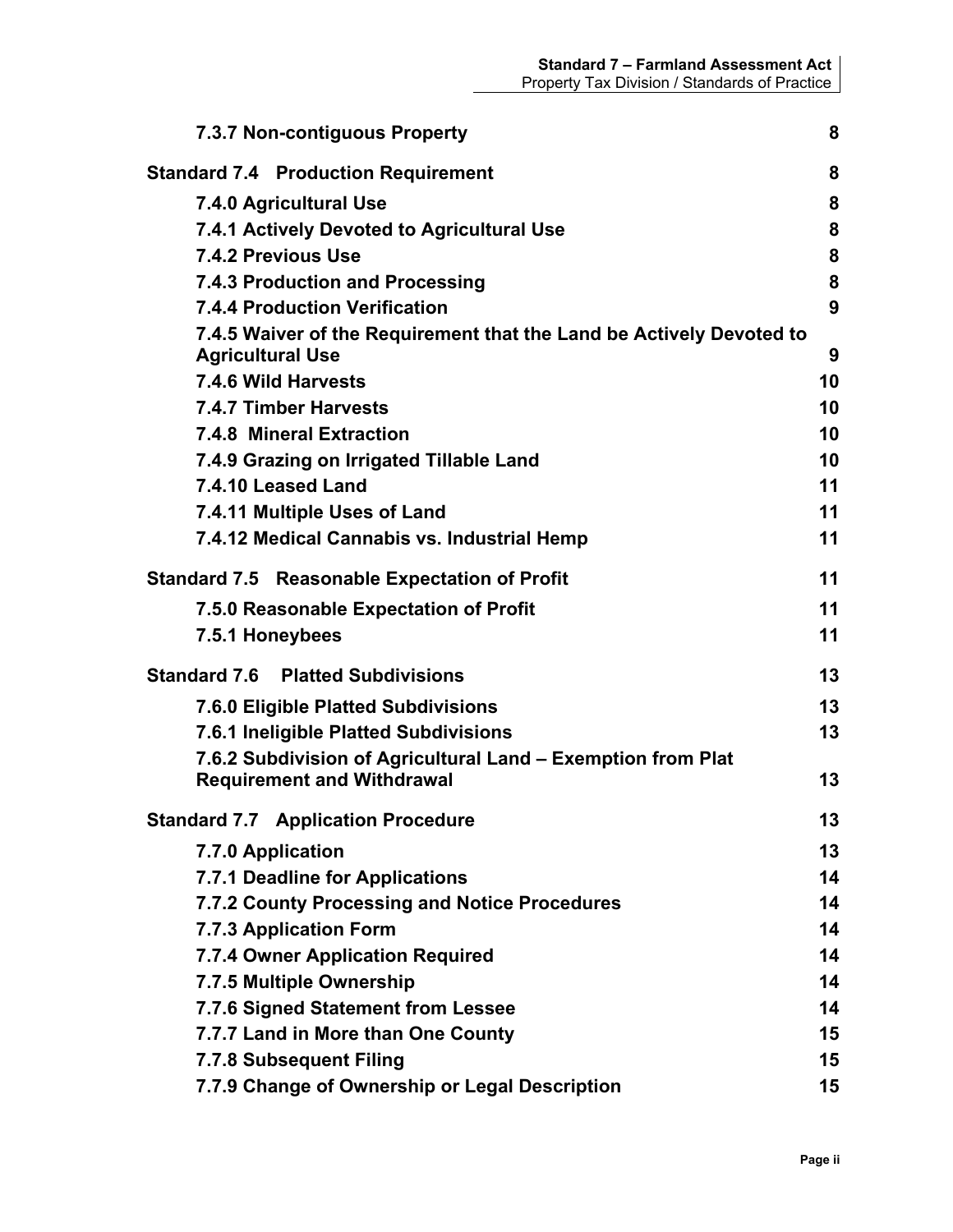| <b>7.7.10 Recording Applications</b>                           | 15 |
|----------------------------------------------------------------|----|
| 7.7.11 Procedure If There Is No Application on File            | 15 |
| <b>Standard 7.8 Rollback Taxes</b>                             | 15 |
| 7.8.0 Withdrawal from FAA                                      | 15 |
| 7.8.1 Notification of Withdrawal – Penalty                     | 16 |
| 7.8.2 Rollback Time Period                                     | 16 |
| 7.8.3 Rollback Tax Calculation                                 | 16 |
| 7.8.4 Rollback Tax Rates                                       | 16 |
| 7.8.5 Rollback Tax Notice                                      | 16 |
| 7.8.6 Rollback Tax Notice Form                                 | 16 |
| 7.8.7 Rollback Tax Lien                                        | 17 |
| 7.8.8 Delinquent Rollback Tax                                  | 17 |
| 7.8.9 Certification of Rollback Tax Payment                    | 17 |
| 7.8.10 Distribution of Rollback Tax Revenue                    | 17 |
| 7.8.11 Notice Requirements for Voluntary Purchase of Greenbelt |    |
| <b>Property for Corridor Preservation</b>                      | 17 |
| <b>Standard 7.9 Conservation Easements</b>                     | 18 |
| 7.9.0 FAA and Conservation Easements                           | 18 |
| 7.9.1 Qualifying Conservation Easement                         | 18 |
| 7.9.2 Termination of Conservation Easement                     | 19 |
| 7.9.3 Conservation Easement Rollback Tax                       | 19 |
| <b>Standard 7.10 Exempt Properties</b>                         | 19 |
| 7.10.0 Exempt Property Withdrawal                              | 19 |
| 7.10.1 Land Acquired by Government Entity - Fee Payment        | 19 |
| 7.10.2 Privilege Tax                                           | 20 |
| 7.10.3 Payment before Title Transfers                          | 20 |
| <b>Standard 7.11 Change of Ownership</b>                       | 20 |
| 7.11.0 Continuance of Use                                      | 20 |
| 7.11.1 Rollback Liability                                      | 20 |
| <b>Standard 7.12 Audits and Verification</b>                   | 21 |
| 7.12.0 Consent to Audit                                        | 21 |
| <b>7.12.1 County Assessor Rights</b>                           | 21 |
| 7.12.2 Physical Inspection                                     | 21 |
| 7.12.3 Property Tax Division Audits                            | 21 |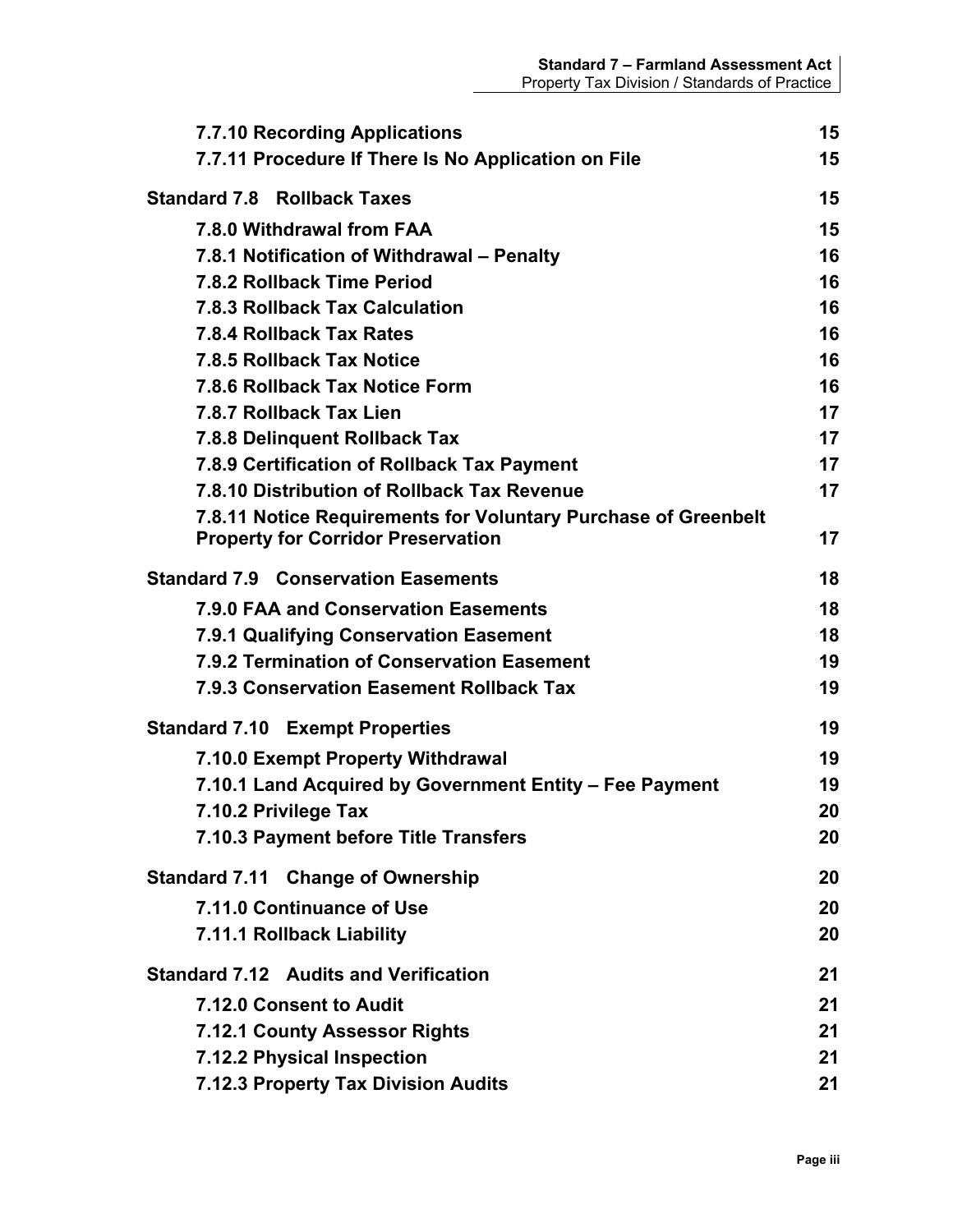| 7.12.4 Audit Findings                                          | 21 |
|----------------------------------------------------------------|----|
| <b>Standard 7.13 Appeals</b>                                   | 22 |
| 7.13.0 Appeals of FAA Property                                 | 22 |
| 7.13.1 Counties to Establish Timelines and Notices for Appeals | 22 |
| <b>Standard 7.14 Urban Farming Assessment Act</b>              | 22 |
| 7.14.0 Comparison to FAA                                       | 22 |
| Appendix 7A                                                    | 24 |
| <b>Land Classification Guidelines</b>                          | 24 |
| Irrigated I - Tillable Cropland                                | 24 |
| Irrigated II - Tillable Cropland                               | 24 |
| Irrigated III - Tillable Cropland                              | 25 |
| Irrigated IV - Tillable Cropland                               | 26 |
| <b>Irrigated Orchard</b>                                       | 27 |
| Appendix 7B                                                    | 32 |
| Growing Season, Heat Units, Precipitation                      | 32 |
| <b>Appendix 7C</b>                                             | 35 |
| <b>Production Links and Data</b>                               | 35 |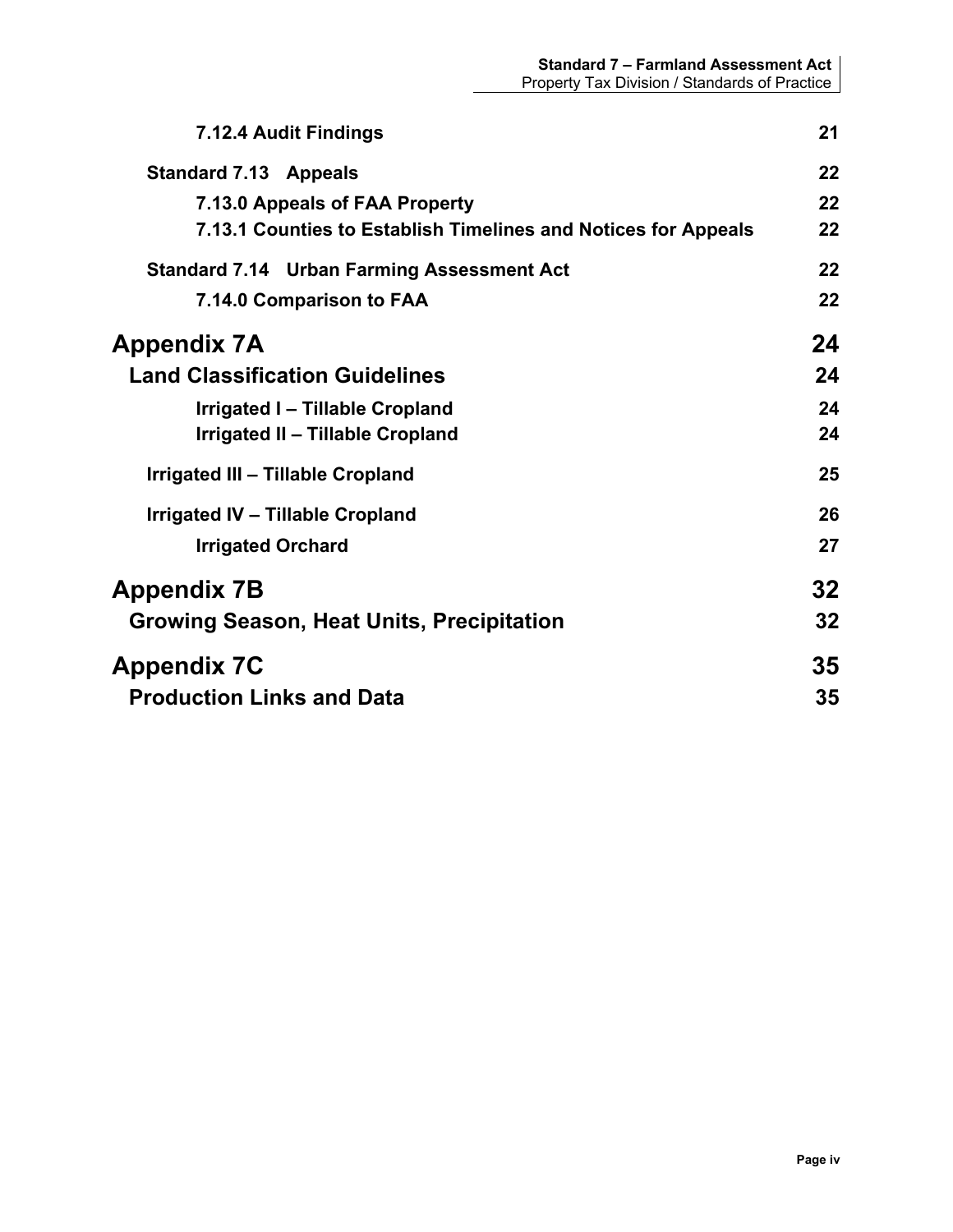# **Section VII.I General Information**

# <span id="page-5-2"></span><span id="page-5-1"></span><span id="page-5-0"></span>**Purpose**

These standards provide reference to accepted procedures and guidelines for assessment and taxation of agricultural land under the provisions of the Farmland Assessment Act (FAA) of 1969, as amended. These standards are intended as a management tool to promote equitable administration of the Utah property assessment for land actively devoted to agricultural use.

# <span id="page-5-3"></span>**Background**

Prior to 1969, Utah farmland was assessed and taxed according to its market value. However, as Utah population centers began to expand into the surrounding agricultural property, the market value of agricultural property began to rise. This increased market value produced property taxes that made some farming operations economically prohibitive. In 1969, the Utah Legislature passed the FAA, which provided for qualified agricultural property to be assessed and taxed on its productive value instead of its market value. This law is commonly called the "Greenbelt" law.

# <span id="page-5-4"></span>**Constitutional Authority**

"The Legislature may provide by statute that land used for agricultural purposes be assessed based on its value for agricultural use" and " The Legislature may by statute determine the manner and extent of taxing livestock." (Utah State Constitution, Art. XIII, § 2). Further, Art. XIII, § 3 of the Utah State Constitution exempts methods used to irrigate land within the state (including water rights, canals, pumping plants and reservoirs) and farm equipment as defined by statute (see the **Exemptions Standards of Practice**).

# <span id="page-5-5"></span>**Legislative Authority**

The majority of the authority and direction for the FAA is contained in Title 59, Chapter 2, Part 5. Additional governing Code sections include:

§ 10-9a-605 – Describes agricultural land exemptions from plat requirements for cities and towns.

§ 17-27a-605- Describes agricultural land exemptions from plat requirements for counties.

§ 57-18-2 – Defines conservation easements, which are subject to a special rollback tax.

§§ 59-2-501 through 59-2-516 - The Act itself. This part governs eligibility, application procedures, rollback taxes, and establishes the State Farmland Evaluation Advisory Committee.

§§ 59-2-1701 through 1714 – The Urban Farming Assessment Act. This will be outlined in [Standard 7.15 "Urban Farming Assessment Act".](#page-26-3)

§ 72-5-407 – Notice requirements for voluntary purchase of property for corridor preservation, including when land in greenbelt is acquired by UDOT for freeway infrastructure.

R884-24P-42 – Governs changes to the assessment roll in the event of a change in value from a personal property or greenbelt audit conducted by the State Tax Commission.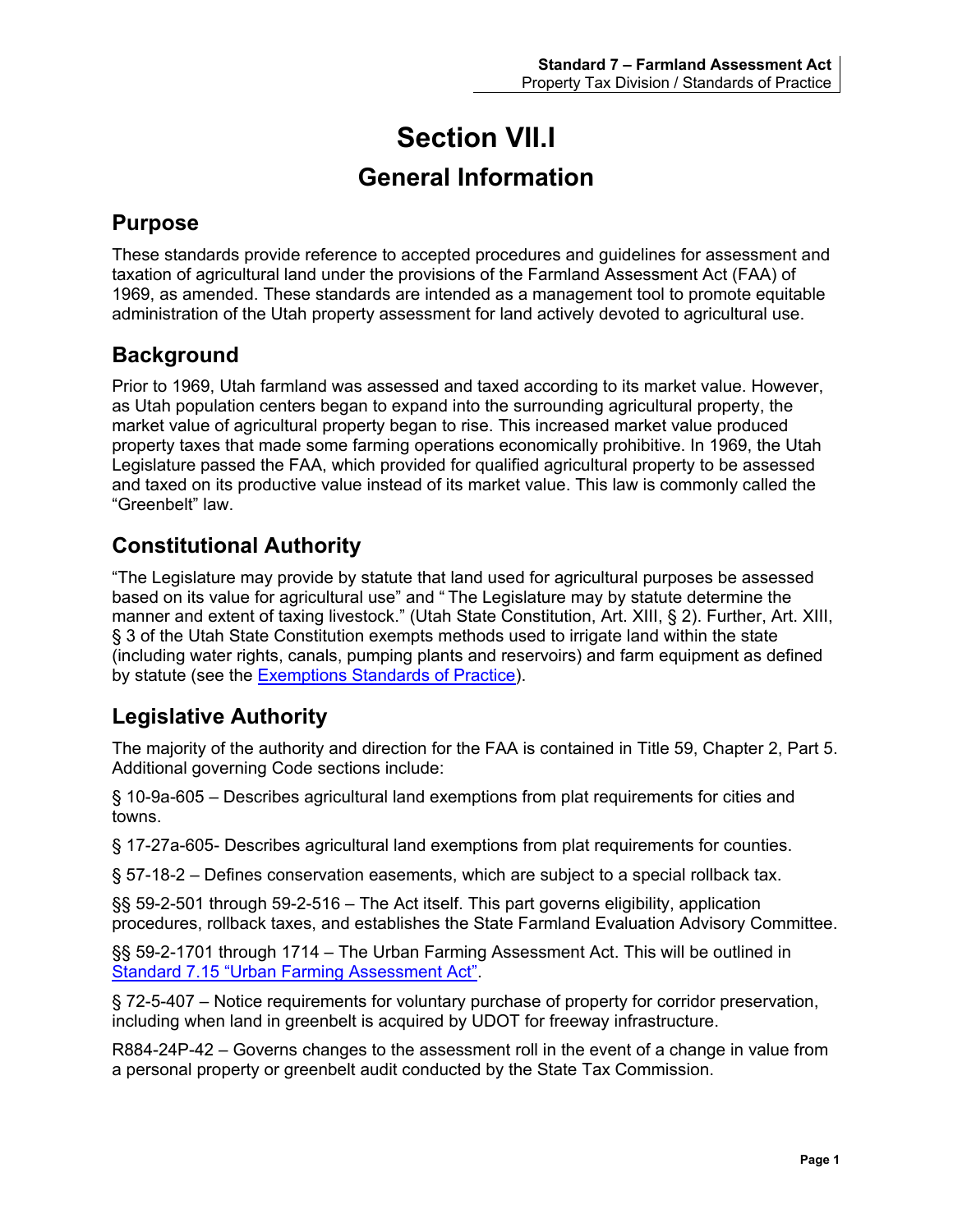R884-24P-52 – Rule for establishing a primary residence. This criteria applies when excising the farmhouse site from greenbelt. The farmhouse and associated land qualifies for the residential exemption instead.

R884-24P-53 – The valuation guidelines for land subject to the FAA. This is updated annually and provides dollar per acre amounts for irrigated land, fruit orchards, meadow, dry land, grazing, and unproductive land.

## <span id="page-6-0"></span>**Definitions**

**Actively Devoted to Agricultural Use:** Land that produces in excess of 50% of the average agricultural production per acre. (§ 59-2-503)

**Conservation Easement:** An encumbrance on land for the purpose of preserving areas in a scenic, natural or open condition. This includes recreational, cultural, wildlife or agricultural purposes. This will be reflected in a deed, will or other similar instrument. (§ 57-18-2). Subject to a separate rollback tax if the conservation easement ends. (§ 59-2-506.5)

**Governmental Entity:** The United States, the state, a political subdivision of the state including a county, a city, a town, a school district, a special district, an entity created by the state or the United States including an agency, a board, a bureau, a commission, a committee, a department, a division, an institution, an instrumentality or an office. This applies specifically to rollback tax fee in lieu payments. (§ 59-2-511)

**Identical Legal Ownership:** Owners of one parcel of land are the same as the owners of a second parcel of land. All names that appear on the title of the first parcel must also appear on the title of the second and vice versa. (§ 59-2-502). For example John T. Jones must have John T. Jones on all associated parcels. John Jones is not the same as John T. Jones and is not considered identical legal ownership.

**Land in Agricultural Use:** Land devoted to the raising of useful plants and animals with a reasonable expectation of profit, or able to qualify for compensation under a state or federal crop retirement program. See also *Actively Devoted to Agricultural Use.* (§ 59-2-502)

**Livestock:** All domestic animals, honeybees, poultry, fur-bearing animals and fish. (§ 59-2-102)

**Platted with Surface Improvements in Place:** Parcels which have been mapped and approved by the city or county recorder, which have curbs, gutter or pavement in place not integral to agricultural use. (§ 59-2-504)

**Rollback Period (Conventional FAA)**: The preceding day on which the county assessor mails the rollback tax notice, not to exceed five years, during which the land is valued, assessed and taxed under the act. The rollback is tied to the number of years the land has been assessed under the FAA, not the number of years under current ownership. (§ 59-2-506)

**Rollback Period (Conservation Easements):** The later of the date the land becomes subject to a conservation easement, or five years preceding the day the assessor mails the conservation easement rollback tax notice. It ends the day the assessor mails the notice. (§ 59- 2-506.5)

**Rollback Tax (Conventional FAA):** The difference between the taxes paid while the land was assessed under FAA and the amount of taxes that would have been paid if the land had received a market-based assessment. This does not apply to qualifying conservation easements. (§ 59-2-506)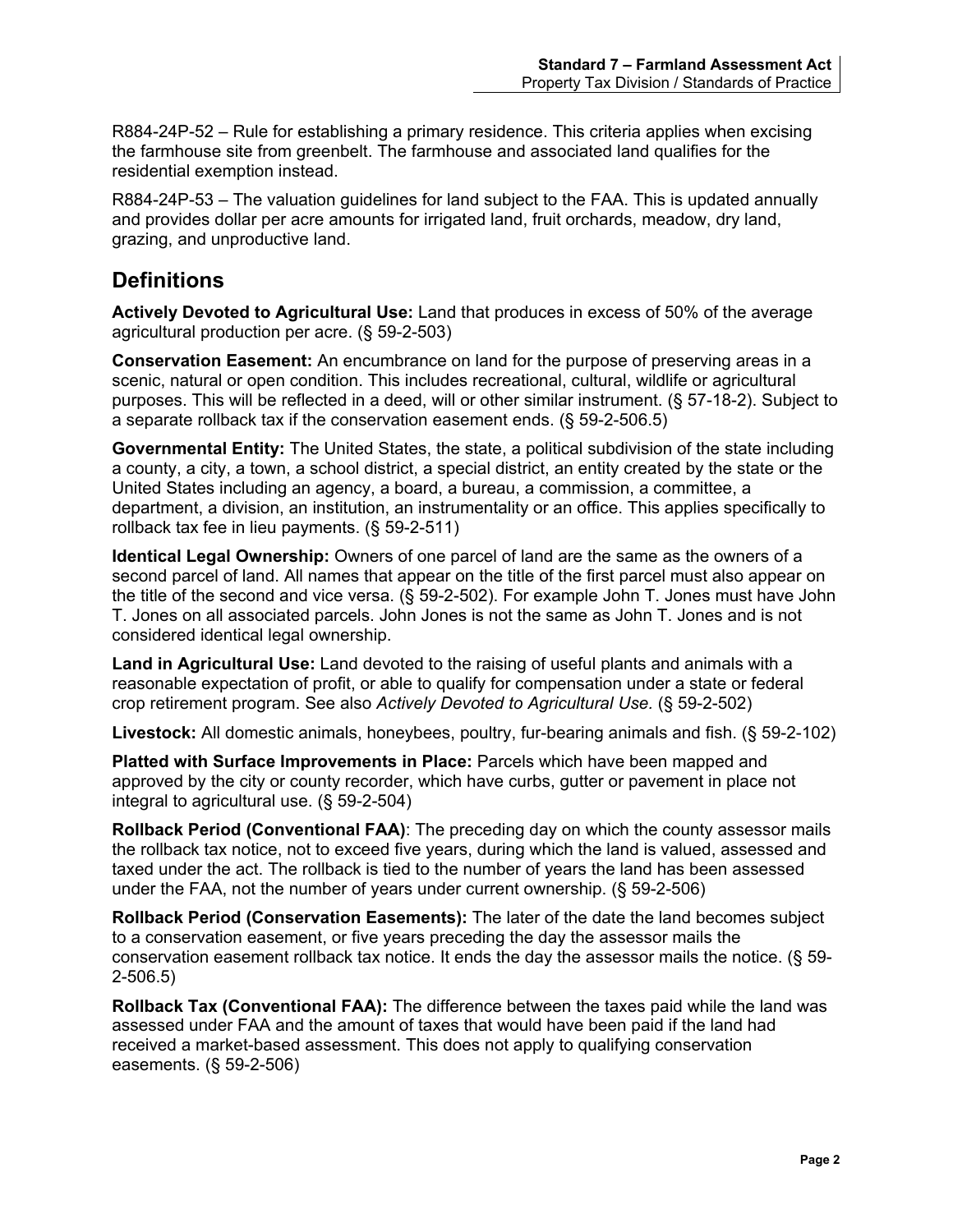**Rollback Tax (Conservation Easements):** An amount 20 times the property tax on land withdrawn from a conservation easement that would have been paid during the rollback period. This is paid as a fee in lieu if the land is owned by a governmental entity. (§ 59-2-506.5)

**Subdivision:** Includes the division or development of land whether by deed, metes and bounds description, devise and testacy, lease, map, plat or other recorded instrument. Subdivision does not include a bona fide division or partition of agricultural land if the purpose is to join a resulting parcel to separate parcel. (§§ 10-9a-103 and 17-27a-103)

**Withdrawn from this Part:** Land that has been assessed under FAA is no longer assessed or eligible for assessment under FAA for any reason. This includes change in ownership or legal description if the owner fails to submit a new application within 120 days after the change is made. (§ 59-2-501)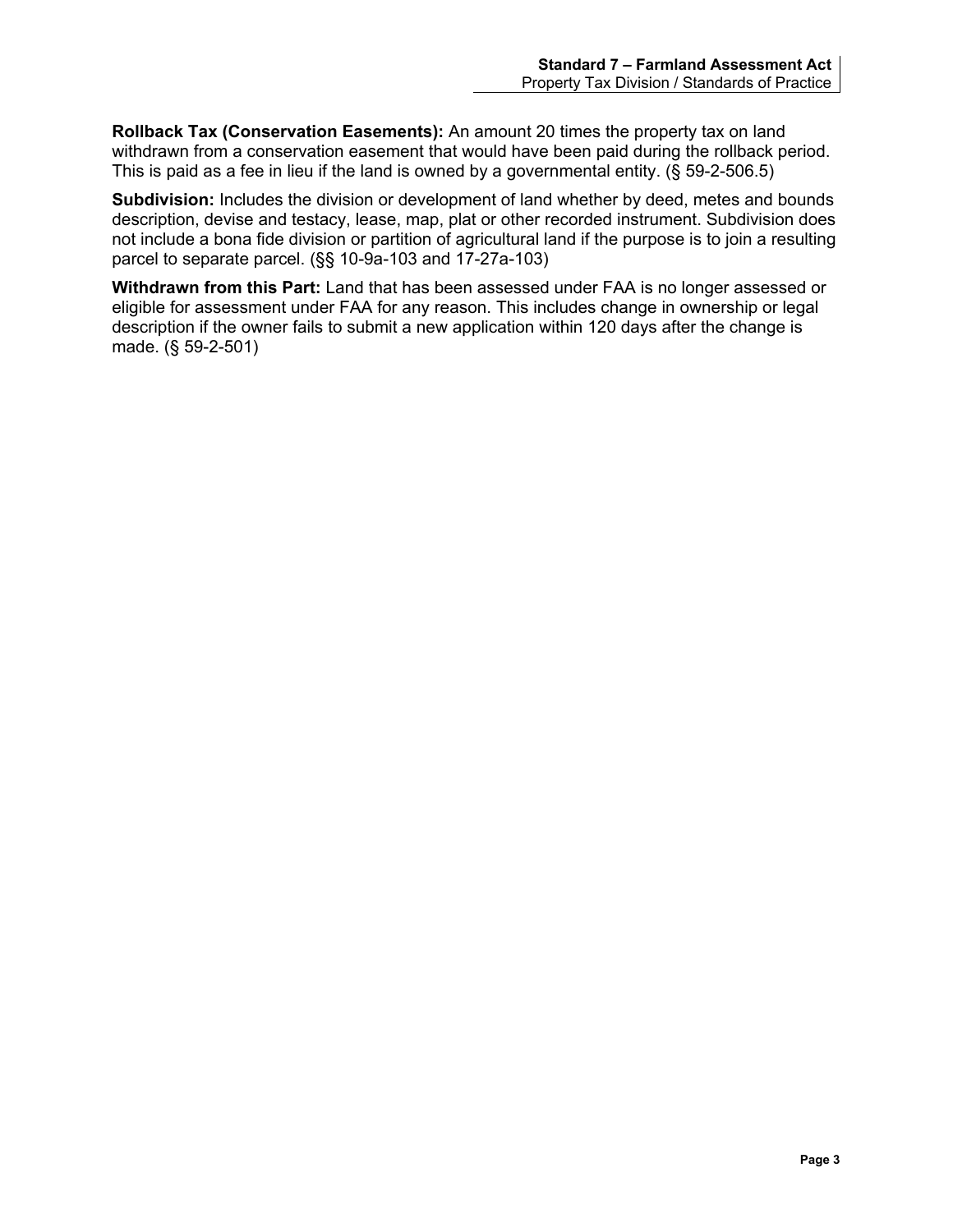# **Section VII.II**

# **Standards of Practice**

# <span id="page-8-2"></span><span id="page-8-1"></span><span id="page-8-0"></span>**Standard 7.1 Farmland Assessment Process**

## <span id="page-8-3"></span>**7.1.0 Eligibility**

Assessment of agricultural land under the FAA applies to the land only and not improvements such as barns, sheds, silos, and other farm outbuildings. Improvements must be appraised separately at market value. Land beneath farm buildings and other agricultural improvements qualifies for FAA assessment when used in connection with the agricultural operation. Land under the farmhouse is appraised at market value and is not included in the amount of land needed to meet the acreage requirement. (§ 59-2-503 and 59-2-507)

## <span id="page-8-4"></span>**7.1.1 Determining Use Value**

Assessment and taxation of farmland under the FAA is based on the land's productive or income-producing capability rather than its market value. (§ 59-2-503). Various components are considered in determining this use value of the land. Agricultural land is first grouped into land classifications according to its capability to produce crops or forage. Capability is based on soil type, topography, availability of irrigation water, climate, and other factors related to productivity (See also [Appendix 7A\)](#page-27-0).

## <span id="page-8-5"></span>**7.1.2 Income Approach to Value**

Value for tax purposes is determined by capitalizing net income. (§ 59-2-505). Net income is determined through crop enterprise budgets and net rents of agricultural land. This income is capitalized to determine final taxable values for each class of farmland. The capitalization rate used is a five-year moving average of the Federal Land Bank Rate (See [Appendix 7D](#page-40-0) for an example of capitalized net income).

# <span id="page-8-6"></span>**Standard 7.2 Responsibilities**

## <span id="page-8-7"></span>**7.2.0 State Tax Commission**

The State Tax Commission provides the guidelines for classification of agricultural land and determines taxable agricultural use value for each land classification (See [Appendix 7A](#page-27-0) for a copy of these guidelines). The State Tax Commission promulgates rules and approves forms necessary to implement the FAA. (R884-27P-53)

## <span id="page-8-8"></span>**7.2.1 State Farmland Evaluation Advisory Committee**

The State Farmland Evaluation Advisory Committee consists of five members appointed as follows:

- One member appointed by the Utah State Tax Commission who is the Chairman of the State Farmland Evaluation Advisory Committee.
- One member appointed by the President of Utah State University.
- One member appointed by the State Department of Agriculture.
- One member appointed by the State County Assessors' Association; and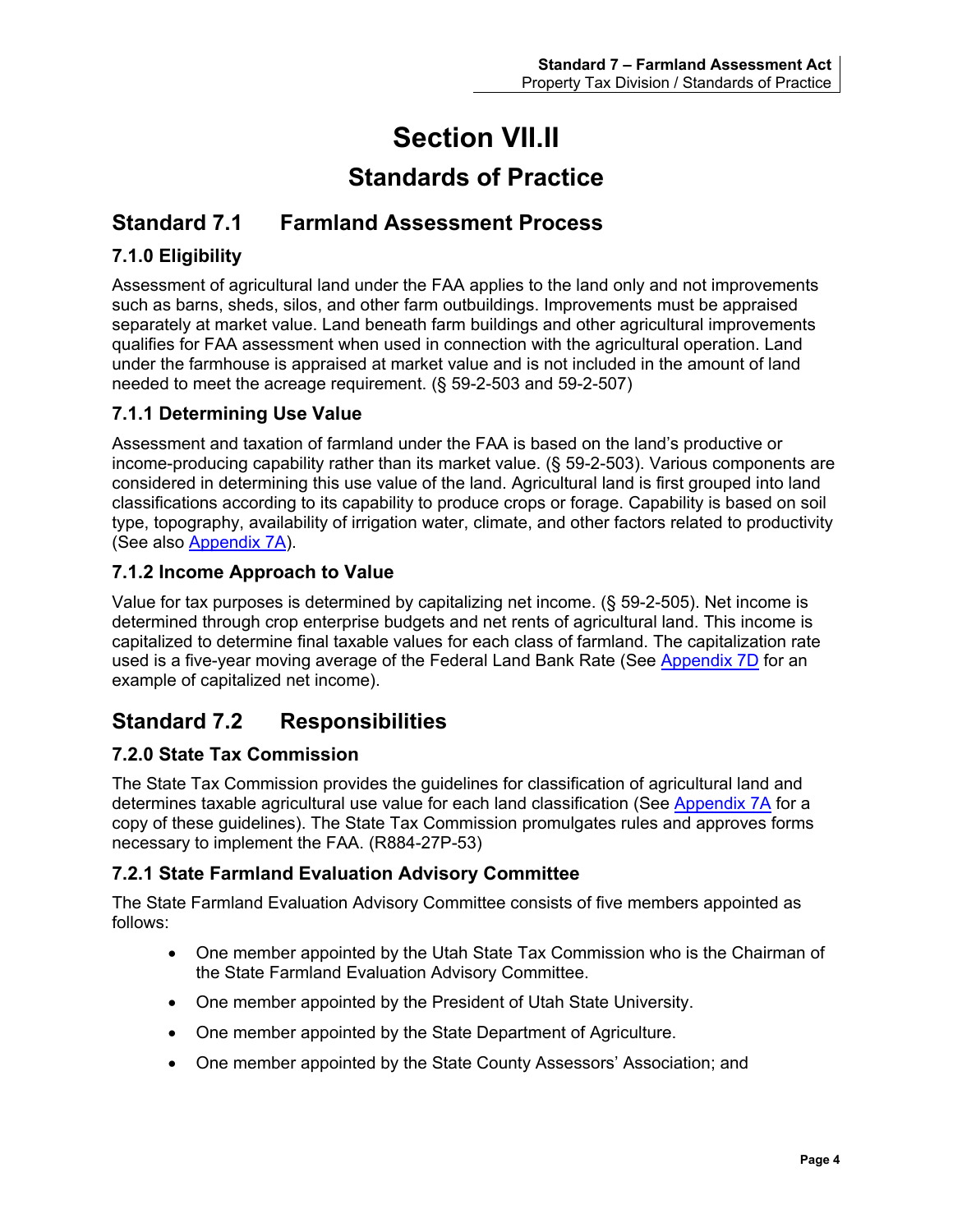• One member actively engaged in farming or ranching appointed by other members of the Committee.

The Committee meets annually to review and recommend updates to the values for FAA eligible land based on production potential. Recommendations must be made by October  $2<sup>nd</sup>$ . (§ 59-2-514)

## <span id="page-9-0"></span>**7.2.2 County Assessor**

The county assessor is to provide an application for assessment under FAA to an owner of property upon request. The county assessor receives and approves applications; also, the county assessor determines the eligibility of land assessed under the FAA.

The property owner pays to have the application recorded by the county recorder. The assessor verifies that the original application is recorded and maintains records reflecting the status of farmland properties after the original applications are recorded. Such records must clearly indicate the original year of application or the number of years such properties have been assessed and taxed under the FAA. All properties assessed under the FAA must have valid FAA applications on file in the assessor's office.

The county assessor is responsible for the classification of agricultural land using the guidelines provided by the State Tax Commission. Subsequently, the assessor values the FAA-classified land on an acreage value using the values established by the State Tax Commission.

The county assessor shall provide the fair market value as well as the taxable agricultural use value to the county auditor for inclusion on the "Notice of Property Valuation and Tax Changes" and to the county treasure for inclusion on the "Tax Notice." Although not the basis of taxable value, the fair market value assessment is critical when computing rollback taxes. The county assessor calculates the amount of rollback taxes, when applicable. (§ 59-2-506)

The county assessor or county treasurer mails a rollback tax notice to an owner of land that is subject to a rollback tax. Refer to [Standard 7.8.6 "Rollback Tax Notice Form"](#page-20-5) for information to be included on the form.

## <span id="page-9-1"></span>**7.2.3 County Board of Equalization**

The county board of equalization may change the fair market value, change land classifications based on State Tax Commission guidelines, and make decisions concerning the eligibility of land assessed under FAA. It may not change the agricultural use value. If a problem exists with the use value, the county board should make value recommendations to the State Tax Commission.

The county board of equalization may also grant waivers of the five-acre minimum acreage requirement provided no change in ownership occurs and the land is actively devoted to agricultural use if:

- 80% or more of the owner's, lessee's, or purchaser's income is derived from agricultural production on the FAA land in question; or
- Failure to meet the acreage requirement arose solely as a result of eminent domain or threat or imminence of an eminent domain proceeding.

In addition, the county board of equalization may grant a waiver of the requirement that land is actively devoted to agricultural use for a particular year if:

• The land was assessed on the basis of agricultural use for the previous two years; and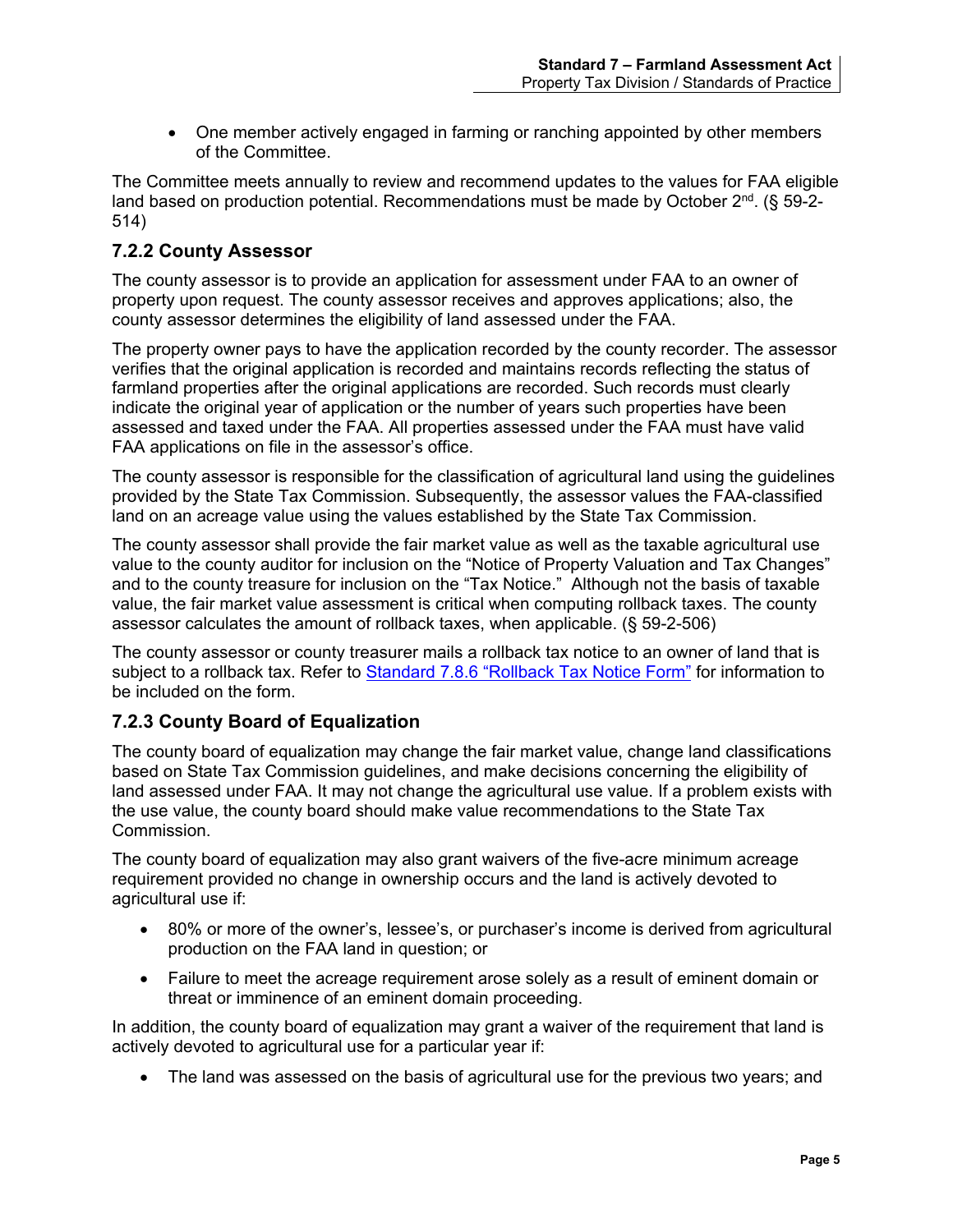• Failure to meet the agricultural production requirements for that particular year was due to no fault or act of the owner, purchaser, or lessee. (§ 59-2-503)

## <span id="page-10-0"></span>**7.2.4 County Recorder**

The county recorder records all applications for land to be assessed under the FAA including subsequent applications because of change of identity, ownership or segregation.. When application is initiated by the applicant, the county assessor collects a recording fee from the applicant. County recorders must record FAA documents at no charge when initiated by the county assessor or county treasurer.

The recording of the original FAA application effectively constitutes consent by the owner to the creation of a lien upon the eligible property for rollback taxes that may be due at a later date. (§ 59-2-508)

## <span id="page-10-1"></span>**7.2.5 County Auditor**

The county auditor is to include the fair market value as well as the taxable agricultural use value on the "Notice of Property Valuation and Tax Changes". (§ 59-2-505)

## <span id="page-10-2"></span>**7.2.6 County Treasurer**

The county treasurer is to include the fair market value as well as the taxable agricultural use value on the "Tax Notice." The county treasurer sends each taxpayer a "Tax Notice" and collects the taxes. The county treasurer also collects any applicable rollback taxes including delinquencies; refer to [Standard 7.8.8 "Collection of Rollback Tax"](#page-21-1) for collection procedures. The rollback tax collected shall be paid into the county treasury and distributed by the treasurer to the various taxing entities in accordance with property tax levies for the current year.

After the rollback tax has been collected the county treasurer must certify to the county recorder that the rollback tax lien on the property has been satisfied by preparing a release of lien document and transmitting it to the county recorder for recordation. (§ 59-2-506)

# <span id="page-10-3"></span>**Standard 7.3 Acreage Requirement**

## <span id="page-10-4"></span>**7.3.0 Acreage Requirement**

To meet the qualifications for assessment under the FAA, land must be five contiguous acres in size. (§ 59-2-503) Exceptions are noted in Standard 7.4.3 ["Less Than Five Acres".](#page-11-1)

## <span id="page-10-5"></span>**7.3.1 Home Site Deduction and Residential Exemption**

Land on which the farmhouse is located, and land used in connection with the farmhouse; i.e., landscaping, gardening spots, etc. are not eligible for FAA assessment and cannot be included in the acreage to determine FAA eligibility. They shall be valued and taxed using the same standards, methods, and procedures that apply to other taxable land in the county. (§ 59-2-507)

#### **Guideline**

*This home site size cannot be included in the total acreage for FAA eligibility purposes. The home site market value listed on the assessment roll should equal the market value of an equivalent building site. Methods of property discovery outlined in the [Real Property Valuation](https://propertytax.utah.gov/standards/standard06.pdf)  [Standards of Practice](https://propertytax.utah.gov/standards/standard06.pdf) can be used to determine the extent of the home site. Property assessed under the FAA is to receive the residential exemption only for the home site. (R884-24P-52)*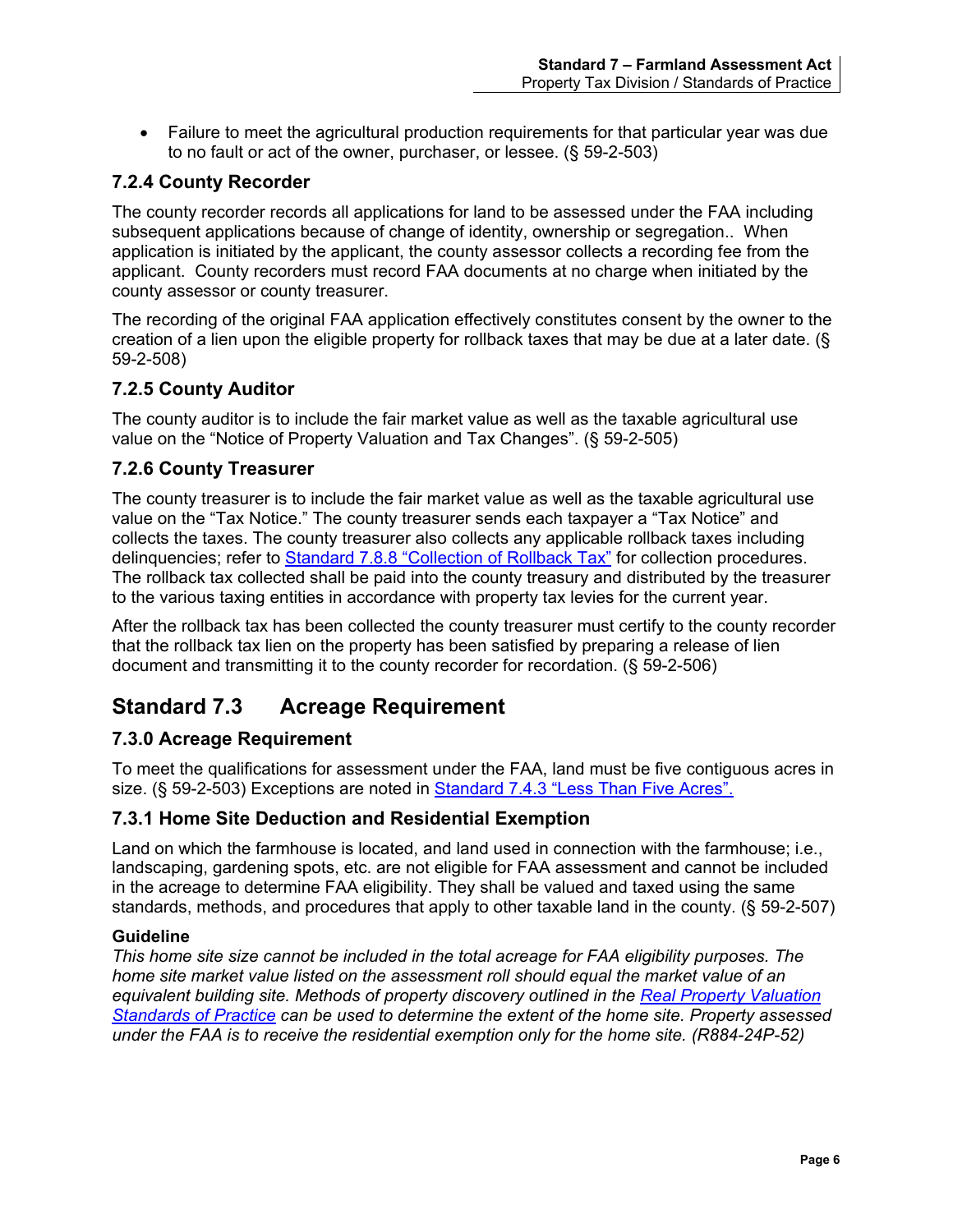## <span id="page-11-0"></span>**7.3.2 Taxation of Structures on Agricultural Land**

All structures that are located on land in agricultural use including the farmhouse, shall be valued, assessed, and taxed using the same standards, methods, and procedures that apply to other taxable structures in the county. (§ 59-2-507)

## <span id="page-11-1"></span>**7.3.3 Less than Five Acres**

A parcel of land smaller than five acres may qualify for assessment under the provisions of FAA if it:

- Is used in conjunction with a qualifying five or more contiguous acres that is located in the same county and has identical legal ownership;
- Has a direct relationship to the total agricultural enterprise;
- Makes a significant contribution to the enterprise's total production; and
- Meets all other requirements set forth in § 59-2-503.

See [Standard 7.4.4 "Waivers for Land Less Than Five Acres"](#page-11-2)

#### **Identical Legal Ownership**

To meet the acreage requirement, all parcels must have identical legal ownership. Ownership in the same family name does not meet the requirement of identical legal ownership (Refer to the definition of *Identical Legal Ownership* under ["Definitions"\)](#page-6-0).

## <span id="page-11-2"></span>**7.3.4 Waivers for Land Less Than Five Acres**

When land fails to meet the five contiguous acre requirement, the State Tax Commission or a county board of equalization may grant a waiver of the five-acre requirement upon appeal by the owner and submission of proof regarding one of the following two conditions:

- 80% or more of the owner's or lessee's income is derived from the sale of agricultural products produced on the property; or
- The failure to meet the five-acre requirement arose solely as a result of an acquisition by eminent domain or the threat of an eminent domain proceeding.

In the second case, the State Tax Commission or a county board of equalization may grant a waiver of the five-acre requirement and allow the land back on FAA after a one-time fee in-lieu of the rollback tax has been paid by the acquiring governmental entity. The land must be actively devoted to agriculture; a future change in legal ownership or reduction in size of this particular land would void the waiver and trigger the rollback tax. (59-2-503)

## <span id="page-11-3"></span>**7.3.5 Contiguous Property**

For FAA purposes, property is considered contiguous even though it may be severed by a public highway, unimproved road, fence, canal, waterway, property line or county line as long as both parcels have identical legal ownership.

## <span id="page-11-4"></span>**7.3.6 Contiguous Land in another County**

When contiguous land in agricultural use in one ownership is located in more than one county, compliance with the acreage and production requirement shall be determined on the basis of the total area of the contiguous land, and not the area or production of land located in any one particular county. (§ 59-2-512)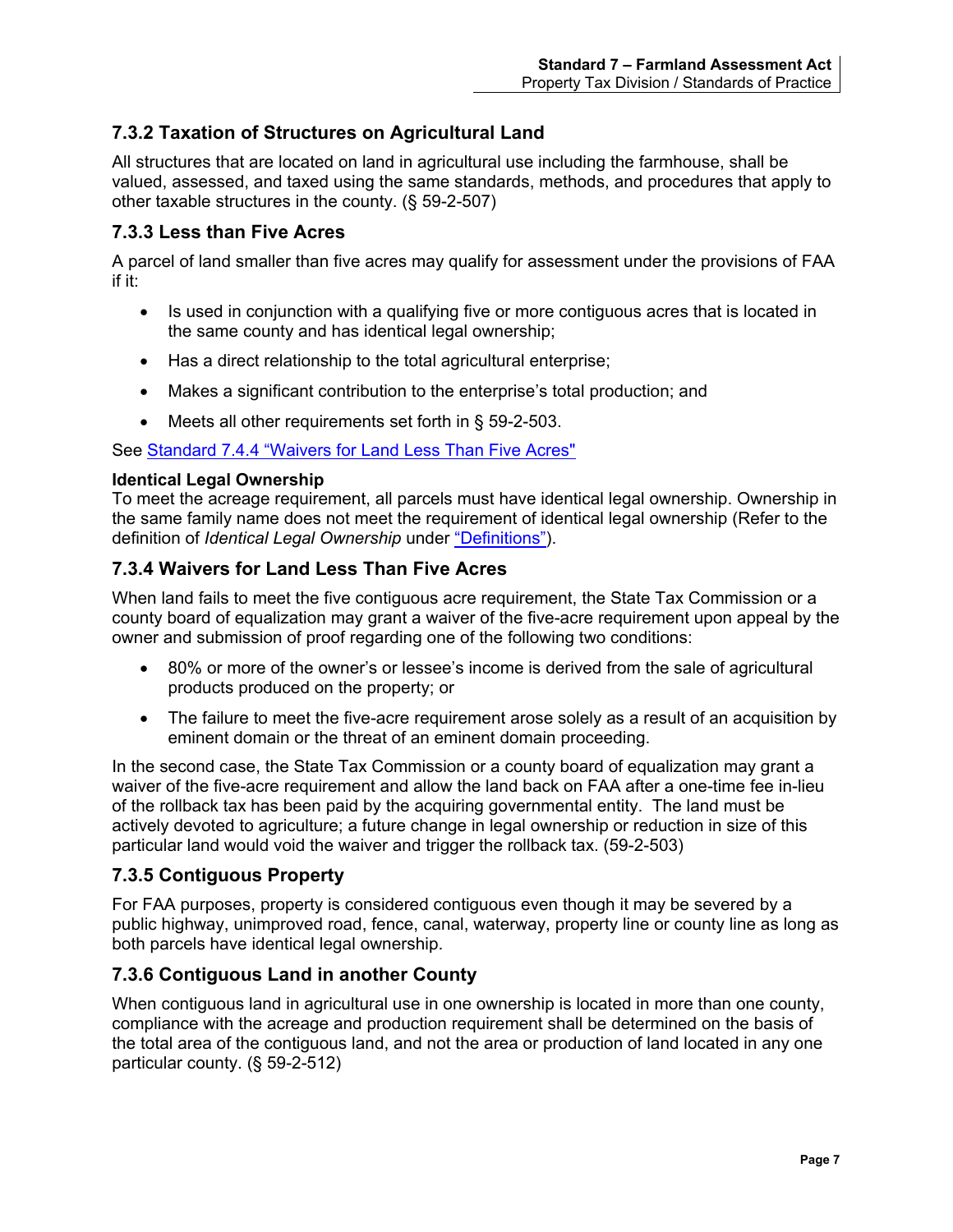## <span id="page-12-0"></span>**7.3.7 Non-contiguous Property**

Non-contiguous parcels may together qualify if they meet the criteria of actively devoted to agricultural use as long as:

- One of the pieces of property meets the 5 contiguous acre and production requirements by itself;
- The parcels are located in the same county;
- The parcels have identical legal ownership; and
- All parcels have a direct relationship to the total agricultural enterprise and make a significant contribution to the total agricultural production. (59-2-503)

#### **Guideline**

*The process for determining if a parcel is making a significant contribution to total agricultural production can be approached in various ways. The governing principle should be that in those cases where an operation could not continue or would be seriously affected financially or functionally without the use of the parcel, there should be no question of eligibility. In cases where the non-contiguous parcel contributes very little to the operation either financially or functionally, the county assessor should seriously question the eligibility of the parcel.*

# <span id="page-12-1"></span>**Standard 7.4 Production Requirement**

## <span id="page-12-2"></span>**7.4.0 Agricultural Use**

"Land in agricultural use" includes the raising of forages, sod crops, grains, feed crops, livestock, trees, fruits, vegetables, nursery, floral and ornamental stock. (§ 59-2-502)

## <span id="page-12-3"></span>**7.4.1 Actively Devoted to Agricultural Use**

Eligible land must produce in excess of 50% of the average agricultural production per acre for the given type of land and the given county or area. Land that qualifies under various federal and state government programs which limit production are considered as actively devoted to agricultural use (See [Appendix 7C\)](#page-39-0).

For the purpose of determining whether land is actively devoted to agricultural use, the first applicable of the following information sources will be used: [§ 59-2-503 (2)]

- Production levels reported in the current publication of the [Utah Agricultural Statistics;](https://www.nass.usda.gov/Statistics_by_State/Utah/)
- Current crop budgets developed and published by Utah State University and reported to the State Farmland Evaluation [Advisory Committee;](https://tax.utah.gov/commission-office/farmland) and
- Other acceptable standards of agricultural production designated by the State Tax Commission (See [Appendix 7A\)](#page-27-0).

## <span id="page-12-4"></span>**7.4.2 Previous Use**

Land must have been actively devoted to agriculture use for at least two successive years immediately preceding the tax year in which the application for FAA assessment is submitted. (§ 59-2-503)

## <span id="page-12-5"></span>**7.4.3 Production and Processing**

Activities that take place after the crop has been harvested or the animal raised do not qualify land for FAA assessment. Processing activities such as pasteurizing and bottling milk, cheese making, or slaughtering, dressing and packing meat do not qualify land for FAA assessment.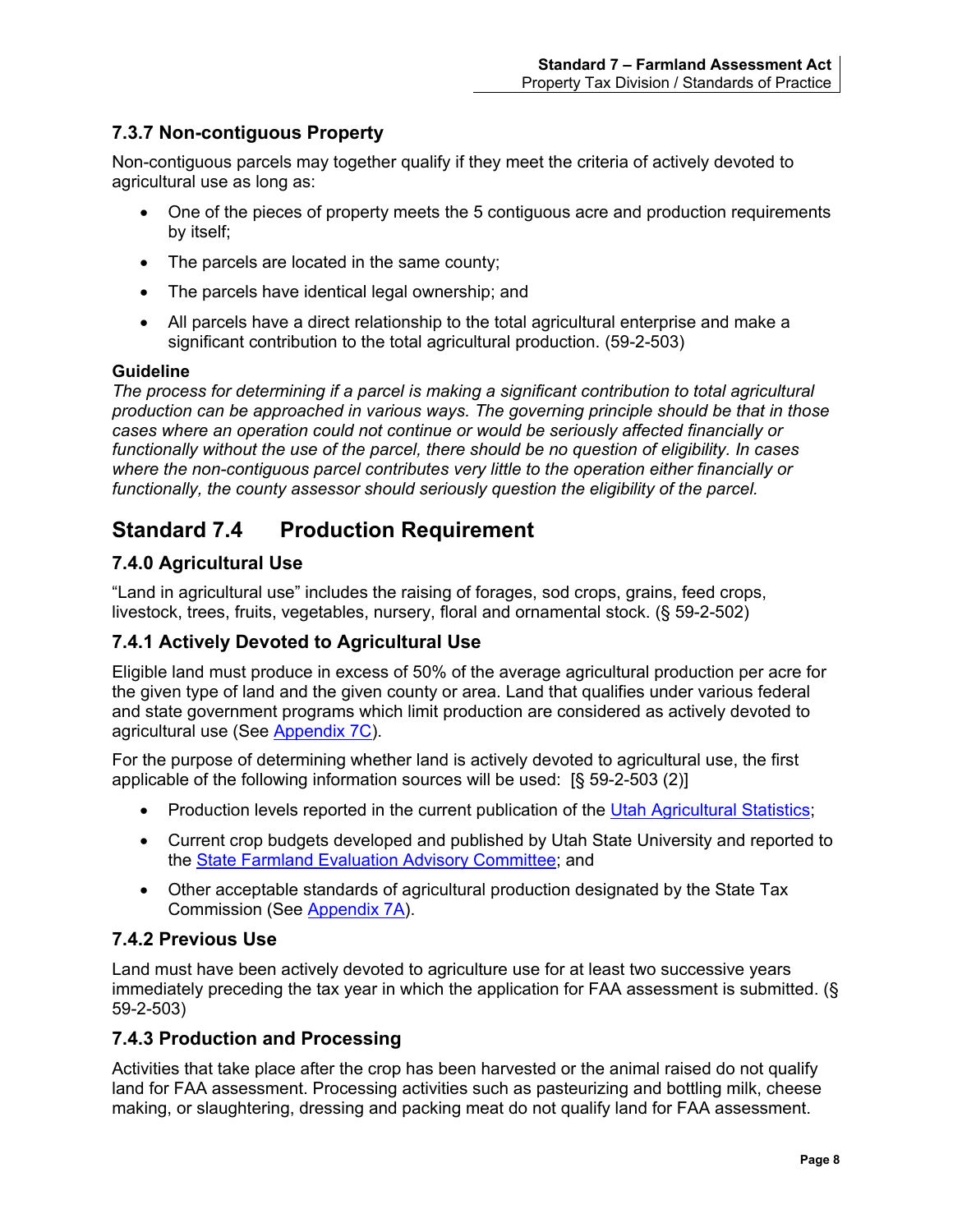#### **Non-producers**

By definition, any activity a non-producer performs on agricultural products constitutes processing. A non-producer cannot qualify property for agricultural valuation. For example, the operator of a grain silo who purchases grain for storage and re-sale cannot receive FAA assessment for the land the silo occupies.

#### **Primary Producers**

Under certain circumstances, primary producers may also process agricultural products. In these cases, the land devoted to processing activities does not qualify for FAA assessment. In such cases, there may be a fine line between production and processing. County assessors must gather all facts necessary to make an accurate distinction.

#### **Guideline**

*In general, processing begins with those steps typically carried out at the first level of trade beyond production. Storage or packaging within the wholesale trade would constitute processing, as would slaughtering livestock. The producer's interim storage prior to sale to a wholesaler or other middleman would be considered a phase of production. Silage is a special case. While the final product is different from the product that was initially stored, the process should still be considered a primary production activity.*

*Processing occurs with activities that enhance the value of primary agricultural products such as when they are broken into smaller parts or combined with other products. Milling grain, pasteurizing milk and packaging vegetables constitute processing. Packaging products for transport to either the wholesale or retail market would not constitute processing; however, packaging them for sale would be considered processing. The test is whether the packaging used for transporting is suitable packaging for retail sale.*

## <span id="page-13-0"></span>**7.4.4 Production Verification**

Agricultural production shall be substantiated by appropriate income tax schedules, sales receipts, or production records. When either the State Tax Commission or the county assessor requires production verification, the property owner is required to provide such information. At the time of application, if the request for production verification is denied by the owner, FAA assessment shall not be granted. (§ 59-2-508). In the case of an audit by either the state or county, if the owner fails to supply the requested production information, the property will be removed from FAA assessment and a rollback tax charged. (R884-24P-42)

### <span id="page-13-1"></span>**7.4.5 Waiver of the Requirement that the Land be Actively Devoted to Agricultural Use**

There are conditions when a parcel of land, which produces less than the required agricultural production per year, may qualify for FAA assessment. On appeal, the State Tax Commission or a county board of equalization may grant a waiver of the requirement that the land be actively devoted to agricultural use if the owner submits proof that the land has met the production requirement for at least the two years immediately preceding the tax year at issue and that the failure to meet the production requirement was no fault or act of the owner, contract purchaser, or lessee.

The requirement that the land be actively devoted to agricultural use will also be waived if the land is involved in a bona-fide range improvement program, crop rotation program, or other similar accepted agricultural practice that does not give the owner, purchaser, or lessee reasonable opportunity to meet the production requirement.

A parcel planted to orchard or other perennial crops with a long maturation period shall be deemed to have met the agricultural production requirement if the indicated annual production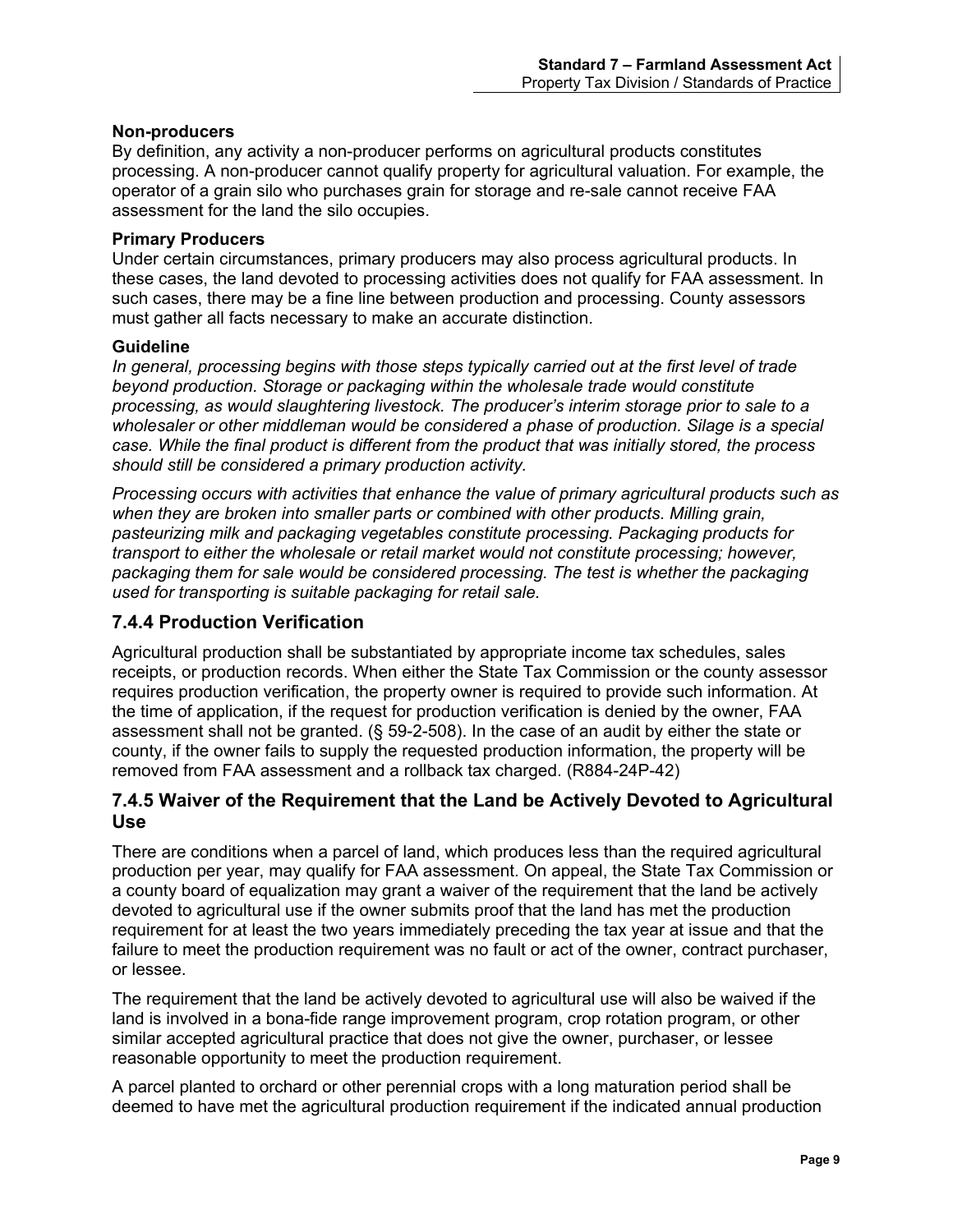of the mature crop would equal or exceed the requirement. However, land not previously in agricultural use must have been planted for at least two years to qualify, regardless of indicated average production. (§ 59-2-503)

## <span id="page-14-0"></span>**7.4.6 Wild Harvests**

Harvesting shrubs or seeds that grow wild on the land, cutting firewood, or harvesting or hunting native wild animals such as deer or elk does not qualify land for FAA assessment. The abovementioned activities do not automatically disqualify the land for FAA assessment as long as they do not hinder or exclude the agricultural use.

## <span id="page-14-1"></span>**7.4.7 Timber Harvests**

An active, documented timber operation may qualify the land for FAA assessment. The timber operation must meet two criteria. First, it must be documented by a harvest or forest management plan, such as that developed by the Division of State Lands under Utah Code 65A-8a-106, indicating the type of trees to be harvested, a reforestation plan, and evidence that the operation is economically viable. Second, to meet the definition of "actively devoted to agricultural use," it must produce about half of what most loggers would expect to harvest in an economically feasible operation. A guideline for meeting production would be about four thousand board feet (4mbf) of timber per acre per year. This equates to about one truckload of approximately 25 tons. The timber must be marketable timber. Firewood and by-product logs do not qualify the land for FAA assessment.

A "forest stewardship plan" developed under § 65A-8a-106 where the land is subject to a temporary period of limited use or nonuse does not disqualify land for FAA assessment as long as the land otherwise meets all acreage and use requirements (§ 59-2-503).

## <span id="page-14-2"></span>**7.4.8 Mineral Extraction**

When mineral extraction causes land to cease being actively devoted to agricultural use, it is withdrawn from FAA assessment. However, mineral extraction by a split estate mineral rights owner, does not trigger the rollback tax on the associated land that has become ineligible for FAA assessment. (§ 59-2-506). The rollback tax is not due even if the entire acreage no longer meets the acreage requirements due to the extraction of mineral by the split estate mineral rights owner. The land remains exempt from the rollback tax as long as mineral extraction continues. When mineral extraction ceases, the land qualifies for FAA assessment in the first year the land resumes being actively devoted to agricultural use provided the land qualified for FAA assessment in the year immediately preceding the year it became ineligible for FAA assessment due to mineral extraction (§ 59-2-503).

## <span id="page-14-3"></span>**7.4.9 Grazing on Irrigated Tillable Land**

Most grazing occurs on land classified as Graze I, II, III or IV. However, occasionally a rancher or dairyman may have a bona fide grazing operation on land classified as Irrigated I, II, III or IV. Such an operation requires careful management to meet the significant production requirements for irrigated land. In addition, the land must be managed to avoid overgrazing and destruction of the land's productive capability. Evidence of this management must be demonstrated to qualify for FAA assessment.

Since the harvest is performed by animals rather than machinery, production cannot be measured in tons but must be measured by the number and type of animals fed. Guidelines for calculating average production requirements are found in [Appendix 7C.](#page-39-0)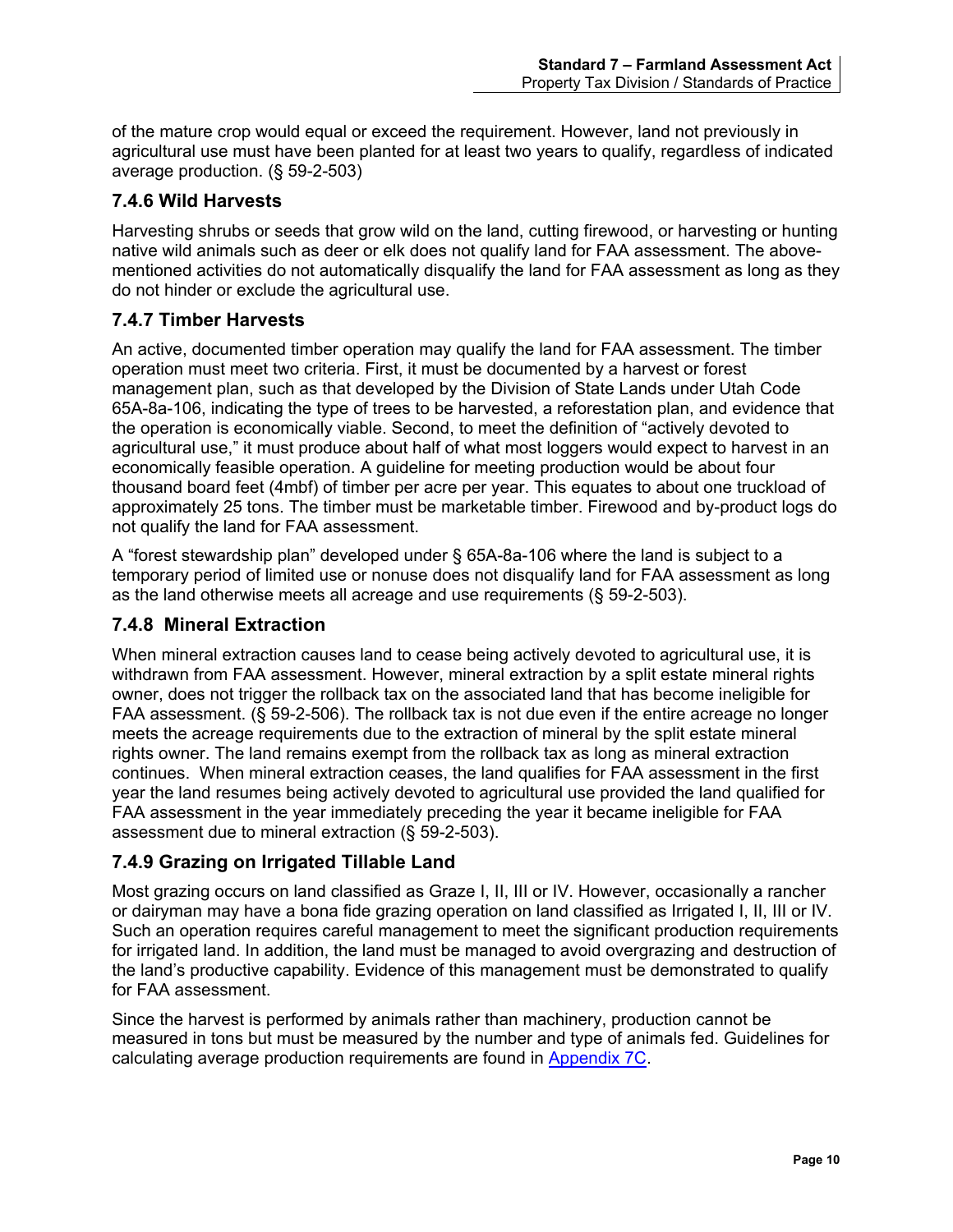## <span id="page-15-0"></span>**7.4.10 Leased Land**

An owner may qualify leased land by submitting, together with the application, a signed statement and production documentation from the lessee certifying the agricultural production of the leased land is sufficient to meet the production requirements. (§ 59-2-508)

## <span id="page-15-1"></span>**7.4.11 Multiple Uses of Land**

To be eligible for FAA, it makes no difference whether agricultural use is the primary or secondary use of a land parcel. As long as other uses do not hinder or exclude the agricultural use, a parcel may receive FAA assessment. (See Salt Lake County v. Kennecott Corporation, 1989, No. 3870368)

## <span id="page-15-2"></span>**7.4.12 Medical Cannabis vs. Industrial Hemp**

Industrial Hemp is distinguished and regulated in accordance with the USDA 2018 Farm Bill as an agricultural commodity. As per Utah Code 58-37-4, cannabis is grown, regulated, and classified as a Schedule II Controlled Substance under "Marijuana". As differentiated in Rule 68- 27-2, cannabis is defined as any part of a marijuana plant. Cannabis does not mean for the purpose of this rule, industrial hemp. Hemp qualifies as a product that is available to the masses for food and fiber for Americans, whereas medical cannabis is only available through license and limited sales for a controlled substance. Medical cannabis is recognized through the Utah State Tax Commission as a medically controlled substance. As such, industrial hemp DOES qualify as an agricultural product for FAA purposes while medical cannabis DOES NOT.

# <span id="page-15-3"></span>**Standard 7.5 Reasonable Expectation of Profit**

## <span id="page-15-4"></span>**7.5.0 Reasonable Expectation of Profit**

Land must be actively devoted to raising useful plants and animals and managed in such a way that there is a reasonable expectation of profit from the agricultural operation of the land.

## <span id="page-15-5"></span>**7.5.1 Honeybees**

Beehives being placed on a parcel of land would not typically qualify land for FAA assessment. In most cases, the primary qualifying activity (crops and grazing), would qualify the land for FAA assessment. Honeybees most often coexist with other types of agricultural use or serve as a secondary input by providing pollination.

In order to qualify for FAA assessment, land must be "devoted to the raising of useful plants and animals with a reasonable expectation of profit." (59-2-502). A few honeybee scenarios may qualify land for FAA assessment. For example, an apiary (or bee yard) used for staging or wintering a large number of beehives may fully utilize the 5 acre minimum requirement. Another scenario would be the intensive cultivation of a special forage seed mix intended to improve the quality and quantity of honey production.

Parcels cannot qualify based on "fly-over" of bees from neighboring parcels. Beehives must be located on the parcel in question.

Some evidence of reasonable expectation of profit for a honeybee operation include:

• License – The beekeeper is licensed with the Utah Department of Agriculture and Food.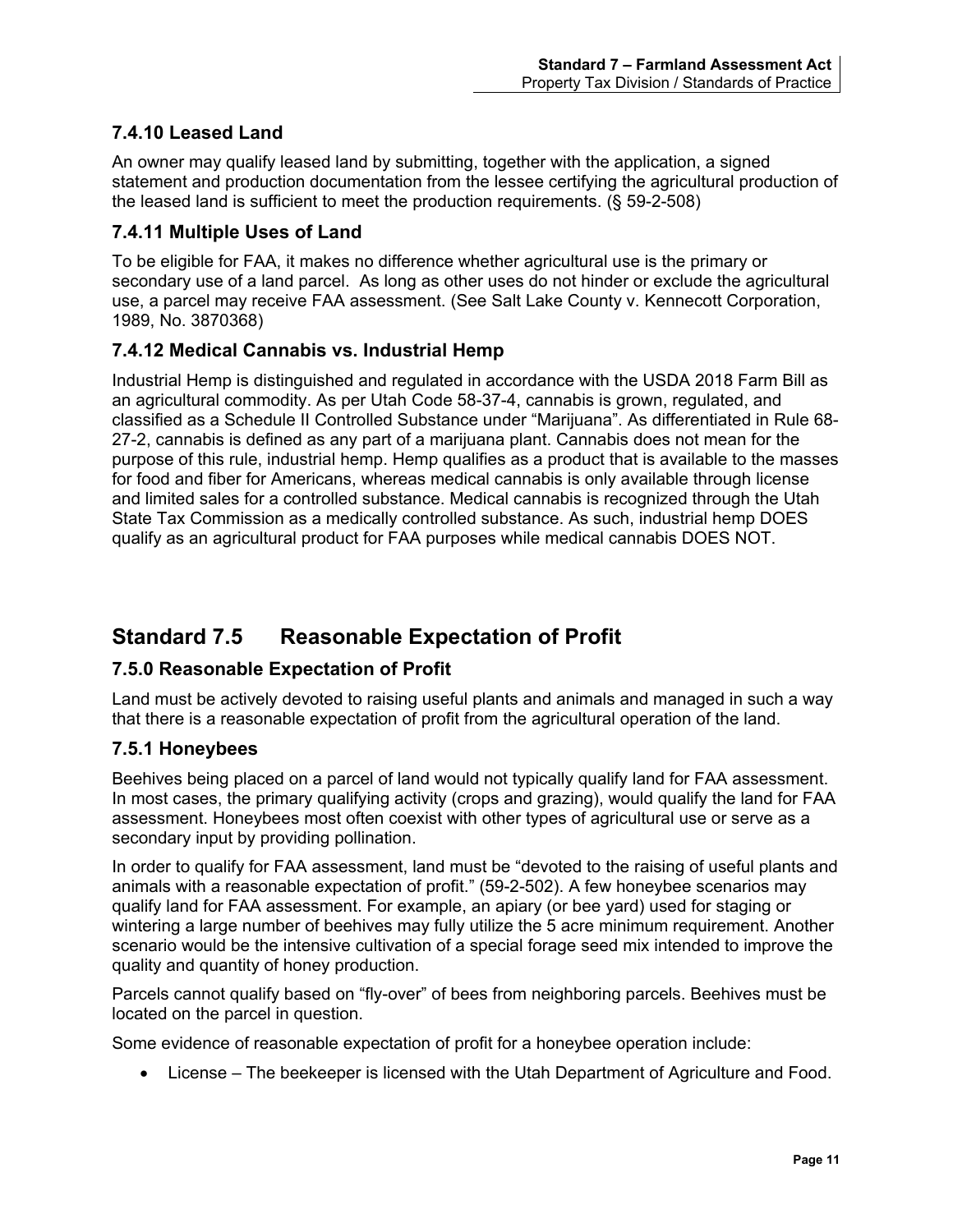- Water There is an adequate supply of water during the non-winter months; water sources include ponds, streams, irrigation ditches or other sources.
- Forage There is enough quality forage available to the hives throughout the season to produce excess honey. Quality forage blossoms include clover, cherries, apricots, dandelions, and various wildflowers favorable to honey production.
- Accessibility There is easy, year-round access to the hives for maintenance including good roads in all weather.
- Actively devoted The entire five-plus acres show evidence of being "actively" devoted to the honeybee operation as defined in § 59-2-502(1). For parcels smaller than 5 acres, 80% of the landowner's total income is derived from the honeybee operation.
- Production Honey quantities are documented for the assessor. Pollinators provide documentation of proceeds and pollination activities to the assessor.
- Land classes On higher-producing FAA land classifications, such as Irrigated I, more beehives are present than on lower-producing land classifications, such as Graze II. Beehives may thrive on steep terrain, but not on Graze III and IV if little vegetation, extreme high altitudes, or extreme weather conditions are apparent.
- Moving beehives If hives are moved around to different parcels, adequate production can easily be attributed to all parcels and apportioned for the number of weeks in each location.
- Forage cultivation If forage blossoms are cultivated on-site, the seed mix provides for quality, marketable honey with an overall bloom that is sustained throughout most of the year. A well-managed acre can provide enough forage to support up to 100 hives; however, the 50% production requirement would be met by supporting 25-50 hives per acre.
- Profit The gross income to the landowner (or tenant) from the honeybee operation, less all honeybee expenses, yields a positive net income. When that net income is capitalized, it indicates a value consistent with the FAA values in Rule R884-24P-53 for the same classification of land. (Cap rates developed by USU for crop budget studies have hovered around 10% for years, so simply dividing the net income by 0.10 would indicate the value of the honeybee operation. That value should be equal to or more than the greenbelt value of the parcel. See [Appendix 7D](#page-40-0) for detailed examples.)

If a landowner pays a beekeeper to stage honeybees on the land, then the staging fee is counted as an expense. If a tenant beekeeper pays rent, that rent is an expense to the honeybee operation.

The landowner agrees to an annual audit of the honeybee operation as indicated on the signed FAA application. This includes reporting of honey production and all expenses and income related to the honeybee operation. If land is to be withdrawn from FAA as a result of this new honeybee standard, the owner will be allowed one year to re-qualify under a different agricultural use.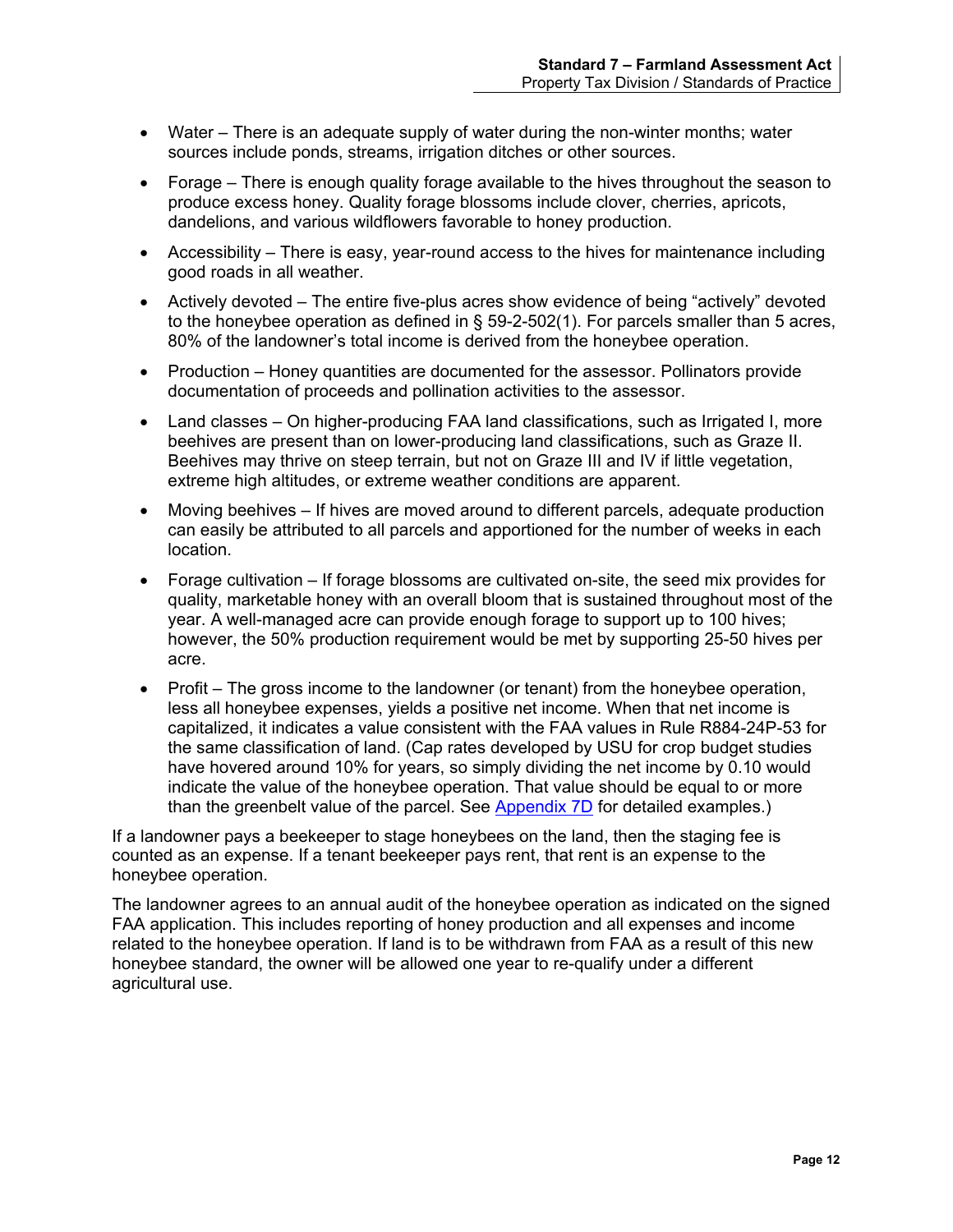# <span id="page-17-0"></span>**Standard 7.6 Platted Subdivisions**

## <span id="page-17-1"></span>**7.6.0 Eligible Platted Subdivisions**

If the land has been platted with surface improvements in place and has been withdrawn from FAA assessment, it may be eligible for FAA assessment in the future under the following conditions:

- The owner is not able to transfer title of the platted property or is not able, due to economic circumstances or some other "reasonable" cause, to continue development of the property to the point that it is sellable; and
- The land qualifies in all other aspects except that it is platted with surface improvements in place.

If both of the above conditions are met, the owner may petition the county assessor for reinstatement under the FAA without vacating the subdivision plat. The county assessor may grant the petition for reinstatement if the land meets all other eligibility requirements and a new application is submitted. Previously paid rollback taxes will not be refunded when property is reinstated. (§ 59-2-504)

## <span id="page-17-2"></span>**7.6.1 Ineligible Platted Subdivisions**

Land shall not be classified as agricultural land actively devoted to agricultural use if the land is:

- Part of a platted subdivision or planned unit development with legal restrictions prohibiting its use for agricultural purposes; or
- Platted with surface improvements in place that are not an integral part of agricultural use. Surface improvements mean curb, gutter, or pavement. It makes no difference whether the surface improvements were pre-existing or put in place by the current owner. (§ 59-2-504)

### <span id="page-17-3"></span>**7.6.2 Subdivision of Agricultural Land – Exemption from Plat Requirement and Withdrawal**

In an effort to preserve and protect agricultural land, the legislative body of a city or county may enact an ordinance allowing the subdivision of a parcel, without complying with the plat requirements of §§ 10-9a-603 and 10-9a-604, and §§ 17-27a-603 and 17-27a-604 respectively. (§§ 10-9a-605 and 17-27a-605). Exemptions to plat requirements in the Utah Code are still valid if no ordinance exists (§§ 10-9a-601 and 17-27a-601). These exemptions allow agricultural land to be subdivided without a plat, so that qualifying land remains in greenbelt, as opposed to withdrawing automatically once platted with surface improvements in place.

If the purpose of separating the land is to join one of the parcels to third, contiguous agricultural parcel, it is not considered a subdivision. This should be considered in the same manner as a boundary adjustment. (§§ 10-9a-103 and 17-27a-103). Separating land where part of the land is no longer used for agricultural purposes, does not automatically withdraw the remaining qualifying land from greenbelt. (§ 59-2-510)

# <span id="page-17-4"></span>**Standard 7.7 Application Procedure**

## <span id="page-17-5"></span>**7.7.0 Application**

The owner of land eligible for valuation under the FAA must submit an application to the assessor of the county in which the land is located to receive assessment under the FAA. If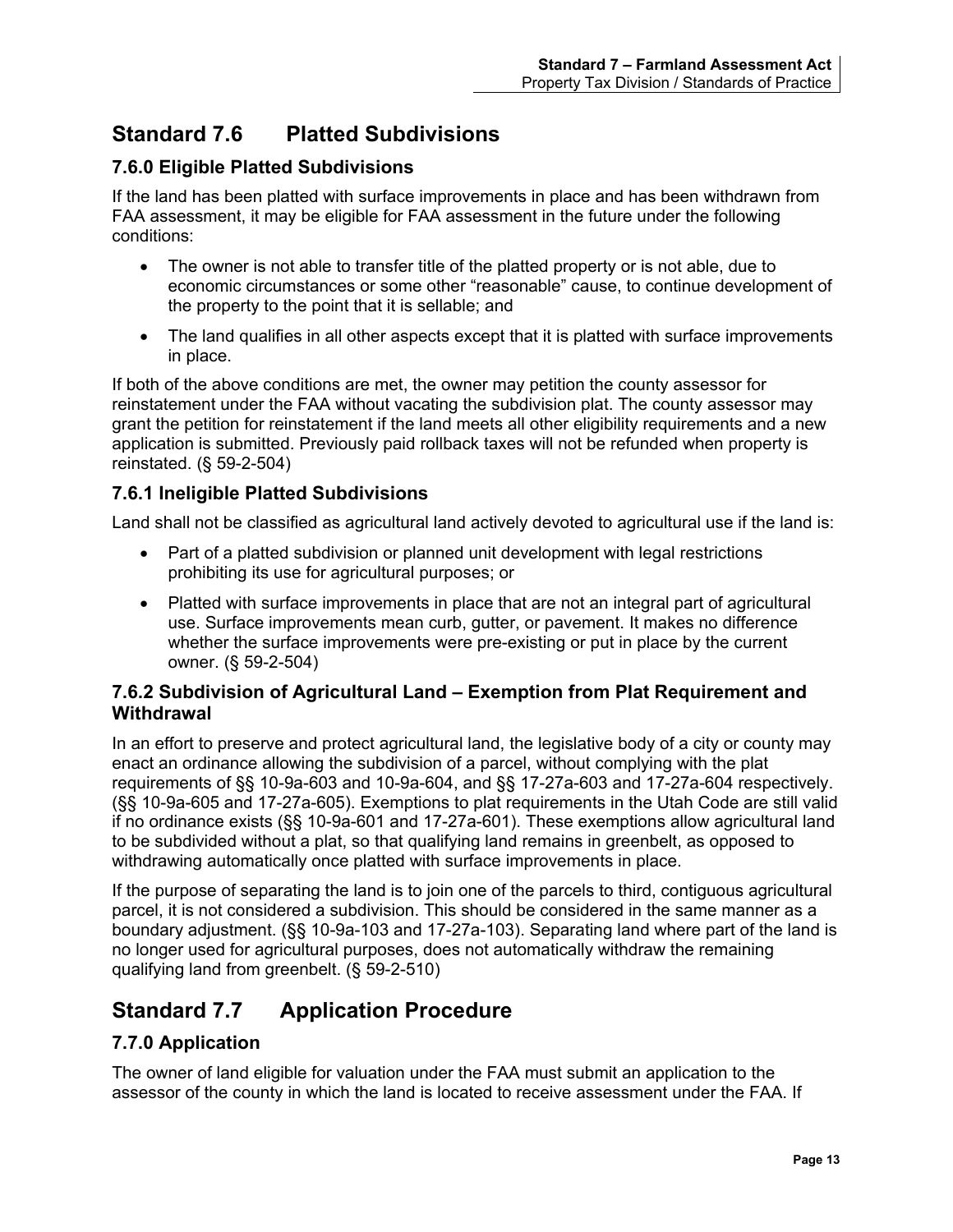there is no current FAA application on file in the county assessor's office, a parcel shall not receive FAA assessment. (§ 59-2-508

## <span id="page-18-0"></span>**7.7.1 Deadline for Applications**

Applications shall be processed if filed prior to May 1 of the tax year in which FAA assessment is requested. The January 1 lien date applies to the market value of any FAA property; however, FAA assessment is to be granted for a particular tax year provided the application is submitted before May 1. If a timely application is incomplete, the county shall provide notice to the taxpayer and allow 30 days from the time of notice for the taxpayer to complete the application. (§ 59-2-508)

## <span id="page-18-1"></span>**7.7.2 County Processing and Notice Procedures**

County Assessors should establish dates by which applications should be processed, and procedures to notify applicants of acceptance or denial. Taxpayers may appeal a denial within 45 days of the day after the assessor denies the application, or fails to make a decision. (§ 59-2- 516). Establishing clear communication with the applicant and recording dates of application submission and processing are necessary to ensure appeals proceed in a timely manner (see also [Standard 7.13](#page-26-0) "Appeals").

## <span id="page-18-2"></span>**7.7.3 Application Form**

Application for assessment under FAA shall be on forms approved by the State Tax Commission. The State Tax Commission must approve county changes to any FAA forms. (§ 59-2-508)

## <span id="page-18-3"></span>**7.7.4 Owner Application Required**

The owner of record is the only person who may apply to have land assessed under the FAA. Application must be made to the county assessor of the county in which the land has situs. A lessee or contract purchaser may arrange to farm any parcel belonging to owners of such land, but the lessee or purchaser may not make application for such assessment and taxation in the lessee's or purchaser's own name.

All owners of the land, for which FAA assessment is requested or one of the owners that retains "Power of Attorney" or legal authority to sign for all members, must sign the application.

Owners must certify that the facts set forth in the application are true. Statements so certified are considered as if made under oath and subject to the same penalties as provided by law for perjury. (§ 59-2-508)

## <span id="page-18-4"></span>**7.7.5 Multiple Ownership**

When a parcel of land is owned by multiple owners, in order for the county assessor to accept the application, all owners must sign the FAA application or one of the owners must have legal and documented "Power of Attorney" such as that found in a family trust, or some other document indicating who has legal authority to sign for owners.

## <span id="page-18-5"></span>**7.7.6 Signed Statement from Lessee**

If the land is qualified by the use of a contract purchaser or lessee, the purchaser or lessee shall provide a signed statement certifying the qualifying use of the property. If the contract purchaser, lessee or any other property user (who is not the owner) is unwilling to submit a signed statement certifying the agricultural use, the property will not qualify to be assessed and taxed under the FAA. (§ 59-2-508)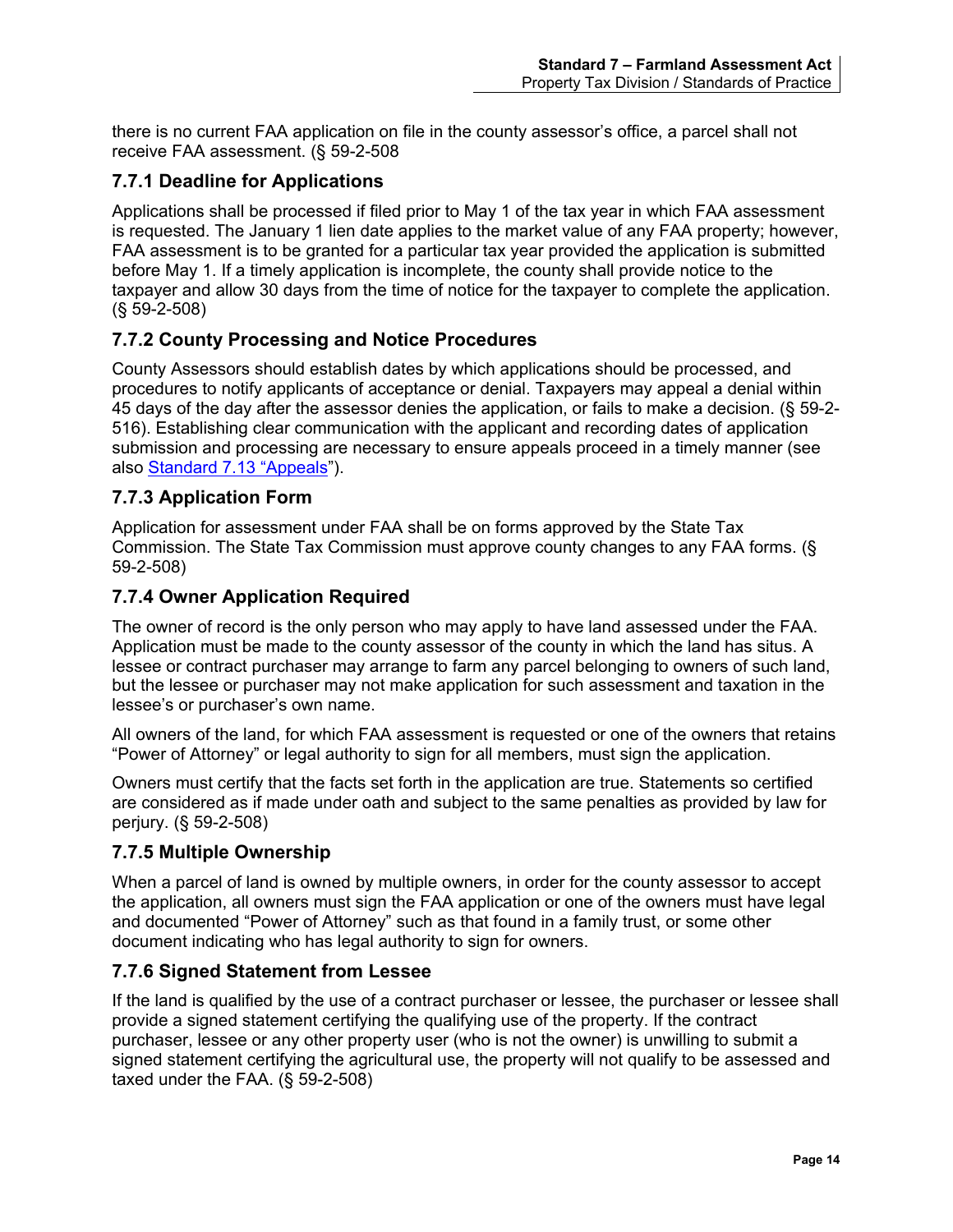## <span id="page-19-0"></span>**7.7.7 Land in More than One County**

If qualifying contiguous land in agricultural use is located in more than one county, application must be made in each county. (§ 59-2-512)

## <span id="page-19-1"></span>**7.7.8 Subsequent Filing**

Once the original application is approved, the county may require a new application or signed statement verifying that the land remains qualified for FAA assessment. This new application or signed statement shall be submitted by the date specified in the county assessor's written request; failure to submit by the date specified will result in withdrawal of the property from FAA assessment.

Signed statements do not take the place of applications and should only be used when there is a valid application on file in the assessor's office. (§ 59-2-508)

## <span id="page-19-2"></span>**7.7.9 Change of Ownership or Legal Description**

Upon change of ownership or legal description the county assessor requests a new application. The owner must file the new application within 120 days after the day upon which there is a change of ownership or change in legal description of the land, or the land is withdrawn from FAA assessment. (§ 59-2-508)

## <span id="page-19-3"></span>**7.7.10 Recording Applications**

All FAA applications must be recorded, whether original or when subsequent applications are filed resulting from change in use, ownership or legal description. (§ 59-2-508)

## <span id="page-19-4"></span>**7.7.11 Procedure If There Is No Application on File**

If it is discovered that a parcel assessed under the FAA does not have a current application on file, the county assessor shall send the owner an application to complete and file with the assessor's office. If the owner files the application, the assessor may continue the parcel on FAA assessment. If no application is received, the assessor shall withdraw the property from the program. When a property is withdrawn, rollback tax may only be charged on a parcel for which a public record exists, with the owner's signature, showing that the owner requested assessment under the FAA. If no such record exists, a rollback tax may not be charged.

# <span id="page-19-5"></span>**Standard 7.8 Rollback Taxes**

## <span id="page-19-6"></span>**7.8.0 Withdrawal from FAA**

An owner may voluntarily withdraw land from assessment under the FAA. However, land is automatically withdrawn for the following reasons:

- Land is no longer actively devoted to agricultural use;
- Land does not meet acreage or other FAA requirements;
- Land has a change in ownership, and the new owner fails to file a new application;
- Land has a change in legal description, and the owner fails to file a new application; or
- The owner fails to file a new application requested by the assessor.

Withdrawal subjects the land to a five-year rollback tax, except in the case of qualifying conservation easements, properties that become exempt and mineral extraction (Refer to Standards [7.10 "Conservation Easements",](#page-22-0) [7.11 "Exempt](#page-23-2) Properties", and 7.5.8 ["Mineral](#page-14-2)  [Extraction".\)](#page-14-2)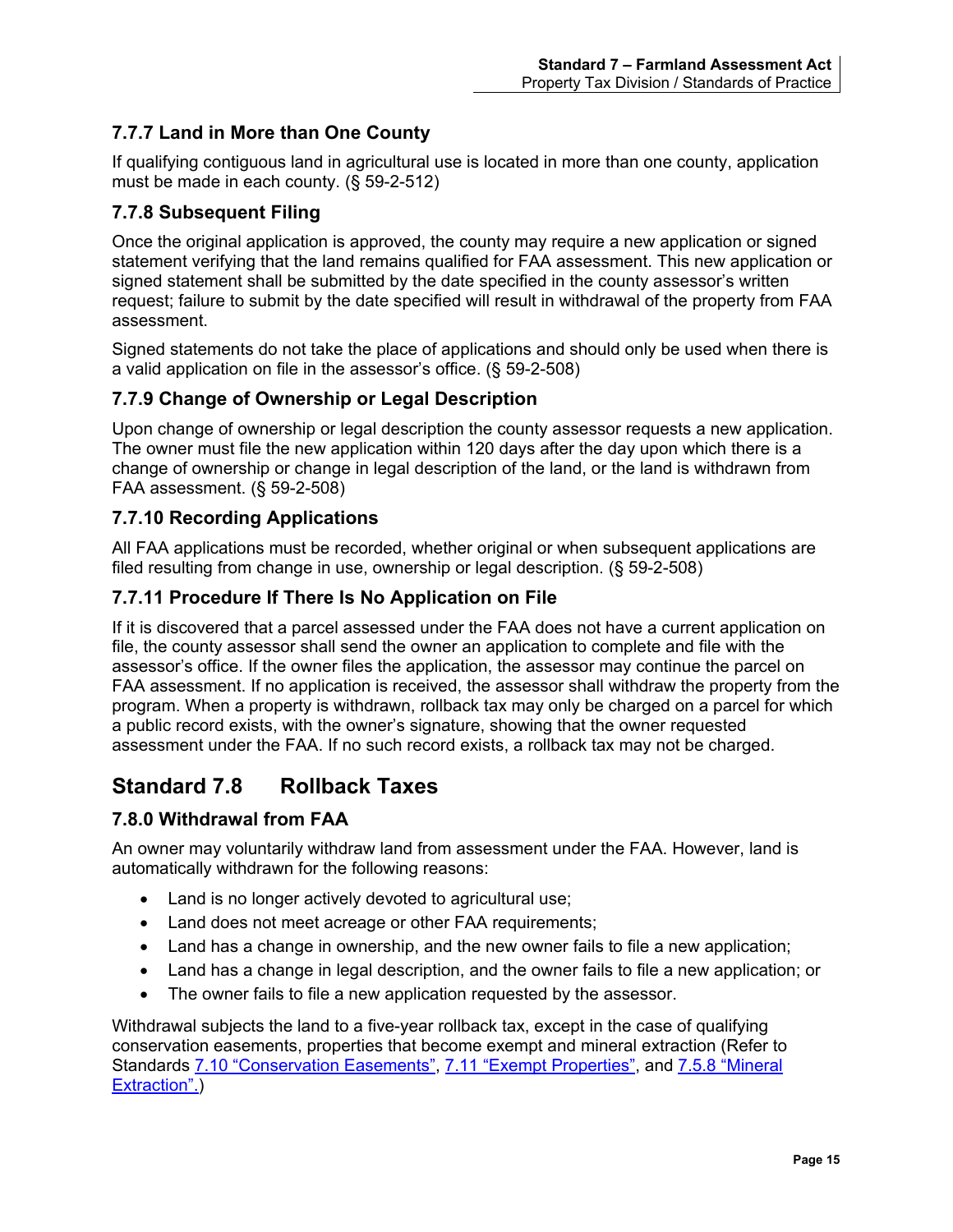## <span id="page-20-0"></span>**7.8.1 Notification of Withdrawal – Penalty**

An owner is required to notify the assessor within 120 days of any change in use that withdraws land from FAA assessment. Failure to notify the assessor results in a penalty of \$10 or 2% of the rollback tax due for the last year of the rollback period, whichever is greater. (§ 59-2-506)

### <span id="page-20-1"></span>**7.8.2 Rollback Time Period**

The five-year rollback time period begins on the day the land is first assessed under the FAA, or five years prior to the day on which the assessor mails the rollback tax notice, whichever is later, so that a maximum of five tax years is included. This time period is the same regardless of the length of ownership by the current owner as the land may have had several different owners during the rollback period.

The January 1 lien date applies to the fair market valuation that is required to be included on the tax notice. If land is withdrawn prior to delivery of the assessment roll, property tax on the land will be based on the fair market value for that tax year and the rollback tax will be based on previous years of FAA assessment (up to five years). If the land is withdrawn from FAA assessment after the close of the assessment roll, the rollback tax payment will be based on the current tax year's FAA assessment and previous five years of FAA assessment. (§ 59-2-506)

## <span id="page-20-2"></span>**7.8.3 Rollback Tax Calculation**

Land that is withdrawn from assessment under the FAA is subject to a rollback tax equal to the difference between:

- The amount of taxes that would have been charged under a market-based assessment; and
- The amount of taxes that were actually charged under the FAA assessment.

The assessor calculates the rollback tax for each year the land was assessed under the FAA, going back no more than five years.

## <span id="page-20-3"></span>**7.8.4 Rollback Tax Rates**

Actual tax rates from each year of the rollback tax period are used to calculate the rollback tax. For example, the 2002 fair market value is multiplied by the 2002 tax rate and then the 2002 actual taxes charged are subtracted to arrive at the 2002 portion of the rollback tax. The same procedure is followed for 2001, then 2000 and so on, until up to five years of rollback taxes are calculated. (§ 59-2-506)

#### <span id="page-20-4"></span>**7.8.5 Rollback Tax Notice**

Upon withdrawal of land from assessment under the FAA, the assessor immediately sends a "Rollback Tax Notice" to the current owner. The rollback tax is due and payable on the date the assessor mails the notice. If unpaid after 30 days, the rollback tax is delinquent. (§ 59-2-506)

#### <span id="page-20-5"></span>**7.8.6 Rollback Tax Notice Form**

The rollback tax notice form must state the following:

- The land is withdrawn from assessment under the FAA;
- The land is subject to a rollback tax under § 59-2-506; and
- The rollback tax is delinguent if the owner of the land does not pay the rollback tax within 30 days after the day on which the county assessor mails the notice.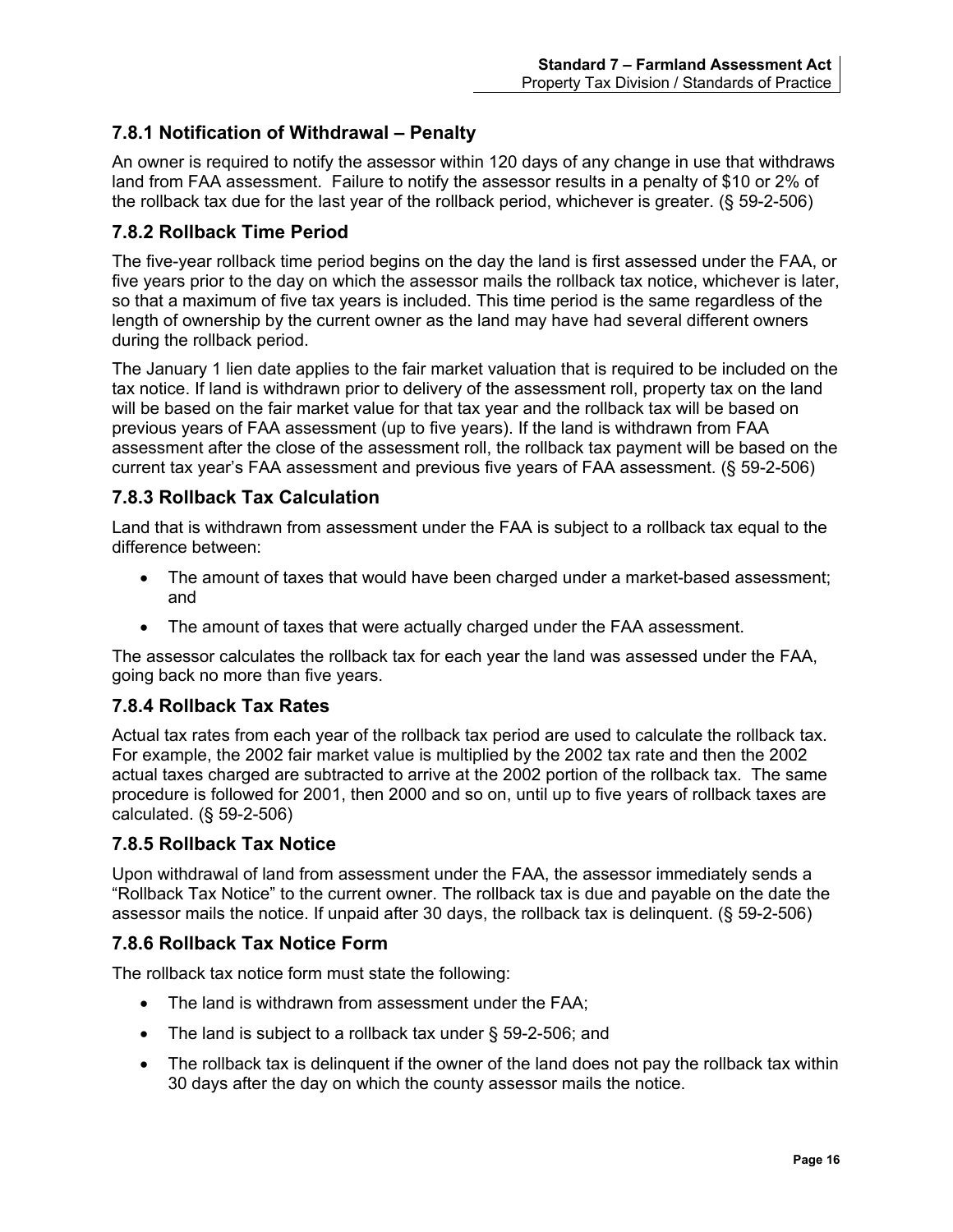The rollback tax notice should include enough information to adequately identify the parcel of land that is subject to the rollback and the reason the land is withdrawn. It should clearly list the rollback calculations, total amount due and indicate how penalty and interest will be calculated on delinquencies. It should list key dates such as:

- Date of the notice;
- Date of withdrawal from FAA;
- Date of owner's 120 day deadline to notify of withdrawal without penalty; and
- Date the rollback tax is due

The notice must also inform the owner of his/her right to appeal the assessor's decision to impose the rollback tax to the county board of equalization within 45 days of the date of the Rollback Tax Notice. Click on the following link to view the form, PT-72 [Farmland Assessment](http://propertytax.utah.gov/form/pt-072.pdf)  [Act Rollback Tax Notice.](http://propertytax.utah.gov/form/pt-072.pdf)

## <span id="page-21-0"></span>**7.8.7 Rollback Tax Lien**

The rollback tax is a lien upon the property until paid. When an owner files an application for assessment under the FAA, his/her signature effectively gives consent to the creation of a future lien upon the property for rollback taxes. The lien arises upon notice of the rollback tax. (§ 59-2- 506)

### <span id="page-21-1"></span>**7.8.8 Delinquent Rollback Tax**

Interest accrues from the date of delinquency at the interest rate established for delinquent real property taxes and in effect on January 1 of the year in which the delinquency occurs. (§ 59-2- 1331)

If the delinquent rollback is paid prior to September 1, calculate interest from the date of delinquency until paid. If the delinquent rollback tax remains delinquent on September 1, calculate interest from the date of delinquency until November 30 and include the rollback tax and interest on the "Tax Notice" that is mailed on November 1. (§ 59-2-506)

By November 30, the delinquent rollback tax is treated in the same manner as attached personal property in the delinquent tax collection process (See [Personal Property Billing &](https://propertytax.utah.gov/standards/standard11.pdf)  [Collecting Standards of Practice\)](https://propertytax.utah.gov/standards/standard11.pdf).

## <span id="page-21-2"></span>**7.8.9 Certification of Rollback Tax Payment**

The county treasurer must certify to the county recorder that the rollback tax lien has been satisfied by preparing a release of lien document and transmitting it to the county recorder for recordation. (§ 59-2-506)

## <span id="page-21-3"></span>**7.8.10 Distribution of Rollback Tax Revenue**

Rollback taxes collected are paid by the county treasurer to the various taxing entities prorated in accordance with property tax levies for the current year. (§ 59-2-506)

### <span id="page-21-4"></span>**7.8.11 Notice Requirements for Voluntary Purchase of Greenbelt Property for Corridor Preservation**

Before purchasing greenbelt property for corridor preservation on a voluntary basis the Department of Transportation, a county, or municipality shall provide written notice to the property owner that notifies them that because they have agreed to sell the greenbelt property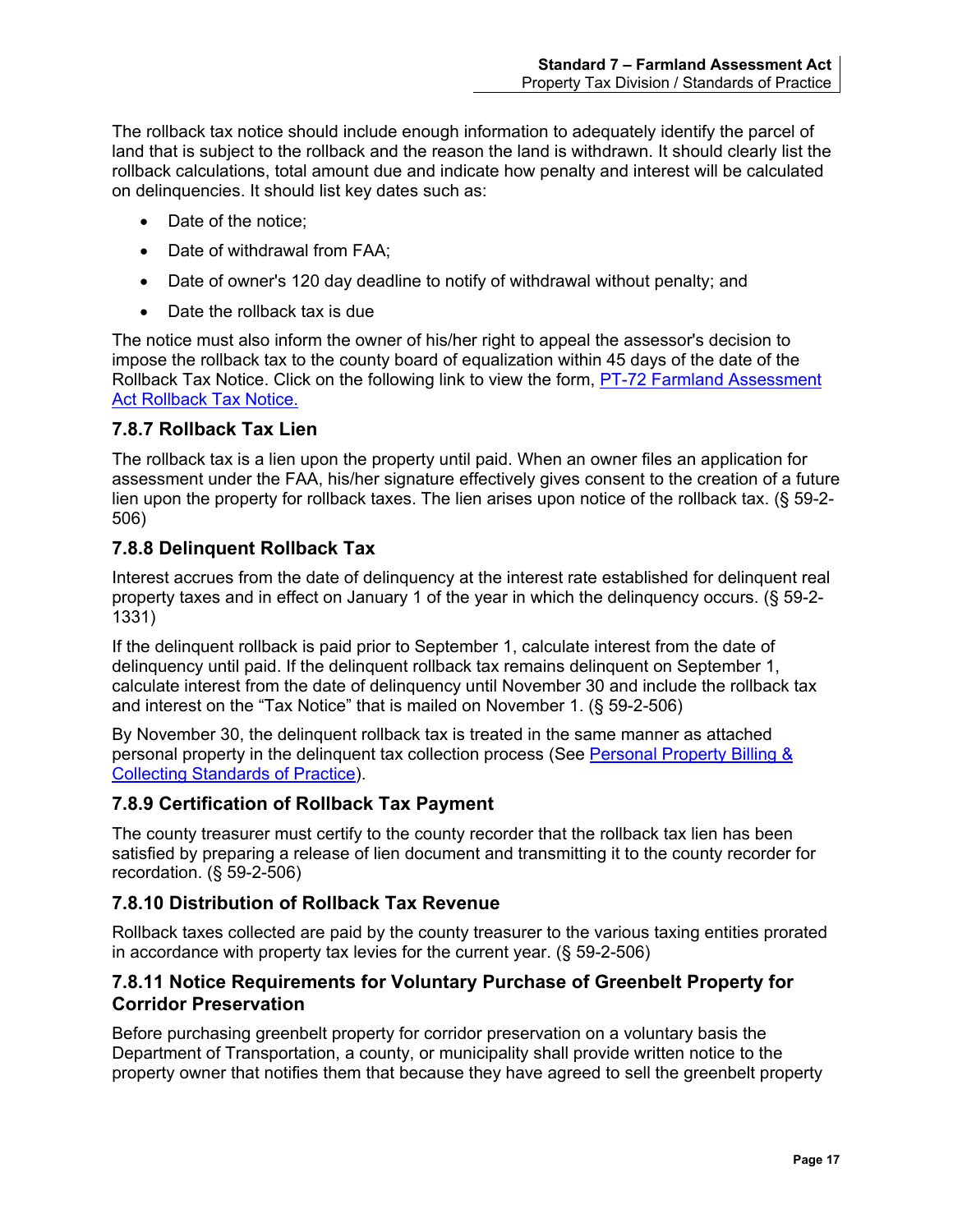to a governmental entity on a voluntary basis, they are required to pay the rollback tax and are not eligible for relocation assistance.

The notice shall also state that if the property owner does not sell the greenbelt property to the governmental entity on a voluntary basis, and a governmental entity later acquires the greenbelt property under eminent domain or under the threat or imminence of eminent domain proceedings, the property owner would not be required to pay the rollback tax

The governmental entity shall obtain a signed statement from the property owner acknowledging that they received the written notice. (§ 72-5-407)

# <span id="page-22-0"></span>**Standard 7.9 Conservation Easements**

## <span id="page-22-1"></span>**7.9.0 FAA and Conservation Easements**

Land placed in a conservation easement may still qualify for assessment under the FAA, as long as it continues to be actively devoted to agricultural use and meets all other eligibility requirements. Since the rollback issues are different for a qualifying conservation easement, a new application is required. Click on the following link to view the form, [TC-582CE Application](http://propertytax.utah.gov/form/tc-582ce.pdf)  [for Assessment and Taxation of Agricultural Land in a Conservation Easement.](http://propertytax.utah.gov/form/tc-582ce.pdf)

Land which loses FAA eligibility after entering a conservation easement is not subject to the rollback tax. (§ 59-2-506.5). However, there is a separate conservation easement rollback tax, or fee in lieu if owned by a governmental entity, which is described in Standards [7.9.2](#page-23-0)  ["Termination of Conservation Easement",](#page-23-0) and [7.9.3 "Conservation Easement Rollback Tax".](#page-23-1)

### <span id="page-22-2"></span>**7.9.1 Qualifying Conservation Easement**

Land that is withdrawn from assessment under the FAA and enters a qualifying conservation easement is not subject to the rollback tax. A qualifying conservation easement meets all of the following criteria:

- It is created in accordance with Title 57, Chapter 18, of the Utah Code;
- Within 10 days after a conservative easement is recorded, the owner, of real property for which a conservative easement has been granted, is to deliver to the appropriate county assessor a copy of the conservation easement and proof that the conservation easement has been recorded;
- Before January 1, 2012, each owner of property subject to a conservation easement recorded before May 10, 2011, is to deliver to the appropriate county assessor a copy of the conservation easement and proof that the conservation easement has been recorded;
- It is considered to be a qualified conservation contribution for federal purposes under § 170(h) of the Internal Revenue Code; and
- The county assessor must be notified within 30 days after the land no longer meets FAA requirements due to the conservation easement.

The state and federal statutes listed above contain specific requirements for a qualifying conservation easement. A few of the more important requirements are that the contribution be to a non-profit organization, that it be recorded with the county recorder and that it be granted in perpetuity.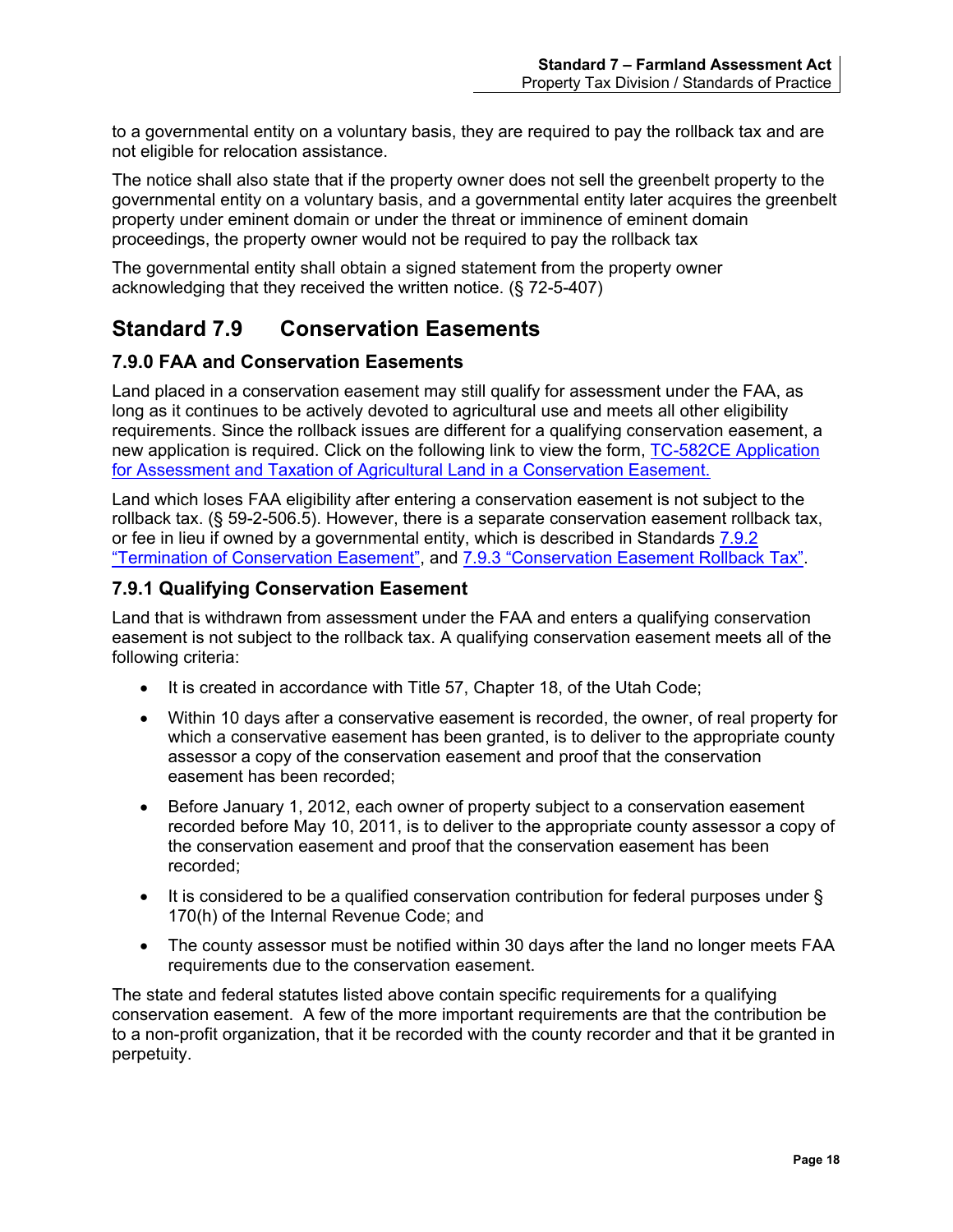## <span id="page-23-0"></span>**7.9.2 Termination of Conservation Easement**

Termination of a qualifying conservation easement subjects the land to a conservation easement rollback tax; however, termination is unlikely because conservation easements are granted in perpetuity. This is to satisfy the requirement that a conservation easement exempt from rollback tax is also qualified as a contribution for federal tax purposes.

A conservation easement may still be terminated in rare instances for the same reasons as any other easement including release, abandonment or merger. (§ 57-18-5). If this occurs, the conservation easement rollback tax is levied

If the owner is a governmental entity, the land is subject to a one-time fee in lieu payment instead of the conservation easement rollback tax. Both the one-time fee in lieu payment and the conservation easement rollback tax are calculated in the same manner.

An owner may avoid the conservation easement rollback tax by reapplying for assessment under the FAA within 30 days after the termination and by receiving the county assessor's approval for reapplication within two years of the date that the reapplication is filed. If the reapplication is not approved within two years, the land becomes subject to the conservation easement rollback tax.

## <span id="page-23-1"></span>**7.9.3 Conservation Easement Rollback Tax**

The conservation easement rollback tax is an amount equal to the property tax imposed on the land for each year the land was on FAA as a conservation easement, up to five years, times a factor of 20. The same formula is used for the one-time fee in lieu payment. (§ 59-2-506.5)

# <span id="page-23-2"></span>**Standard 7.10 Exempt Properties**

## <span id="page-23-3"></span>**7.10.0 Exempt Property Withdrawal**

Land that is withdrawn from assessment under the FAA and becomes exempt from taxation under Article XIII, § 3, of the Utah Constitution, is not subject to the rollback tax, if it continues to meet FAA requirements. (§ 59-2-506).

## <span id="page-23-4"></span>**7.10.1 Land Acquired by Government Entity – Fee Payment**

Land assessed under the FAA that is acquired by a governmental entity is subject to the onetime in lieu fee payment equivalent to the rollback tax otherwise owed, if the land is not actively devoted to agricultural use. (§ 59-2-511)

#### **Guideline**

*The Code does not specify a time period land must continue to meet FAA requirements. To initially qualify for the FAA, land must be actively devoted to agricultural use for two years prior. Rollback taxes can be assessed for the preceding five years. For these reasons, either two or five years could be used as a minimum time period necessary to exempt an organization from the fee in lieu payment. Any time period chosen by county should have a rational basis and applied consistently.*

#### **Donating Land to a Governmental Entity**

If property is donated to a governmental entity, a one-time in lieu fee payment will be made by the governmental entity. If the FAA-assessed land remaining after the donation is less than five acres, the remaining land must be removed from FAA status and the governmental entity must pay the rollback tax on the remaining land. (§ 59-2-511)

#### **Dedicating a Public Right-of-way**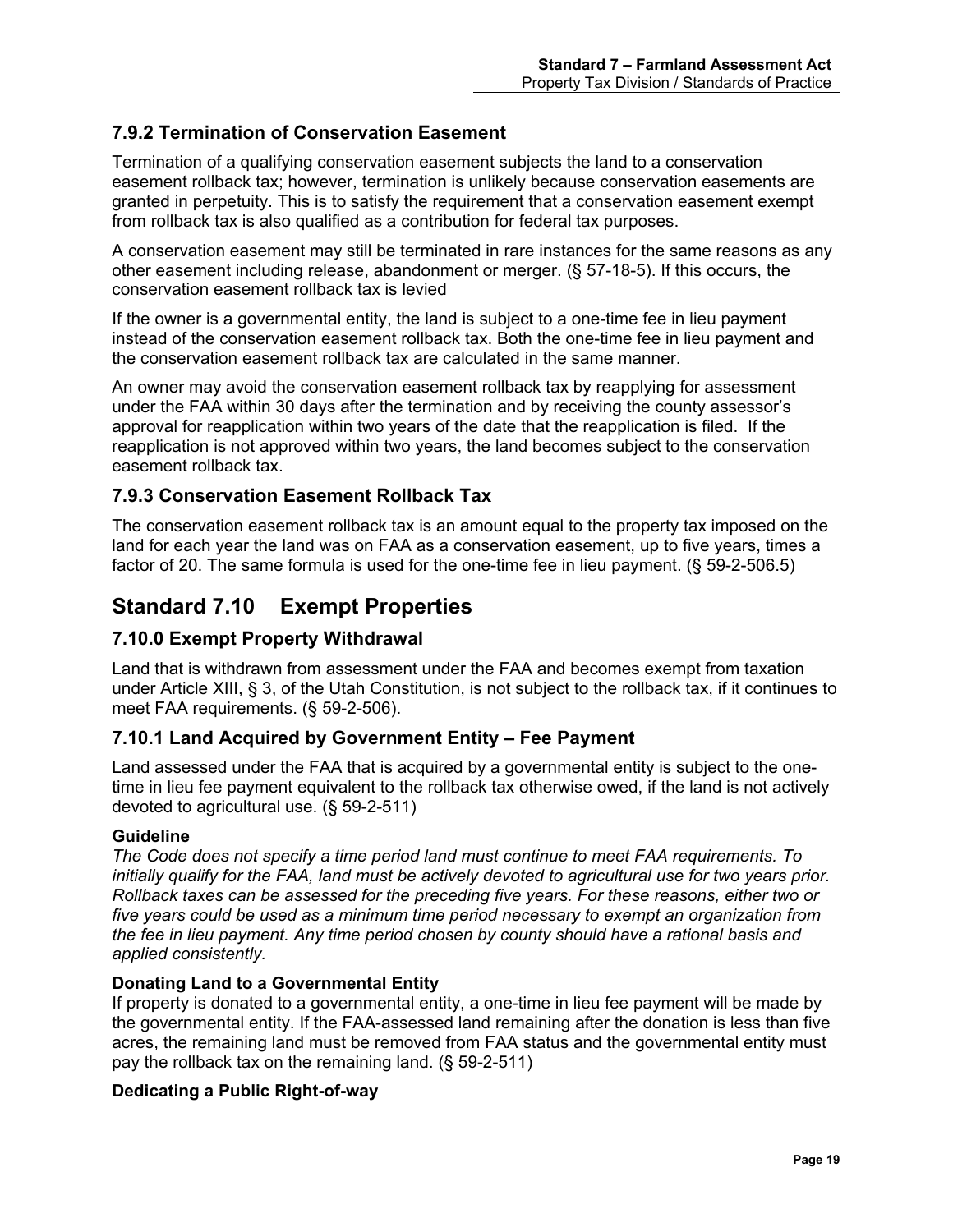A person dedicating a public right-of-way to a governmental entity shall pay the rollback tax if:

- A portion of the public right-of-way is located within a subdivision, or
- In exchange for the dedication, the person dedicating the public right-of-way receives money or other consideration. (§ 59-2-511)

Please see [7.8.11 Notice Requirements for Voluntary Purchase of Greenbelt Property for](#page-21-4)  [Corridor Preservation](#page-21-4) for further information.

#### **Eminent Domain**

Under the following circumstances, the acquiring governmental entity shall pay a one-time inlieu fee in the amount of the rollback tax due and payable to the county treasurer of the county in which the property is located:

- The land acquisition is by eminent domain; or
- The land is under the threat of eminent domain proceedings and the owner of record is notified in writing of the proceedings.

If the land remaining after an eminent domain acquisition no longer meets the minimum five acre eligibility requirement, the governmental entity must also pay a one-time in-lieu fee for the remaining land.

A county board of equalization or the State Tax Commission may grant a waiver of the acreage limitation and allow this land back on FAA assessment after the fee has been paid, if the failure to meet the acreage requirement arose solely as a result of an acquisition by eminent domain or the threat of an eminent domain proceeding. (§ 59-2-503)

### <span id="page-24-0"></span>**7.10.2 Privilege Tax**

In rare cases, exempt land owned by the state or any of its political subdivisions, subject to the privilege tax, may continue to be valued and taxed under the FAA, if the land is farmed for commercial purposes. (§ 59-2-503). However, if the land is possessed in accordance with an agricultural lease or permit, it is exempt from privilege tax, and subsequently taxation under the FAA (§ 59-4-101). Rollback taxes or in-lien fees do not apply to tax exempt land subject to the privilege tax. [§ 59-4-101 and County Board of Equalization vs Utah State Tax Commission 944P.2d370 (Utah 1997)]

#### <span id="page-24-1"></span>**7.10.3 Payment before Title Transfers**

If a government entity acquires land subject to assessment under the FAA, title may not pass until to the government entity until all taxes including rollback taxes, one time in-lieu fee and any interest due is paid. (§ 59-2-511)

# <span id="page-24-2"></span>**Standard 7.11 Change of Ownership**

## <span id="page-24-3"></span>**7.11.0 Continuance of Use**

Continuance of valuation, assessment, and taxation under FAA depends upon continuance of the land in agricultural use and compliance with the other requirements of the act, and not upon continuance in the same ownership. A new application is required within 120 days of ownership change. Land should be withdrawn if the new application is not made. (§ 59-2-509)

## <span id="page-24-4"></span>**7.11.1 Rollback Liability**

Liability for the rollback tax attaches when a change in use or other withdrawal of the land occurs. To eliminate a rollback liability, the new owner must do the following: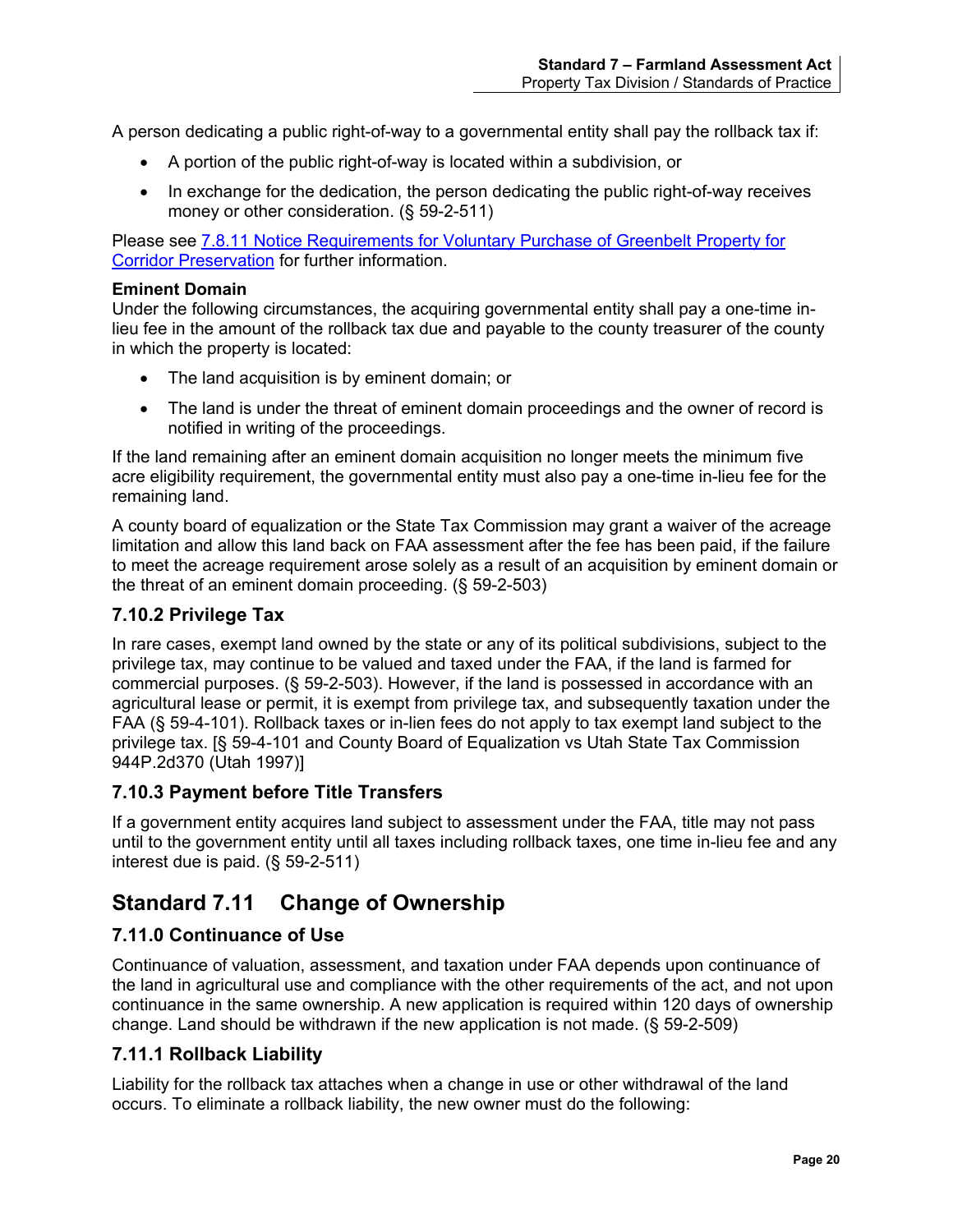- Continue the land in agricultural use under the conditions prescribed; and
- File a new application within 120 days. If the new owner fails to file an application, the land is to be withdrawn from FAA assessment and the rollback tax imposed. (§ 59-2- 509)

## <span id="page-25-0"></span>**Standard 7.12 Audits and Verification**

### <span id="page-25-1"></span>**7.12.0 Consent to Audit**

Owners applying for assessment under the FAA, and purchasers or lessees signing statements, are considered to have given their consent to field audit and review by both the State Tax Commission and the county assessor, or a combination of the two. (§ 59-2-508)

## <span id="page-25-2"></span>**7.12.1 County Assessor Rights**

The county assessor has the right to request any information from the taxpayer necessary to fulfill the requirements of his job. In terms of FAA, this information could include: income verification as included in federal tax returns (Schedule F), signed statements, sales receipts, production records, and lease agreements. This information can be requested from the owner, purchaser, or lessee. If the request for information is denied, the assessor may deny FAA assessment. (§ 59-2-508)

### <span id="page-25-3"></span>**7.12.2 Physical Inspection**

Actual physical inspections of the property should be made to determine if a property is eligible to receive FAA assessment and to determine if a property continues to be eligible. The county assessor, the State Tax Commission or a combination of the two may conduct these inspections or audits. The County assessor may request the Property Tax Division to assist with audits. (§§ 59-2-508)

## <span id="page-25-4"></span>**7.12.3 Property Tax Division Audits**

The Property Tax Division will audit FAA properties periodically. These audits will include:

- An assessment concerning the correct classification of agricultural land by county assessors;
- A determination if the county assessor is maintaining the records necessary for the proper administration of the FAA program; and
- A determination of the percent of ineligible properties that are receiving FAA in a given county. The Property Tax Division may require a countywide audit of all FAA properties. (R884-24P-42)

## <span id="page-25-5"></span>**7.12.4 Audit Findings**

County assessors may not change audit results, and are required to implement all audit findings of the Property Tax Division. Although not able to change audit findings, the assessor may request review by the Property Tax Division before implementing the findings. Revised valuation and tax notices shall be mailed to the taxpayer for any years affected. (R884-24P-42)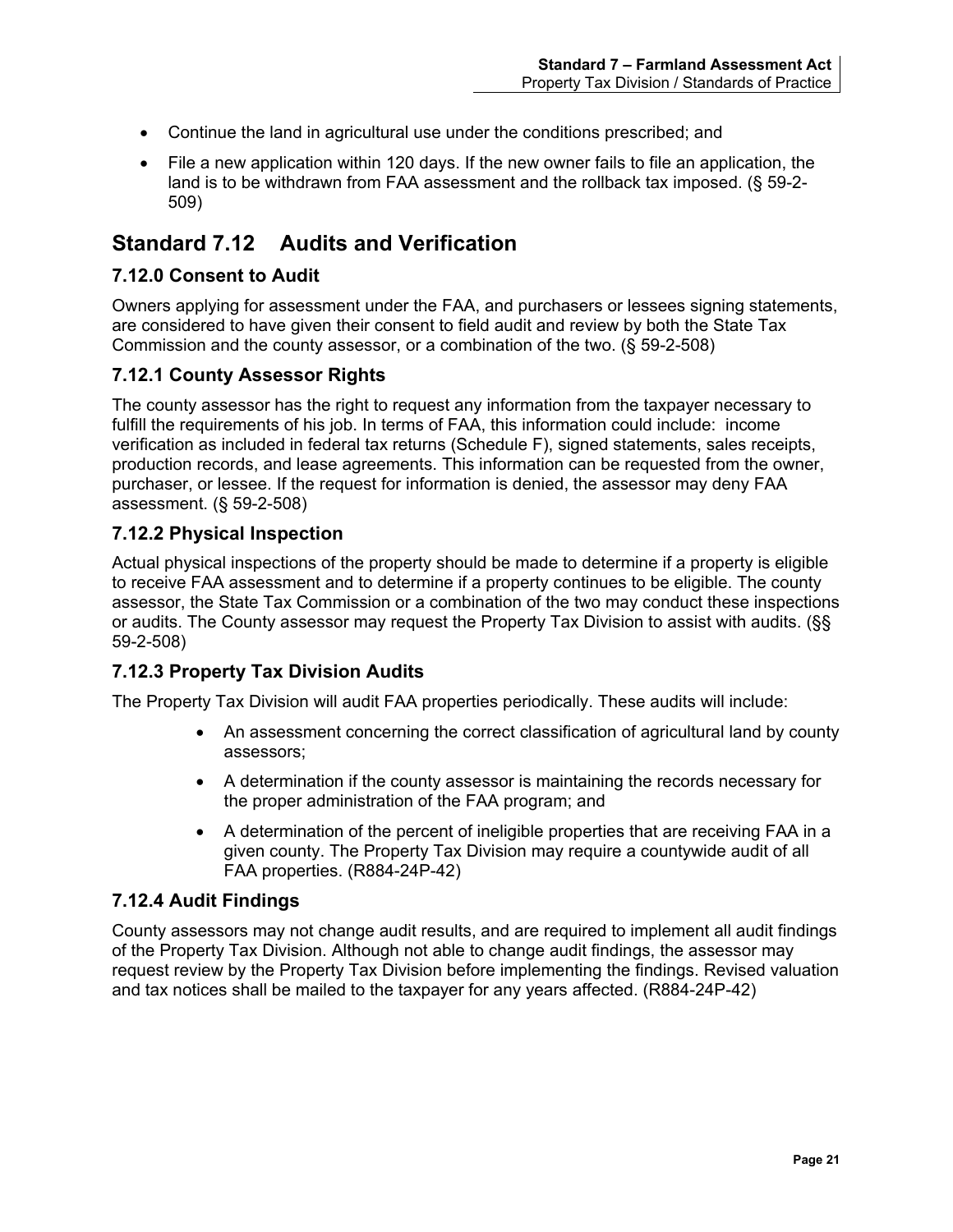# <span id="page-26-0"></span>**Standard 7.13 Appeals**

## <span id="page-26-1"></span>**7.13.0 Appeals of FAA Property**

The following determinations are appealable to the board of equalization just as other taxable property:

- Current year property market value;
- FAA land classification:
- FAA eligibility decision made by the county assessor or by a State Tax Commission audit; and
- The decision to impose a rollback tax.

See the [Board of Equalization Standards of Practice](https://propertytax.utah.gov/standards/standard01.pdf) for details.

The following FAA determinations are not appealable:

- FAA taxable value established by the State Tax Commission;
- Any previous year(s) market value(s);
- The amount of rollback tax imposed, except to challenge the mathematical computation or to timely challenge the current year's market value only.

## <span id="page-26-2"></span>**7.13.1 Counties to Establish Timelines and Notices for Appeals**

FAA applicants may appeal a denial, or failure to make a determination, within 45 days of the county assessor's decision. (59-2-516)

#### **Guidelines**

*Title 59, Part 5 of the Utah Code does not specify the time in which a county assessor must make a determination, or notice requirements to inform the taxpayer of the determination. To ensure access to appeal rights, counties may establish a timeline for the county assessor to come to a determination from when the application was submitted. A notice of determination should also be sent to the applicant so they are aware of 45 day time limit to lodge an appeal.*

*Rollback tax appeals should be conducted with similar policies in place.* 

# <span id="page-26-3"></span>**Standard 7.14 Urban Farming Assessment Act**

#### <span id="page-26-4"></span>**7.14.0 Comparison to FAA**

The Urban Farming Assessment Act was passed to grant greenbelt exemptions to smaller parcels in urban counties.

Certain aspects of the Urban Farming Assessment Act are the same as the FAA:

- Has been actively devoted to "urban farming" for at least two successive previous years;
- Production per acre requirements determined using Utah Agricultural Statistics and crop budgets developed by USU;
- Includes engaging in livestock production and meeting grazing requirements
- Agricultural structures are included in determining acreage requirements, and the farmhouse is excluded;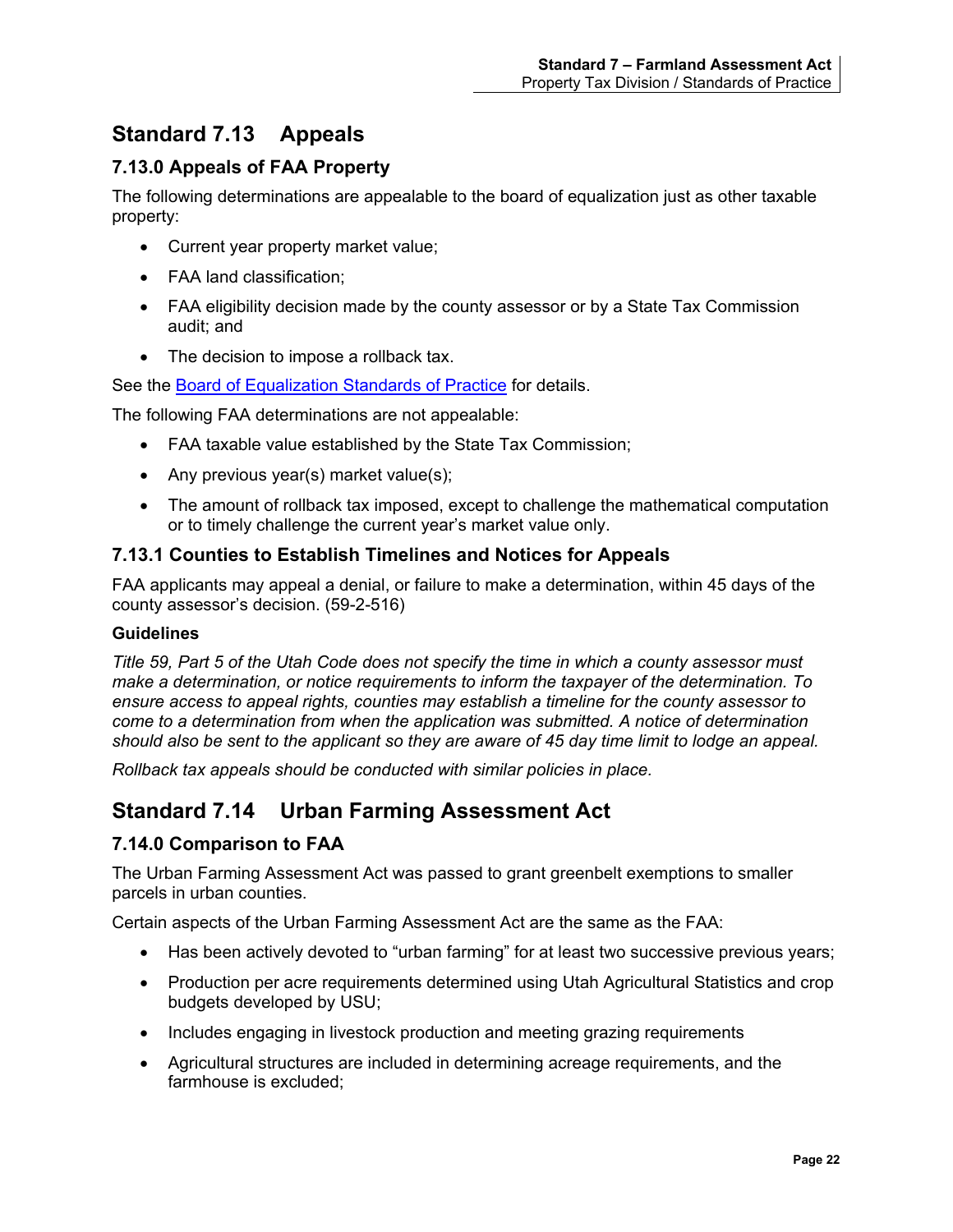- Rollback taxes for owners and governmental entities are the same; and
- Appeal procedures are the same.

Key differences from the FAA are:

- "Urban farming" occurs specifically on irrigated land, in a county that has passed an ordinance allowing it.
- Application procedures are similar, however the application is resubmitted annually with current information no later than January 30;
- Apart from the Utah Agricultural Statistics and USU crop budgets, production requirements for area and land type can be determined by highest per acre value, rather than standards adopted by State Tax Commission rule;
- The acreage requirement is at least one contiguous acre but less than five;
- Acreage requirements may be waived due to eminent domain, but percentage of income from farming may not be considered;
- There is no separate provision for rollback taxes on conservation easements; and
- There are no exclusions for land in a platted subdivision with surface improvements. (§§ 59-2-1701 through 59-2-1714)

<span id="page-27-0"></span>Counties that currently have urban farmers should pass an ordinance allowing the practice to continue within the county. The requirement is no longer based on county class or percentage of urbanization, but whether a county ordinance allows it.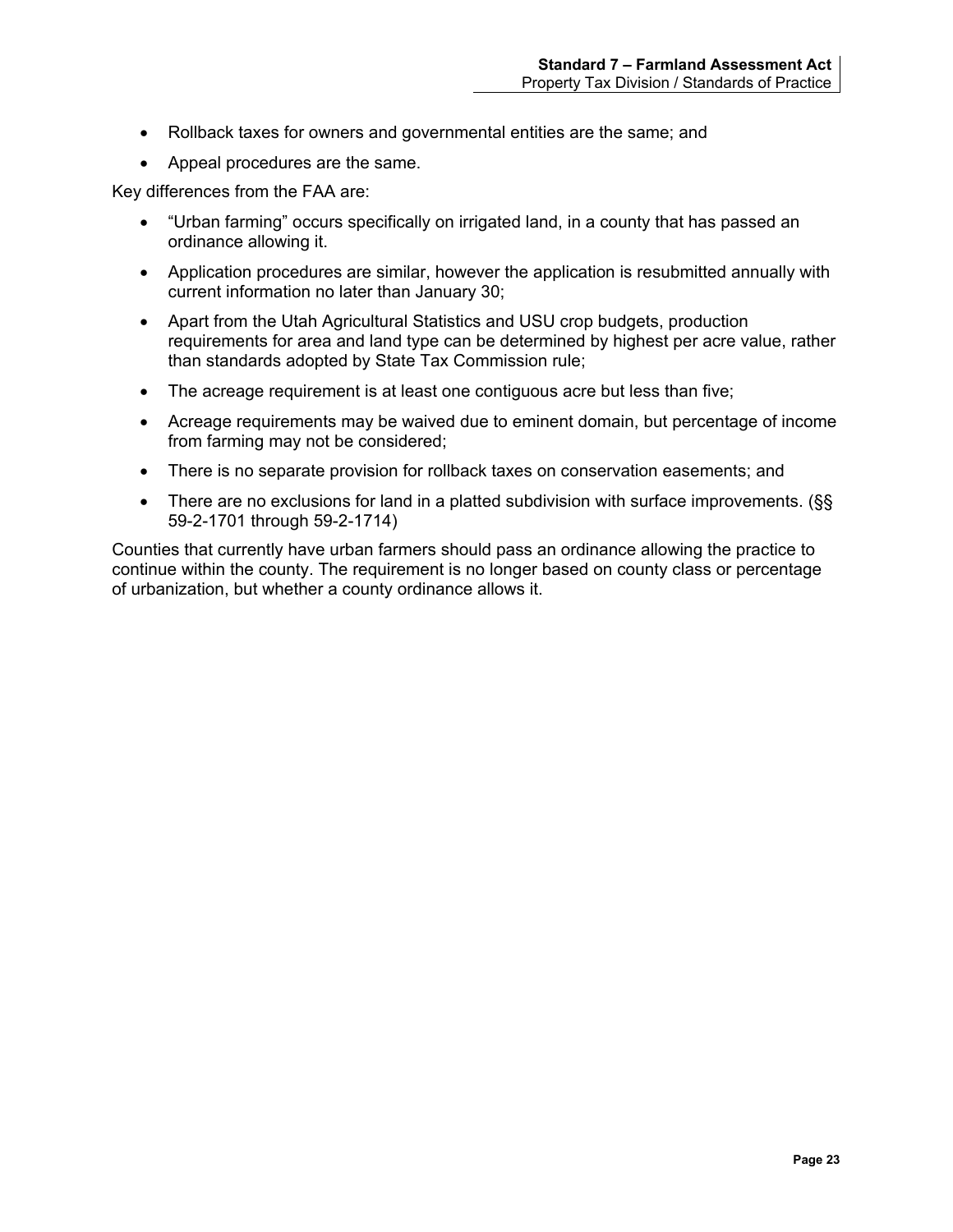# **Appendix 7A Land Classification Guidelines**

<span id="page-28-1"></span><span id="page-28-0"></span>*Prepared by the Utah State Tax Commission*

## <span id="page-28-2"></span>**Irrigated I – Tillable Cropland**

Land with few limitations in use and very responsive under a moderately high level of management.

#### **Soils**

Soil is more than 40 inches deep with a heavy sandy loam to a light silty clay loam surface texture. The soil has a high water holding capacity, more than 7.5 inches per 5.0 feet of depth. These soils have moderately slow to moderately rapid permeability, and are not affected by salt or alkali above 40 inches. They are easily tilled. The clay loam and silty clay loam textures should be plowed and tilled when the soil moisture content is appropriate.

#### **Slope and Erosion**

The slope of I Irrigated land is level or nearly level, and the erosion hazard is none to slight.

#### **Drainage**

The soils are well drained, with no standing water table within 40 inches of the surface.

#### **Climate**

The climate is suitable for the production of fruits, truck crops, forage crops, and a wide choice of field crops, including corn, small grains, and sugar beets. Growing season is 150 or more days. Plant development units (heat units-DU) are 5,000 or more.

#### **Overflow or Flooding**

Class I Irrigated land is not subject to overflow or flooding.

#### **Management**

After the application of few land conditioning practices, the land is easily maintained. Wind and water erosion are not problems, and soil compaction is not a significant limitation.

#### **Class I Irrigated Crop Yield**

| Crop               | <b>Yield Per Acre</b> |
|--------------------|-----------------------|
| Alfalfa (tons)     | $5 - 6.6$             |
| Wheat (bus.)       | 55-70                 |
| Barley (bus.)      | 72-100                |
| Tomatoes (tons)    | 19-24                 |
| Corn Silage (tons) | 21-30                 |

## <span id="page-28-3"></span>**Irrigated II – Tillable Cropland**

Land with moderate limitations in use that reduce the choice of plants or require special conservation practices.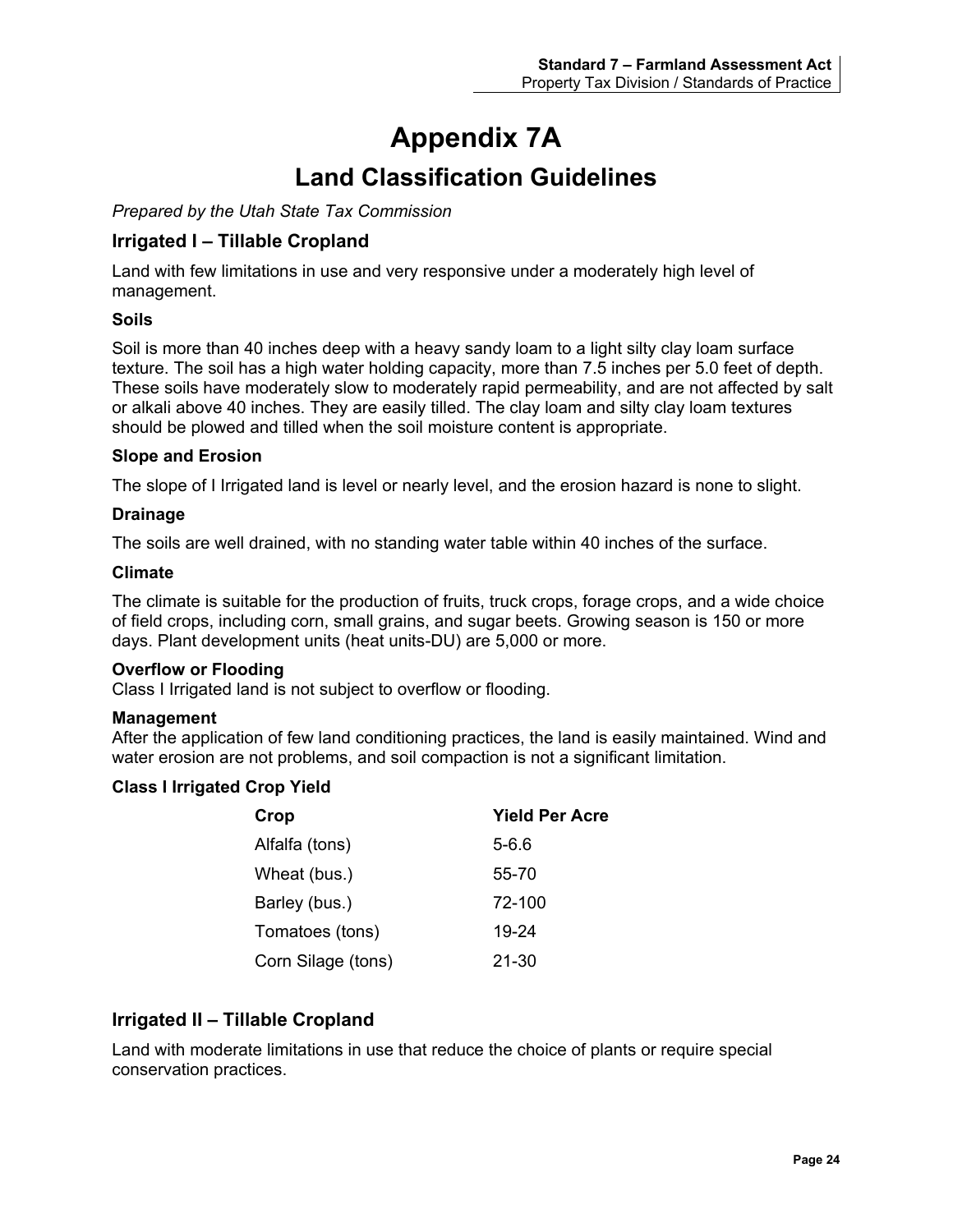#### **Soils**

Soil is more than 30 inches deep with a light sandy loam to a light silty clay loam surface texture, and may contain up to 50% gravel. They have moderately slow to rapid permeability. Crops may be slightly affected by salinity and alkali. Even after salinity and alkali have been removed, slight salinity and small amounts of sodium (alkali) may remain or may recur. The fine textured soils require fall plowing and tillage at appropriate moisture contents.

#### **Slope and Erosion**

The slope of II Irrigated land is 6% or less for soils with low erodibility and 2% or less for highly erodible soils; erosion hazard is none to moderate.

#### **Drainage**

The soils are excessively to poorly drained, but have no standing water table within 40 inches of the surface after drainage.

#### **Climate**

The climate is suitable for the production of a wide choice of crops, including corn for silage, small grains, sugar beets, and forage crops. The soil is frost sensitive. Long season truck crops may have yields reduced in many years. Growing season is 100 to 149 days. Plant development units (heat units-DU) are 3,500 to 4,999.

#### **Overflow or Flooding**

Flooding may occur one year in ten years.

#### **Management**

Irrigated II needs only moderate conservation practices to maintain the soil. Land leveling, drainage, or erosion control structures may be required. Because of wind or water erosion, reshaping after the initial leveling may be needed. To limit soil compaction by the tillage equipment traveling over the soil, timing the tillage in relationship to soil moisture content is important.

#### **Class II Irrigated Crop Yield**

| Crop               | <b>Yield Per Acre</b> |
|--------------------|-----------------------|
| Alfalfa (tons)     | $4.3 - 5.3$           |
| Wheat (bus.)       | 51-61                 |
| Barley (bus.)      | 60-80                 |
| Tomatoes (tons)    | 17-19                 |
| Corn Silage (tons) | 18-23                 |

## <span id="page-29-0"></span>**Irrigated III – Tillable Cropland**

Land with severe limitations in use that reduce the choice of plants or require special conservation practices.

#### **Soils**

Soil is more than 20 inches deep, surface texture range from heavy loamy sand to clay and may be peaty (high in partially carbonized organic matter). The soil may be gravely or stony, but stones are 30 feet or more apart. Water holding capacity may be moderately low, but is more than 3.75 inches per five feet of depth. Permeability may range from slow to rapid. Crops may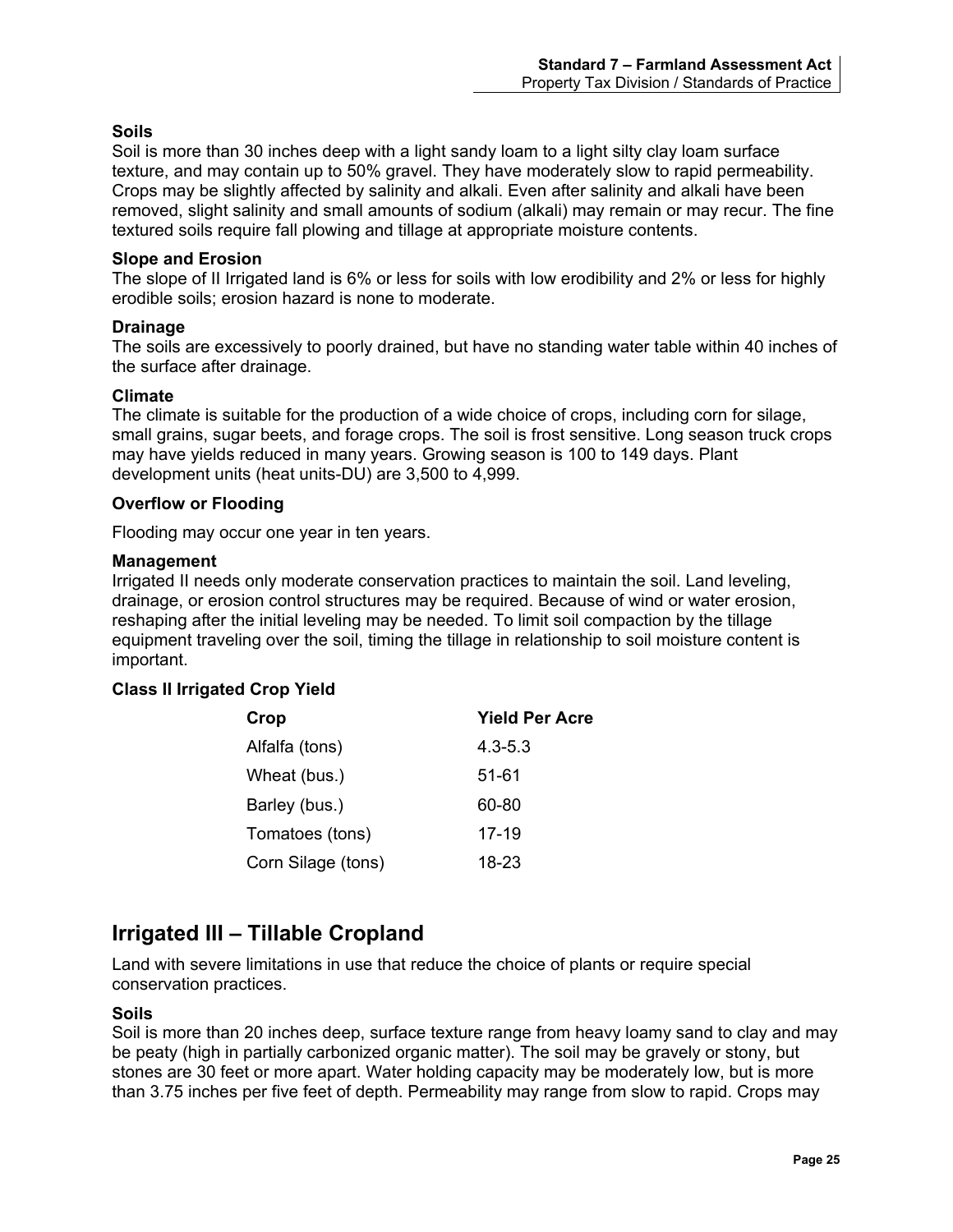be moderately affected by salinity and alkali, even after removal. Moderate salinity and small amounts of sodium (alkali) may remain or is likely to recur. The fine textured soils require fall plowing and tillage at appropriate moisture contents.

#### **Slope and Erosion**

The slope of highly erodible soil is 5% or less, and 10% for low erodible soils; thus, erosion hazard may be severe.

#### **Drainage**

The soils are excessively to poorly drained, but have no standing water table within 30 inches of the surface after drainage.

#### **Climate**

The climate may limit crop selections to small grains and frost tolerant forage plants. Growing season is 70 to 99 days. Plant development units (heat units-DU) are 2,500 to 3,499.

#### **Overflow or Flooding**

Flooding may occur one year in five years.

#### **Management**

Irrigated III land may require extensive leveling, drainage, salinity reduction, alkalinity treatment, and frequent installation of erosion control devices. After condition practices are applied, continued maintenance is essential to keep lands level, relatively free of salinity and alkalinity, and adequately drained. Appropriate timing of tillage practices in relation to soil moisture content is critical on finer textured soils.

#### **Class III Irrigated Crop Yield**

| Crop               | <b>Yield Per Acre</b> |
|--------------------|-----------------------|
| Alfalfa (tons)     | $3-4$                 |
| Wheat (bus.)       | 45-51                 |
| Barley (bus.)      | 53-71                 |
| Tomatoes (tons)    | 14-17                 |
| Corn Silage (tons) | $13 - 17$             |

## <span id="page-30-0"></span>**Irrigated IV – Tillable Cropland**

Land with very severe limitations in use that reduce the choice of plants or require special conservation practices.

#### **Soils**

Soils range from shallow (10") to deep, but must be at least 20 inches deep if over saline shales. The surface textures may range from sands to heavy clays, and may be peaty (high in partially carbonized organic matter). IV Irrigated soils may be gravel, cobbly, or stony, but stones are 5-30 feet apart, and occupy less than 3% of the surface. Intertilled cropping of stony areas is impractical, but hay or improved pasture may be grown. Water holding capability of the soil may be as low as 2.5 inches per 5 feet of depth. Permeability may range from very slow to rapid. Crops may be seriously affected by salinity and alkalinity. Even after leaching, severe salinity or large amounts of alkali is likely to recur. The soils require fall plowing and tillage at appropriate moisture content.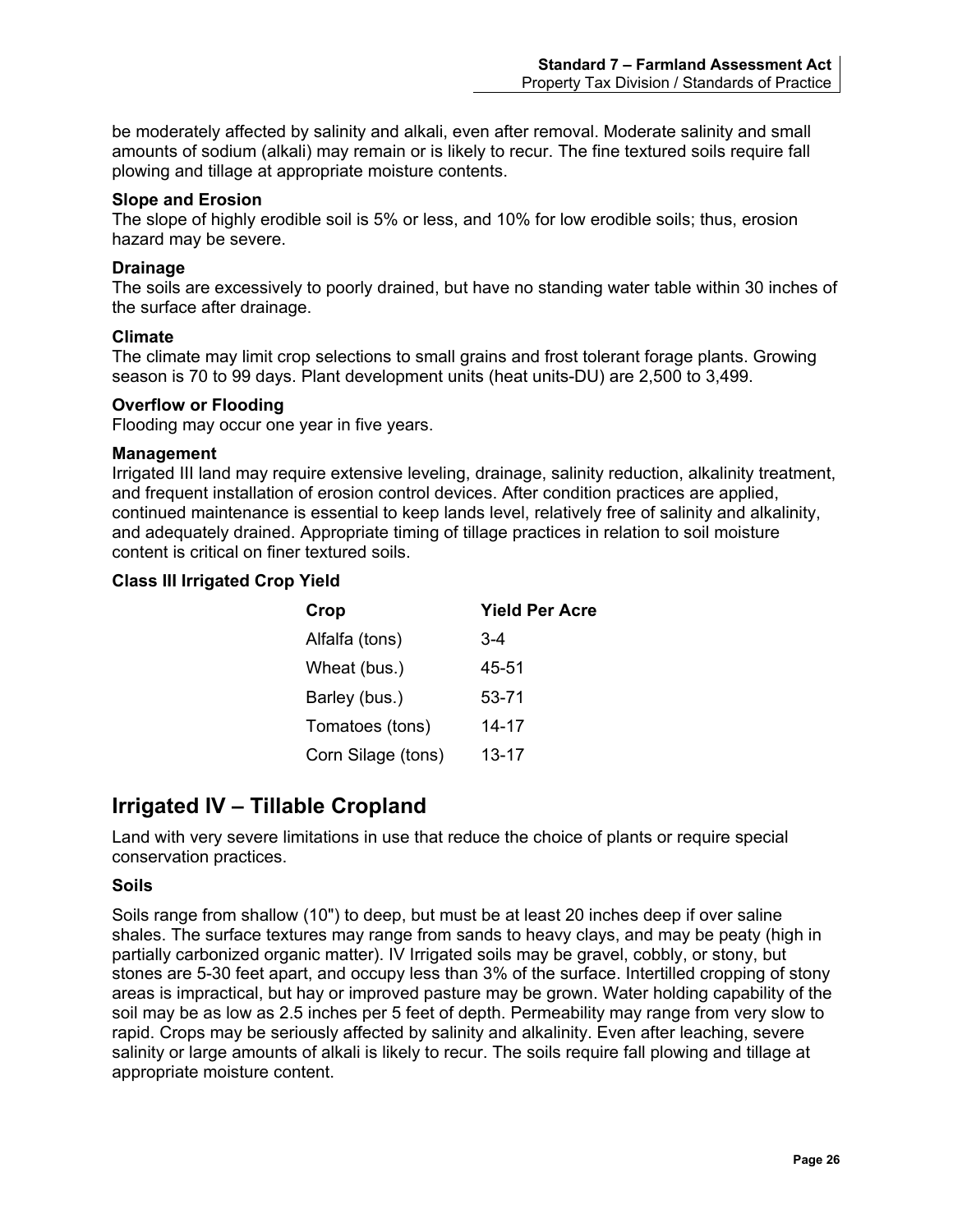#### **Slope and Erosion**

Highly erodible soils have a slope of 10% or less, and 25% or less for low erodible soil.

#### **Drainage**

The soils may range from extremely excessive to poorly drained, but have no standing water table within 20 inches of the surface after drainage.

#### **Climate**

IV Irrigated land has a growing season of only 50-69 days. The climate may limit crop selection to forage crops. Plant development units (heat units-DU) are 1,500 to 2,499.

#### **Overflow or Flooding**

Flooding may be frequent, but not more than one in five years.

#### **Management**

Extensive leveling, drainage, salinity reduction and alkalinity treatment, frequent erosion control devices and extreme care in irrigation water application may be required for successful management of these lands. Land conditioning practices are essential to keep the land level and somewhat free of salinity. Tillage timing of these lands is crucial.

#### **Class IV Irrigated Crop Yield**

| Crop               | <b>Yield Per Acre</b> |
|--------------------|-----------------------|
| Alfalfa (tons)     | $2.4 - 3$             |
| Wheat (bus.)       | 30-45                 |
| Barley (bus.)      | 40-53                 |
| Tomatoes (tons)    | 7-14                  |
| Corn Silage (tons) | 10-13                 |

#### <span id="page-31-0"></span>**Irrigated Orchard**

#### **Irrigated Orchard I**

This class of land has the same description as Class I Irrigated crop land, except it has been planted into fruit trees. It includes, but is not limited to, apples, apricots, cherries, peaches, pears, and plums. In an average year, the trees produce a sufficient crop to provide an economical income for the commercial market.

#### **Irrigated Orchard II**

This class of land has the same description as Class II Irrigated crop land, except it has been planted into fruit trees. It includes, but is not limited to, apples, apricots, cherries, peaches, pears, and plums. In an average year, the trees produce a sufficient crop to provide an economical income for the commercial market.

#### **Irrigated Orchard III**

This class of land has the same description as Class III Irrigated crop land, except it has been planted into fruit trees. It includes, but is not limited to, apples, apricots, cherries, peaches, pears, and plums. In an average year, the trees produce a sufficient crop to provide an economical income for the commercial market.

#### **Irrigated Orchard IV**

This class of land has the same description as Class IV Irrigated crop land, except it has been planted into fruit trees. It includes, but is not limited to, apples, apricots, cherries, peaches,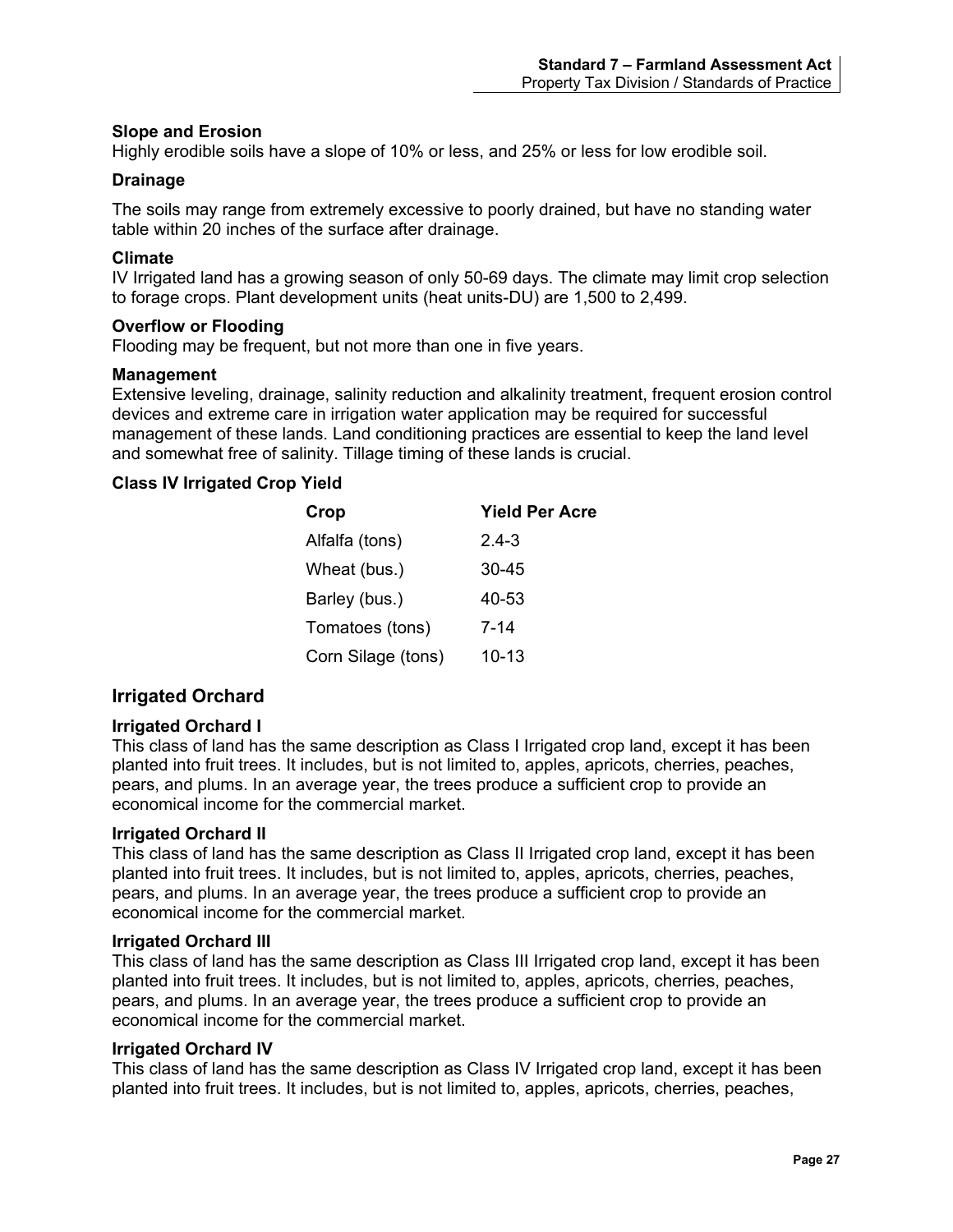pears, and plums. In an average year, the trees produce a sufficient crop to provide an economical income for the commercial market.

#### **Guideline**

In establishing a value for orchard lands, consideration has been given to the non-productive maturing years, freeze-outs, insect infestation, market fluctuation, etc. This consideration has been given over the entire life of the trees. The capitalized value is a conservative estimate accounting for the difference in income and expense for the various varieties.

#### **Dryland III – Tillage Cropland**

These lands have severe limitations that could reduce the choice of crops, yield of crops, and require special conservation practices that are rather difficult to apply.

#### **Soils**

Soil of III Dryland is about 40 inches deep, with sandy loam to clay surface textures that may be gravely or stony, but stones are 30 or more feet apart and content of gravel is 50% or less. The water holding capacity is 1.25 inches in the surface foot, and 11 inches or more watersupplying capacity in the total soil. Crops are not affected by salinity and alkalinity; however, slight salinity and small amounts of sodium (alkali) may occur between 10 and 40 inches.

#### **Slope and Erosion**

Soils that are highly erodible have a slope of 5% or less; low erodible soil slopes are 10% or less. Thus, erosion hazard may be severe.

#### **Drainage**

These soils are drained excessively to poorly, but they have no water table within 30 inches.

#### **Climate**

The climate is suitable for the production of dryland forages, small grains, and in areas with a summer moisture pattern, dryland crops, including pinto beans. Precipitation and length of growing season are limiting factors. A cropping system, alternating crop and fallow, is usually required.

#### **Overflow or Flooding**

Flooding may occur one year in five years.

#### **Management**

Intensive conservation practices are required for these soils. Strip cropping, contour tillage, stubble mulching, diversions and grassed waterways are often needed. Appropriate timing of tillage operations is needed to conserve moisture, control weeds, and limit soil compaction.

#### **Class III Dryland Crop Yields**

| Crop                 | <b>Yield Per Acre Alternate Years</b> |
|----------------------|---------------------------------------|
| Wheat (bus.)         | 12-40                                 |
| Pinto Beans (pounds) | 470-770                               |
|                      |                                       |
| Crop                 | <b>Yield per acre, Annually</b>       |
| Alfalfa (tons)       | $1.0 - 2.5$                           |

#### **Dryland IV – Tillage Cropland**

These lands have severe limitations that could reduce the choice of crops, yield of crops, and require special conservation practices that are rather difficult to apply.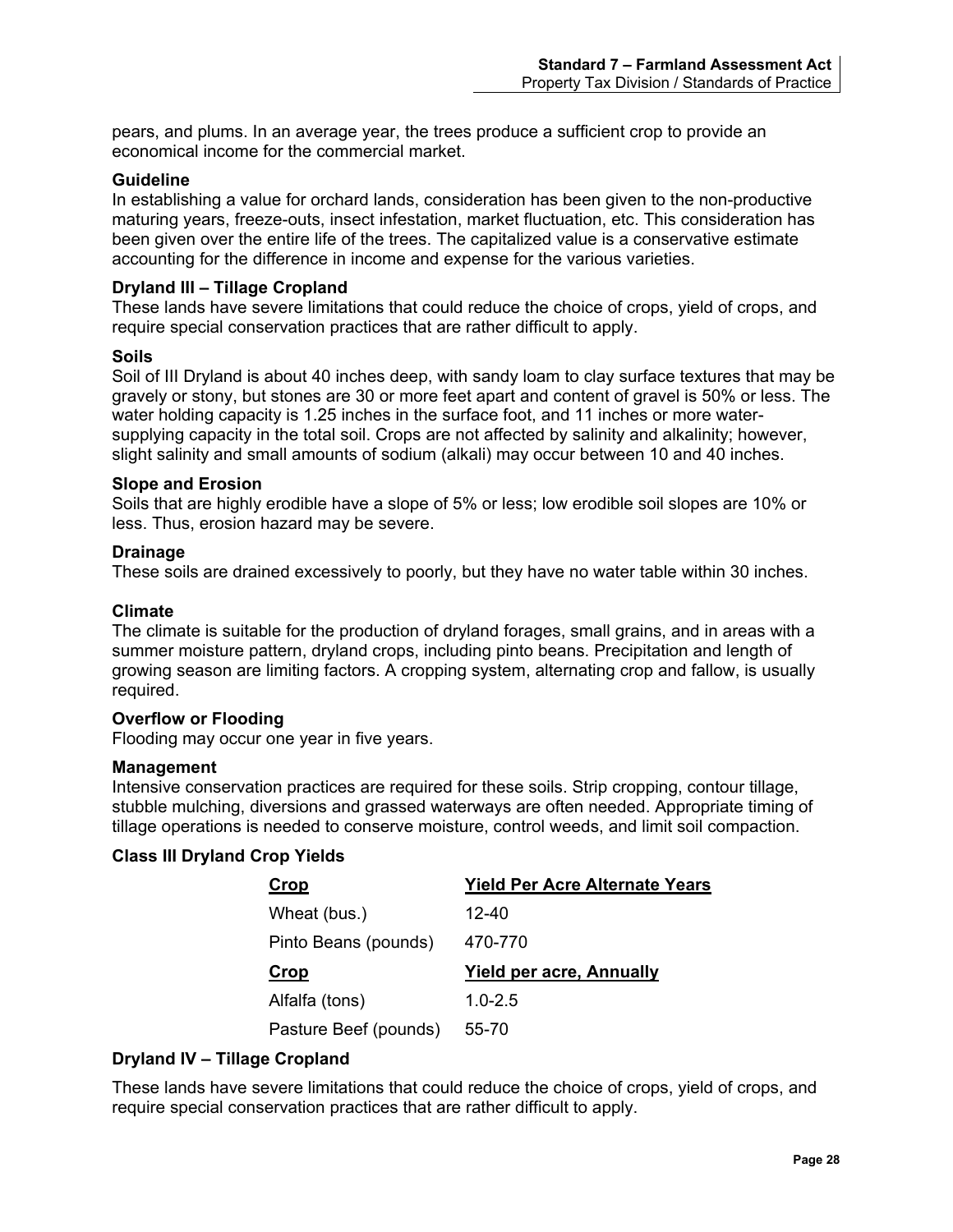#### **Soils**

The soils are moderately deep, more than 20 inches deep, with loamy sand to clay surface textures. They may be very gravel, cobbly, or stony. Gravel content is 90% or less. Cobbles are 50% or less, and stones are 5 to 30 feet apart, and occupy less than 3% of the surface. The water holding capacity is 1.25 inches in the surface foot, and 9 inches or more water-supplying capacity in the total soil. Crops are not affected by salinity and alkalinity; however, slight salinity and small amounts of sodium (alkali) may occur between 10 and 30 inches. Permeability is slow to rapid, and probably very slow below 10 inches.

#### **Slope and Erosion**

Soils that are highly erodible have a slope of 10% or less, low erodible soil slopes are 25% or less. Thus, erosion hazard may be severe.

#### **Drainage**

These soils are drained excessively to poorly, but they have no water table within 20 inches.

#### **Climate**

These soils are extremely marginal for cultivation because of low amounts of precipitation, and/or short growing season. When used for cultivated crops and alternate crop, fallow system is almost always required.

#### **Overflow or Flooding**

Flooding may be frequent, and occur one year in five years.

#### **Management**

Intensive conservation practices are required for these soils, and they should be used mostly for growing grass, and other close growing forage crops. Seeding to a permanent vegetation may be done, but some years of low moisture may make establishment difficult. When used for small grain production, intensive conservation practices are needed to control soil loss. Strip cropping, contour tillage, stubble mulching, diversions and grassed waterways are usually needed. Appropriate timing of tillage operations are needed to conserve moisture, control weeds, and limit soil compaction.

#### **Class IV Dryland Crop Yields**

| Crop                        | Yield Per Acre, Alternate years |
|-----------------------------|---------------------------------|
| Alfalfa (tons) Wheat (bus.) | 2.4-38-20                       |
| Grass (pounds)              | 500-1000                        |

#### **Meadow IV – Irrigated**

This class of land has the same description as Class IV Irrigated cropland, except it is designated for meadow land only. The land must be sub-irrigated, surface irrigated, or sprinkled to come under this classification. It must also be adaptable for machine harvesting, if cropping is desired. The vegetation on this land consists primarily of native grasses and clover, which grow to a sufficient height to harvest. The harvesting of one or more crops and grazing for the remainder of the season is often an accepted practice.

#### **The two most important factors in determining this class (Meadow IV irrigated) are:**

- (1) Adequate supply of natural or applied water to produce a crop of native hay.
- (2) The drainage and terrain are such that it is possible to machine harvest, if so desired.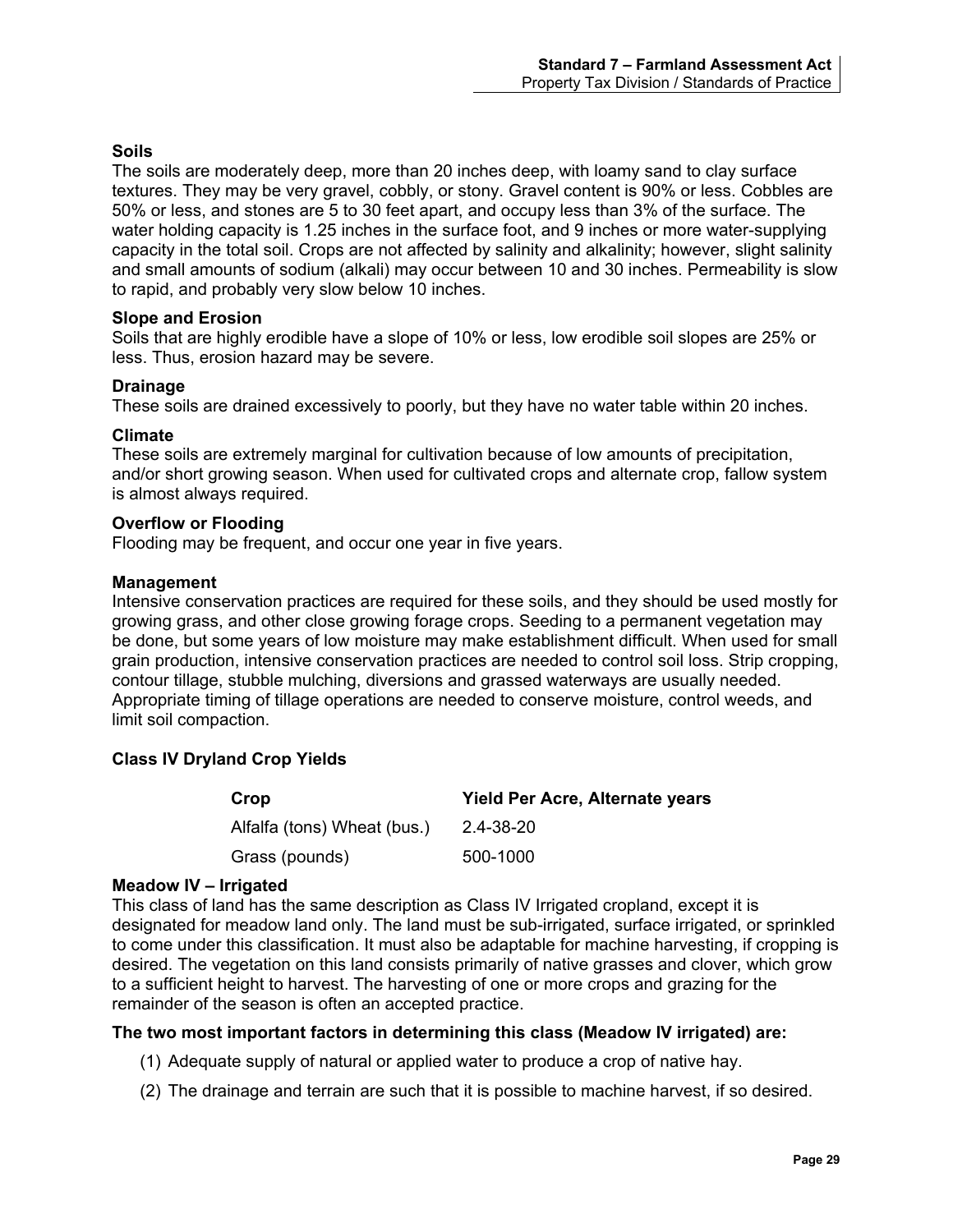#### **Grazing Land and Non-Productive Land**

Grazing land point ratings are obtained by a summation of points allocated to each of the following classes: climate, production, vegetative condition, and vegetative quantity. The point ratings are allocated to various grazing lands and converted, according to the summation of points, to a grazing classification.

#### **Climate and Site Classes**

| <b>Annual Precipitation</b>                                         |
|---------------------------------------------------------------------|
| "run in"                                                            |
| 23 inches                                                           |
| 17-22 inches                                                        |
| 12-16 inches                                                        |
| 8-11 inches                                                         |
| 4-7 inches                                                          |
| High water table<br><b>High Mountain</b><br>Mountain<br>Semi-desert |

### **Potential Production by Soil Classes**

| <b>Points</b> | <b>Potential Production</b>                                                                                                                                                                                          |
|---------------|----------------------------------------------------------------------------------------------------------------------------------------------------------------------------------------------------------------------|
| 3             | High potential for production, moderately deep soils, no<br>limitations such as stoniness, salinity, alkalinity, high<br>moisture-supplying capacity, and more than 14 inches<br>in the soil profile.                |
| 2             | Medium potential for production, moderate limitations<br>such as stoniness, salinity, alkalinity, medium<br>moisture-suppling capacity, and more than 6 inches in<br>the soil profile.                               |
| 1             | Low potential for production, severe limitations such as<br>shallow soil depth, extreme stoniness, strong salinity,<br>strong alkalinity, low moisture-supplying capacity, and<br>more than 2 inches in the profile. |

#### **Vegetative Condition Classes**

| <b>Points</b> | Condition | <b>Potential Percent</b> |
|---------------|-----------|--------------------------|
|               | Excellent | 76-100%                  |
| 3             | Good      | 51-75%                   |
| 2             | Fair      | 26-50%                   |
|               | Poor      | $1 - 25%$                |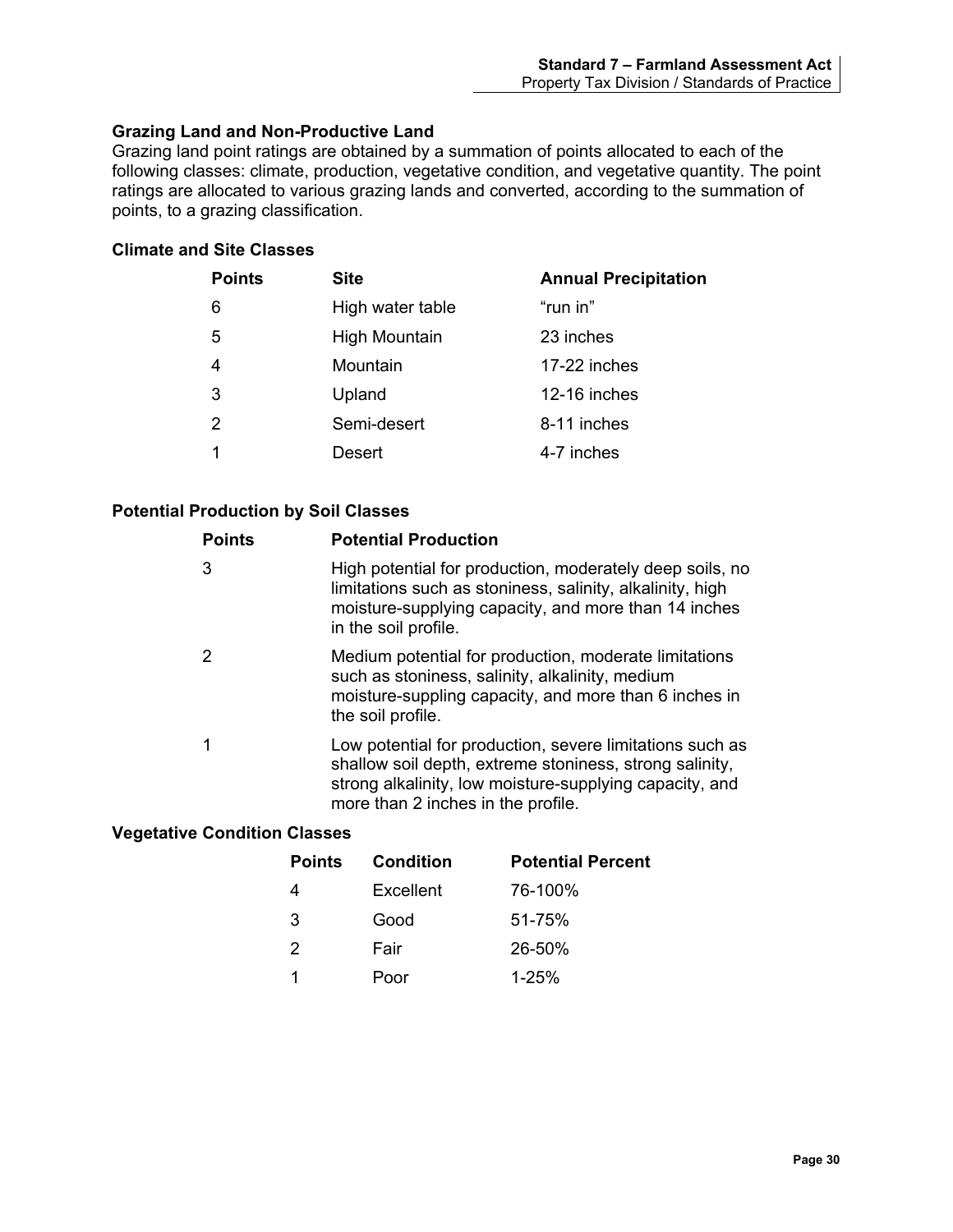#### **Vegetative Quantity Classes**

| <b>Points</b> | <b>Vegetative Cover Acres/A.U.M</b> |             |
|---------------|-------------------------------------|-------------|
| -3            | Excellent                           | Less than 5 |
| 2             | Average                             | $5 - 15$    |
| 1             | Sparse                              | 15-25       |

#### **Grazeland Classification**

|           | <b>Summary Points Grazing Classification</b> |
|-----------|----------------------------------------------|
| 14-16     | Graze I                                      |
| $10 - 13$ | Graze II                                     |
| 7-9       | Graze III                                    |
| 4-6       | Graze IV                                     |

#### **Rangeland and Animal Unit Definitions**

- (1) Animal Unit: The annual forage requirement to maintain a mother cow (approximately 1,000 pounds) and the calf at her side in thrifty condition for an average month of the year.
- (2) Animal Unit Month (A.U.M.): 1/12 of an animal unit, or the forage required to maintain a mother cow and the calf at her side in thrifty condition, for an average month of the year.
- (3) Productive Capacity: The amount of feed produced on a ranch during a 12-month period of average seasonal conditions, when expressed in animal units.
- (4) Carrying Capacity: For appraisal purposes, it is that portion of the animal units of feed that can be utilized after consideration of all limiting factors and customary operation practices.
- (5) Balance: The amount and availability of the various feed resources necessary to support a year-long operation.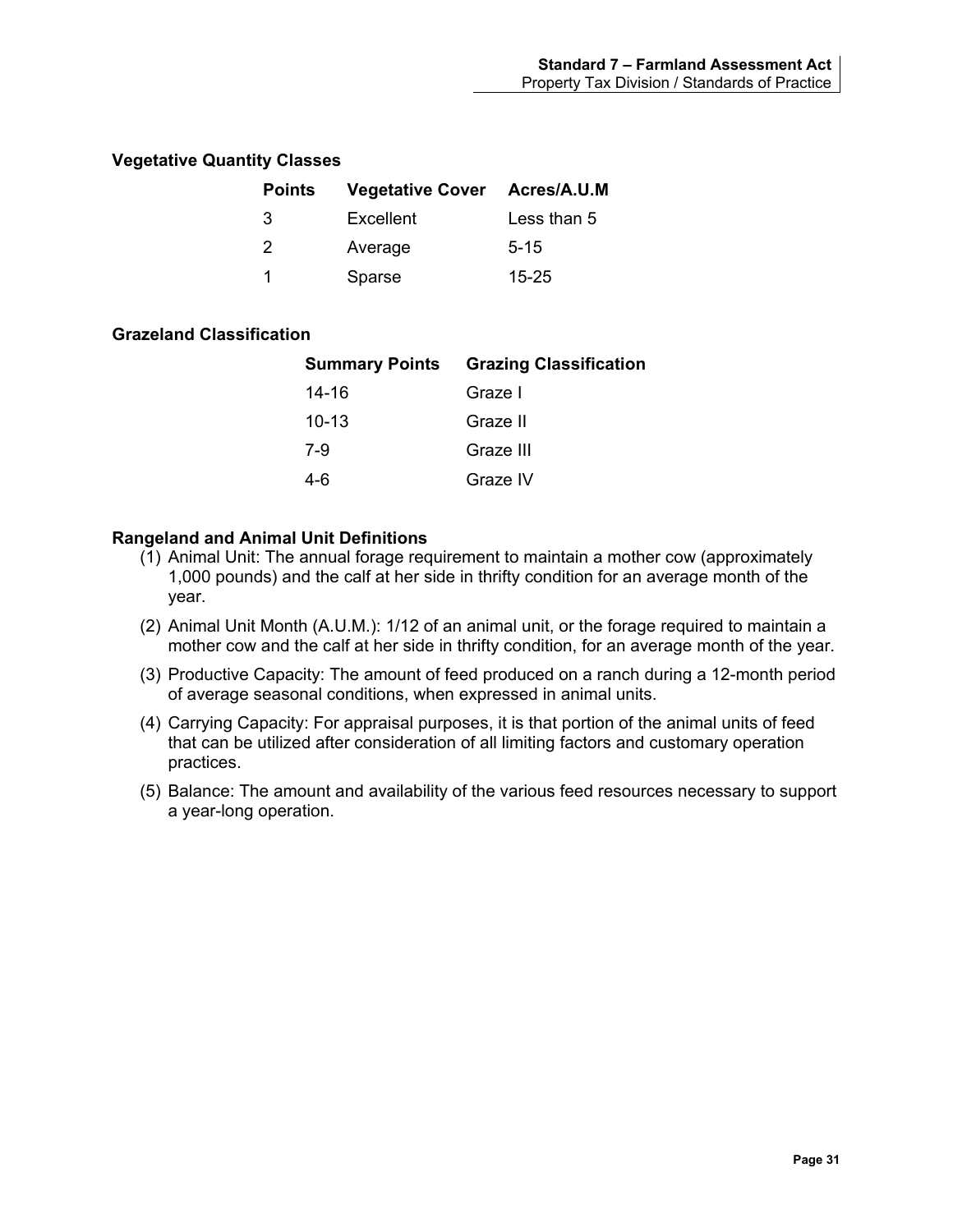# **Appendix 7B**

# **Growing Season, Heat Units, Precipitation**

#### <span id="page-36-1"></span><span id="page-36-0"></span>**Growing Season, Heat Units and Annual Precipitation by Counties and Areas within Counties**

*Data taken from Utah Heat and Moisture Index for Use in Land Capability Classification. Prepared by Dr. Theron B. Hutchings, Natural Resources Conservation Service.*

| Location                      | <b>Growing Season</b><br>(days) | Heat Unit (D.U) | <b>Annual Precipitation</b><br>(inches) |  |
|-------------------------------|---------------------------------|-----------------|-----------------------------------------|--|
| <b>Beaver</b>                 |                                 |                 |                                         |  |
| <b>Beaver</b>                 | 104                             | 3734            | 12.5                                    |  |
| Millford WP AP                | 126                             | 4623            | 8.6                                     |  |
| <b>Box Elder</b>              |                                 |                 |                                         |  |
| <b>Brigham City</b>           | 162                             | 5867            | 17.9                                    |  |
| Corinne                       | 139                             | 5283            | 13.1                                    |  |
| Garland                       | 128                             | 4800            | 16.0                                    |  |
| Park Valley                   | 130                             | 4623            | 10.7                                    |  |
| Snowville                     | 86                              | 3175            | 12.2                                    |  |
| <b>Stand Rod</b>              | 115                             | 3988            | 14.9                                    |  |
| Tremonton                     | 144                             | 5385            | 14.0                                    |  |
| <b>Cache</b>                  |                                 |                 |                                         |  |
| Lewiston                      | 133                             | 4547            | 18.8                                    |  |
| Logan                         | 157                             | 5537            | 16.3                                    |  |
| Carbon                        |                                 |                 |                                         |  |
| <b>Clear Creek</b>            | 57                              | 1905            | 21.1                                    |  |
| Price                         | 136                             | 4928            | 10.1                                    |  |
| Sunnyside                     | 147                             | 4826            | 13.5                                    |  |
| <b>Daggett</b>                |                                 |                 |                                         |  |
| Manila                        | $\overline{84}$                 | 3023            | 10.4                                    |  |
| <b>Davis</b>                  |                                 |                 |                                         |  |
| Farmington                    | 157                             | 5588            | 20.0                                    |  |
| <b>Duchesne</b>               |                                 |                 |                                         |  |
| <b>Duchesne</b>               | 110                             | 4318            | 9.5                                     |  |
| <b>Mount Emmons</b>           | 128                             | 4191            | 8.0                                     |  |
| Myton                         | 136                             | 4851            | 6.9                                     |  |
| <b>Emery</b>                  |                                 |                 |                                         |  |
| <b>Castle Dale</b>            | 119                             | 4699            | 8.7                                     |  |
| Emery                         | 119                             | 4445            | 7.5                                     |  |
| <b>Green River</b>            | 156                             | 6147            | 6.2                                     |  |
| Garfield                      |                                 |                 |                                         |  |
| Escalante                     | 134                             | 4551            | 12.3                                    |  |
| Hite                          | 224                             | 8433            | 7.3                                     |  |
| Panguitch                     | 83                              | 2743            | 10.0                                    |  |
| Tropic                        | 111                             | 3708            | 12.3                                    |  |
| <b>Widtsoe Ranger Station</b> | 131                             | 3962            | 11.5                                    |  |
|                               |                                 |                 |                                         |  |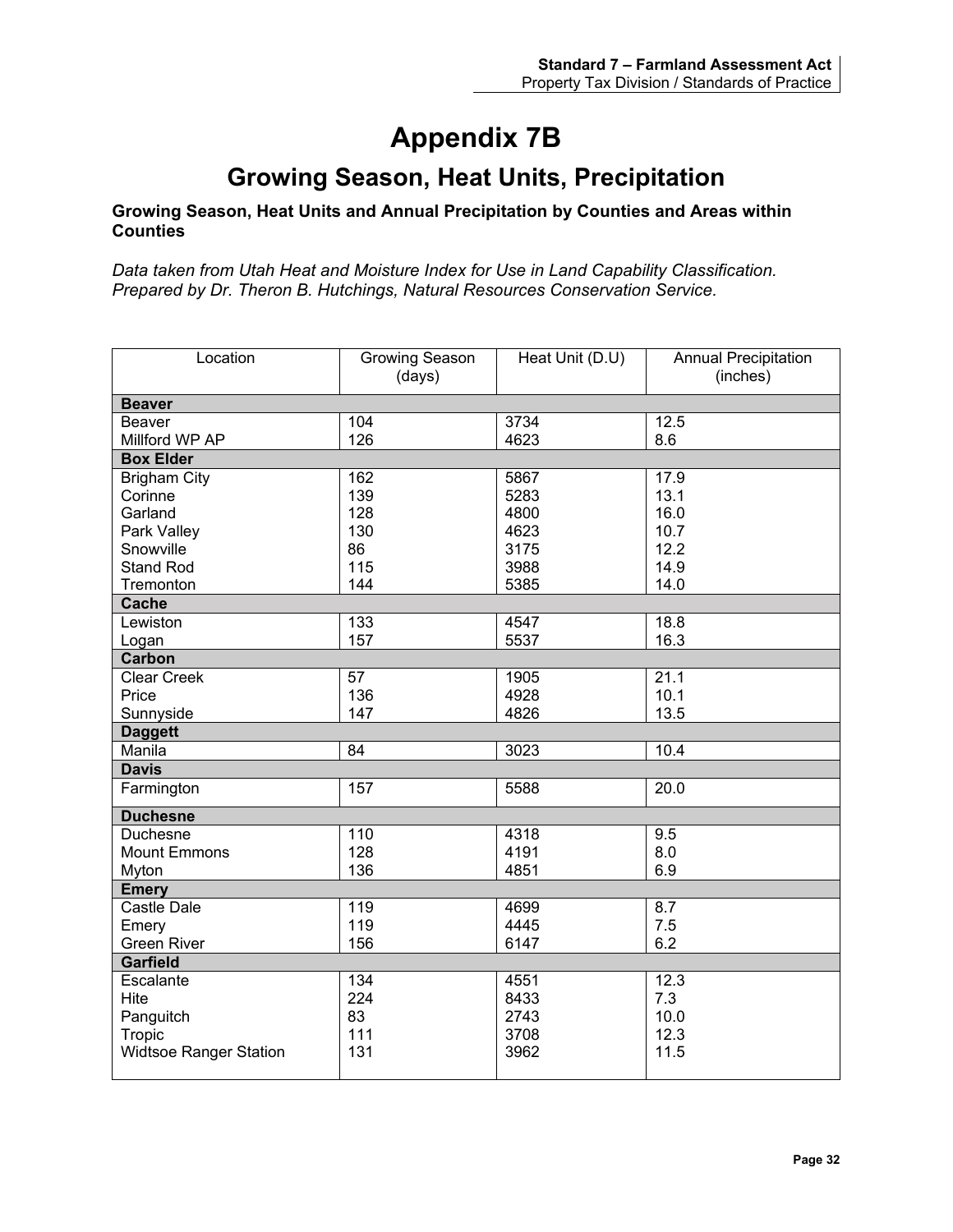## **Standard 7 – Farmland Assessment Act**

Property Tax Division / Standards of Practice

| <b>Grand</b>            |          |      |      |
|-------------------------|----------|------|------|
| Thompson                | 176      | 6880 | 8.9  |
| Moab                    | 206      | 6880 | 9.4  |
| Iron                    |          |      |      |
| Cedar City              | 150      | 5065 | 12.6 |
| Lund                    | 115      | 4394 | 8.3  |
| Modena                  | 138      | 4597 | 10.1 |
| Parowan                 | 123      | 4470 | 12.6 |
| Juab                    |          |      |      |
| Levan                   | 140      | 4902 | 14.8 |
| Nephi                   | 130      | 5004 | 14.8 |
| <b>Kane</b>             |          |      |      |
| Alton                   | 117      | 3700 | 16.3 |
| Kanab                   | 151      | 5537 | 12.6 |
| <b>Millard</b>          |          |      |      |
| <b>Black Rock</b>       | 108      | 4699 | 9.0  |
| <b>Deseret</b>          | 118      | 4420 | 7.7  |
| Fillmore                | 142      | 5436 | 14.3 |
| Oak City                | 147      | 5359 | 13.2 |
| Scipio                  | 94       | 3835 | 13.5 |
| Morgan                  |          |      |      |
| Morgan                  | 103      | 3785 | 18.6 |
| <b>Piute</b>            |          |      |      |
| Alunite                 | 132      | 4953 | 11.2 |
| Piute Dam               | 131      | 4521 | 8.3  |
| Marysville              | 97       | 3277 | 11.2 |
| <b>Rich</b>             |          |      |      |
| Laketown                | 88       | 3028 | 12.3 |
| Woodruff                | 56       | 1956 | 9.6  |
| <b>Salt Lake</b>        |          |      |      |
| Lower Mill Creek (PH)   | 172      | 5639 | 21.8 |
| Midvale                 | 133      | 5258 | 12.8 |
| Saltair                 | 194      | 6147 | 14.0 |
| Salt Lake (airport)     | 192      | 5944 | 14.5 |
| Salt Lake (WVC)         | 192      | 6223 | 16.1 |
| San Juan                |          |      |      |
| Blanding                | 147      | 5283 | 14.1 |
| <b>Bluff</b>            | 188      | 6934 | 7.5  |
| LaSal                   | 126      | 4166 | 12.0 |
| Monticello              | 136      | 4877 | 16.5 |
| <b>Sanpete</b>          |          |      |      |
| Manti                   | 124      | 4450 | 12.1 |
| Moroni                  | 118      | 4242 | 11.8 |
| Mount Pleasant          | 132      | 4877 | 12.7 |
| <b>Sevier</b>           |          |      |      |
| Richfield               | 123      | 4394 | 8.5  |
| <b>Summit</b>           |          |      |      |
| Henefer                 |          |      |      |
|                         | 76<br>97 | 2767 | 18.8 |
| Park City               |          | 3353 | 20.8 |
| <b>Tooele</b>           |          |      |      |
| <b>Government Creek</b> | 126      | 4978 | 13.5 |
| Ibapah                  | 85       | 3073 | 12.6 |
| Orr's Ranch             | 92       | 3658 | 9.4  |
| Saint John              | 98       | 3734 | 9.2  |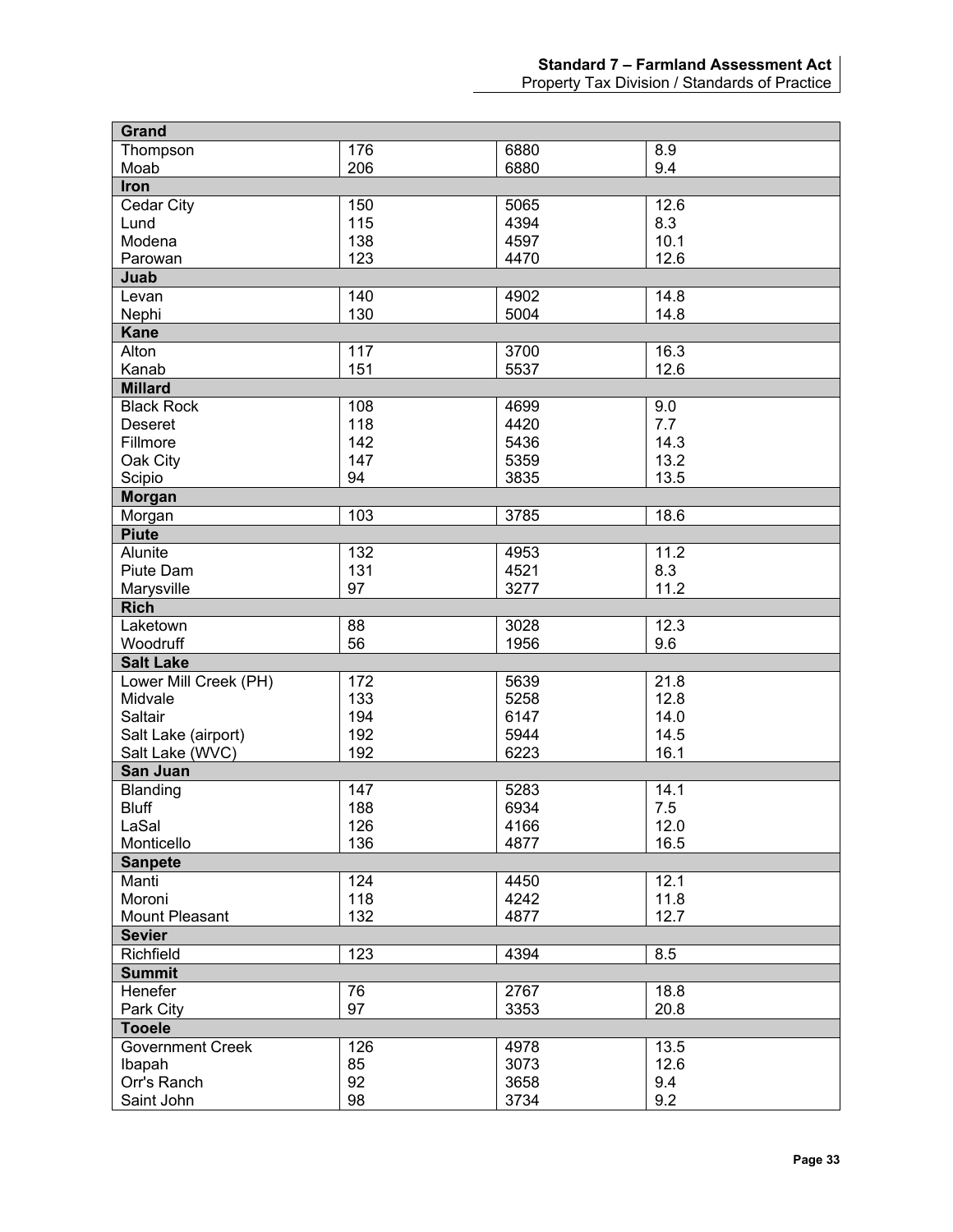Property Tax Division / Standards of Practice

| Tooele                     | 162 | 5791 | 16.6             |
|----------------------------|-----|------|------------------|
| Wendover                   | 192 | 6731 | 4.8              |
| <b>Uintah</b>              |     |      |                  |
| Fort Duchesne              | 118 | 4775 | 7.0              |
| Jensen                     | 124 | 4597 | 8.1              |
| Vernal                     | 120 | 4191 | 9.0              |
| Watson                     | 125 | 4496 | 11.9             |
| <b>Utah</b>                |     |      |                  |
| Elberta                    | 134 | 5029 | 10.5             |
| <b>Lower American Fork</b> | 174 | 6096 | 16.7             |
| Provo AP                   | 123 | 4572 | 14.6             |
| Santaquin (PH)             | 146 | 5105 | 18.4             |
| Spanish Fork-AP            | 167 | 6121 | 17.6             |
| <b>Thistle</b>             | 91  | 3454 | 17.2             |
| Utah Lake-Lehi             | 135 | 4750 | 12.3             |
| Utah Lake- Pumping Station | 132 | 4648 | 13.8             |
| <b>Wasatch</b>             |     |      |                  |
| <b>East Portal</b>         | 68  | 3226 | 21.0             |
| Heber                      | 83  | 2921 | 16.3             |
| <b>Snake Creek</b>         | 93  | 3073 | 23.0             |
| Soldier Summit             | 67  | 2235 | 34.8             |
| Washington                 |     |      |                  |
| Enterprise                 | 118 | 4242 | 9.4              |
| Leeds                      | 203 | 7315 | 13.2             |
| Pinto                      | 79  | 2819 | 15.5             |
| St. George (PH)            | 196 | 7798 | 8.2              |
| Springdale                 | 190 | 7366 | 14.7             |
| <b>Wayne</b>               |     |      |                  |
| Hanksville                 | 151 | 5715 | $\overline{5.2}$ |
| Loa                        | 85  | 2946 | 7.4              |
|                            |     |      |                  |
| Weber                      |     |      |                  |
| Ogden-Pioneer              | 155 | 5603 | 16.8             |
| Ogden-Sugar Factory        |     | 5537 | 18.3             |
| Pineview                   | 99  | 3861 | 29.2             |
| Riverdale (PH)             | 160 | 5563 | 16.2             |

| <b>Growing Season</b> | <b>Plant Development</b> | Maximum Cultivated Irrigated Tillable Land |
|-----------------------|--------------------------|--------------------------------------------|
| Days                  | Heat Units - DU          | <b>Class with These Limitations</b>        |
| 150 or more           | 5000 or more             |                                            |
| 100-149               | 3500-4999                | Ш                                          |
| 70-99                 | 2500-3499                | Ш                                          |
| 50-69                 | 1500-2499                | IV                                         |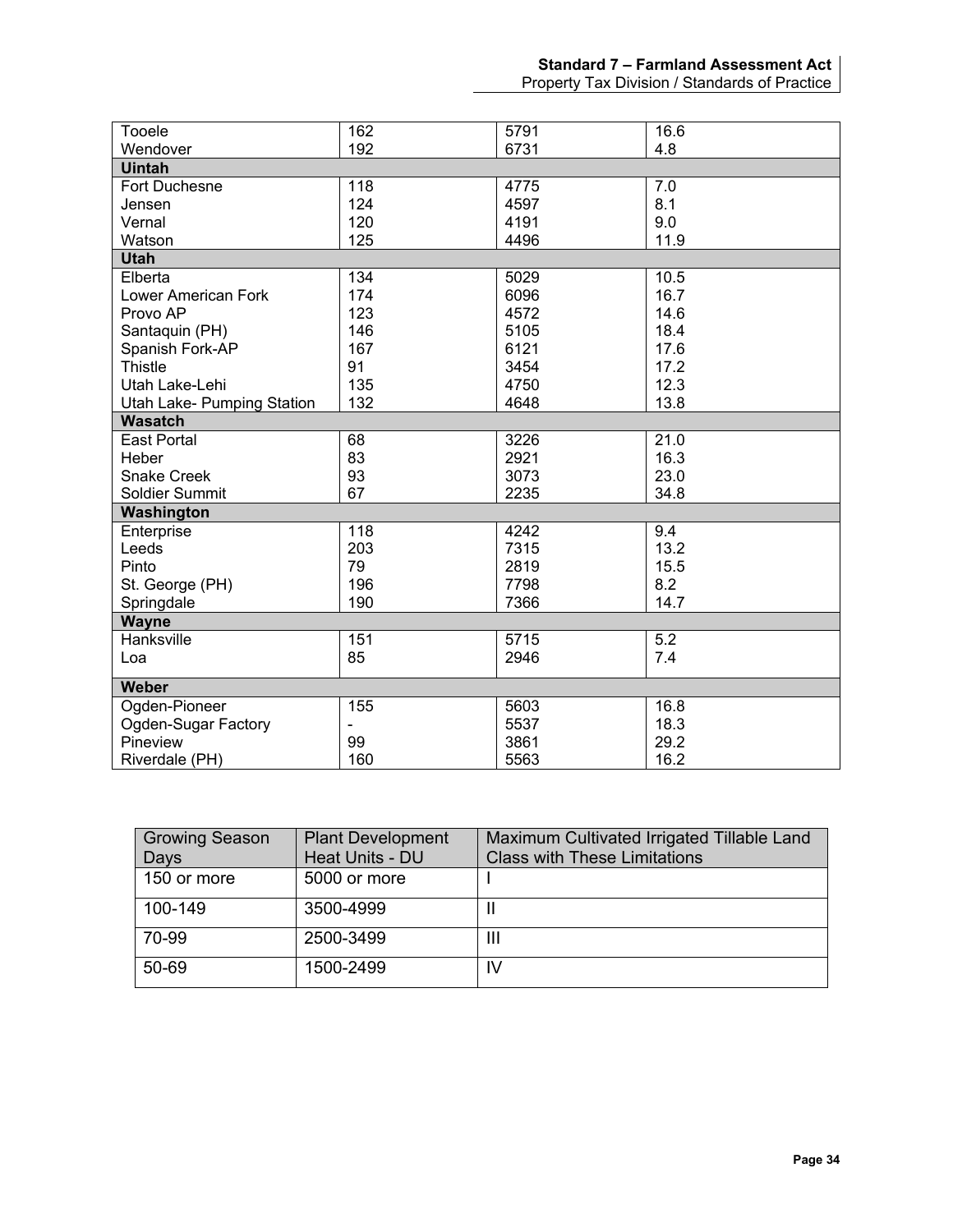# **Appendix 7C Production Links and Data**

<span id="page-39-1"></span><span id="page-39-0"></span>*Utah Agricultural Statistics Web Page:* [https://www.nass.usda.gov/Statistics\\_by\\_State/Utah/](https://www.nass.usda.gov/Statistics_by_State/Utah/) *Utah State University Crop Budgets:* [http://www.extension.usu.edu](http://www.extension.usu.edu/)

**GRAZING ELIGIBILITY GUIDELINE (ALL COUNTIES)**

Approved by the **State Farmland Evaluation Advisory Committee 1995** 

Presented by Bruce Godfrey, Utah State University

| Graze I   | =   | 1.14 AUM's/ Acre |
|-----------|-----|------------------|
| Graze II  | $=$ | .63 AUM's/Acre   |
| Graze III | $=$ | .31 AUM's/Acre   |
| Graze IV  | =   | .11 AUM's/Acre   |

**Irrigated Tillable I, II, III or IV** under carefully managed grazing, use the following table: (Developed in cooperation with Dr. Don Snyder, Utah State University, 2011)

| County    | <b>AUMs/Acre</b> |
|-----------|------------------|
| Beaver    | 5.37             |
| Box Elder | 7.27             |
| Cache     | 6.06             |
| Carbon    | 4.36             |
| Daggett   | 3.39             |
| Davis     | 7.27             |
| Duchesne  | 4.36             |
| Emery     | 6.67             |
| Garfield  | 4.42             |
| Grand     | 4.97             |
| Iron      | 6.18             |
| Juab      | 4.73             |
| Kane      | 4.00             |
| Millard   | 5.21             |
| Morgan    | 3.52             |